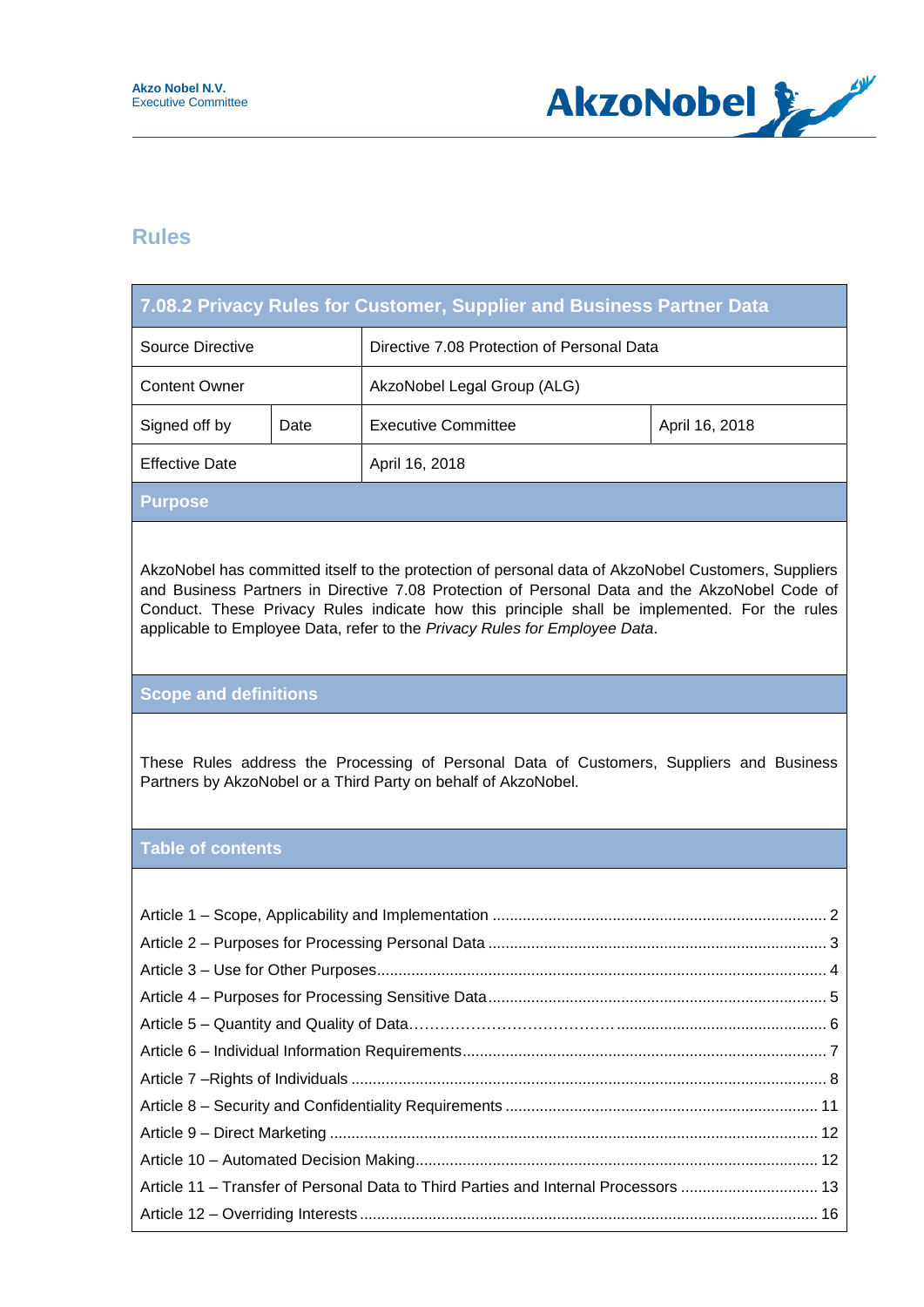| <u> 1988 - Ann an Dùbhlachd ann an Dùbhlachd ann an Dùbhlachd ann an Dùbhlachd ann an Dùbhlachd ann an Dùbhlachd </u> |  |
|-----------------------------------------------------------------------------------------------------------------------|--|
|                                                                                                                       |  |
|                                                                                                                       |  |
|                                                                                                                       |  |
|                                                                                                                       |  |
|                                                                                                                       |  |
|                                                                                                                       |  |
|                                                                                                                       |  |
|                                                                                                                       |  |
|                                                                                                                       |  |
|                                                                                                                       |  |
|                                                                                                                       |  |
|                                                                                                                       |  |
|                                                                                                                       |  |

## **Rules**

<span id="page-1-0"></span>

|                                                           |     | Article 1 – Scope, Applicability and Implementation                                                                                                                                                                                                                                                                                                                                                                                                             |  |  |  |
|-----------------------------------------------------------|-----|-----------------------------------------------------------------------------------------------------------------------------------------------------------------------------------------------------------------------------------------------------------------------------------------------------------------------------------------------------------------------------------------------------------------------------------------------------------------|--|--|--|
| Scope                                                     | 1.1 | These Rules address the Processing of Personal Data of Customers,<br>Suppliers and Business Partners by AkzoNobel or a Third Party on<br>behalf of AkzoNobel.                                                                                                                                                                                                                                                                                                   |  |  |  |
| <b>Electronic and</b><br>Paper-based<br><b>Processing</b> | 1.2 | These Rules apply to the Processing of Personal Data by electronic<br>means and in systematically accessible paper-based filing systems.                                                                                                                                                                                                                                                                                                                        |  |  |  |
| Applicability of<br>local law and<br><b>Rules</b>         | 1.3 | Individuals keep any rights and remedies they may have under<br>applicable local law. These Rules shall apply only where it provides<br>supplemental protection for Personal Data. Where applicable local<br>law provides more protection than these Rules, local law shall apply.<br>Where these Rules provide more protection than applicable local law<br>or provides additional safeguards, rights or remedies for Individuals,<br>these Rules shall apply. |  |  |  |
| Sub-policies and<br>notices                               | 1.4 | AkzoNobel may supplement these Rules through sub-policies or<br>notices that are consistent with these Rules.                                                                                                                                                                                                                                                                                                                                                   |  |  |  |
| <b>Accountability</b>                                     | 1.5 | These Rules are binding on AkzoNobel. The Responsible Executive<br>shall be accountable for his or her business organization's<br>compliance with these Rules. Staff must comply with these Rules                                                                                                                                                                                                                                                               |  |  |  |
| <b>Effective Date</b>                                     | 1.6 | These Rules have been adopted by the Executive Committee of<br>Akzo Nobel N.V. and shall enter into force as of August 25, 2014<br>(Effective Date) and shall be published on the AkzoNobel website<br>and be made available to Individuals upon request.                                                                                                                                                                                                       |  |  |  |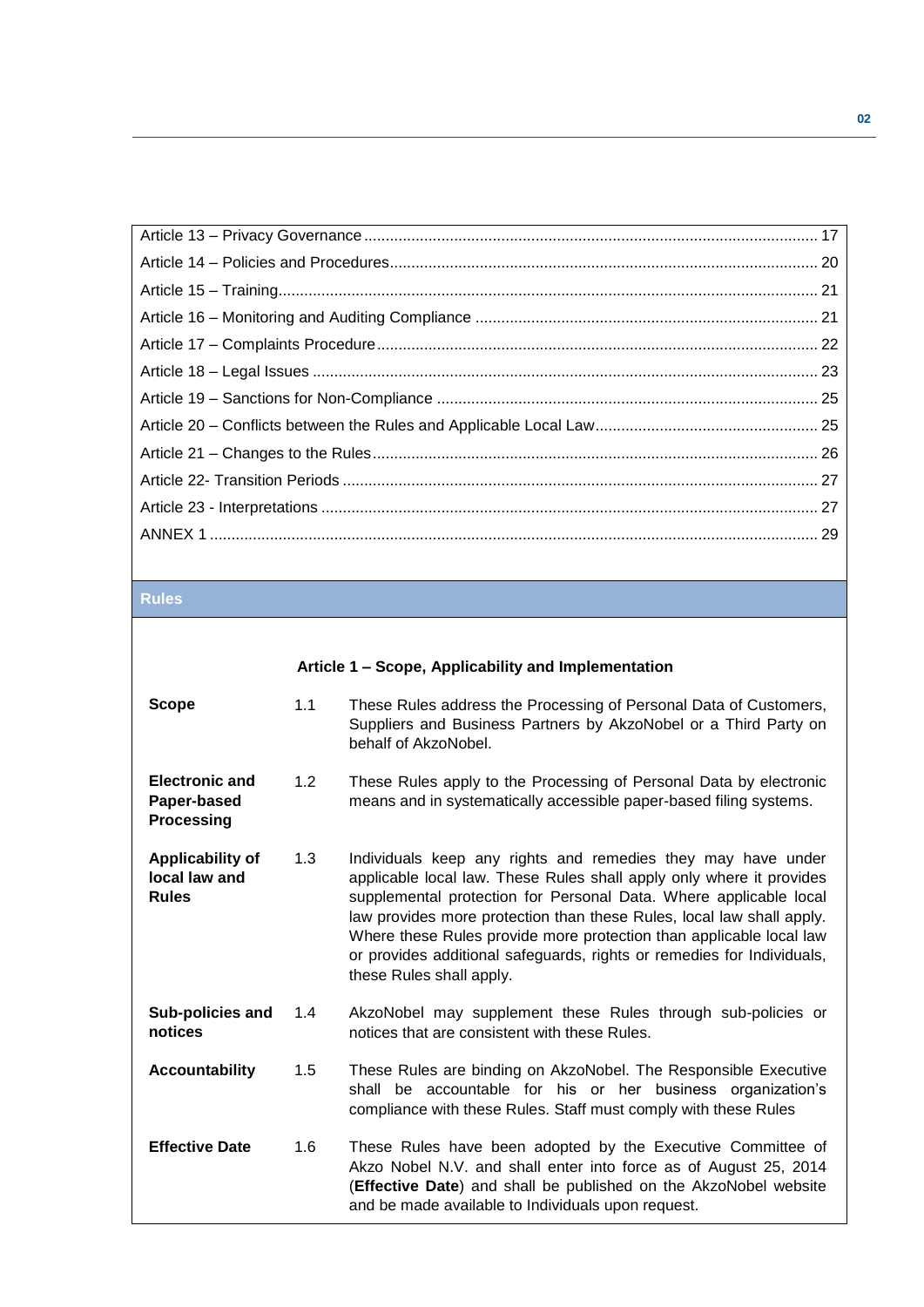<span id="page-2-0"></span>

| <b>Rules supersede</b><br>prior policies        | 1.7 | issues. | These Rules supersede all AkzoNobel privacy policies and notices<br>that exist on the Effective Date to the extent they address the same                                                                                                                                                                                                                                                                                                                            |
|-------------------------------------------------|-----|---------|---------------------------------------------------------------------------------------------------------------------------------------------------------------------------------------------------------------------------------------------------------------------------------------------------------------------------------------------------------------------------------------------------------------------------------------------------------------------|
| Implementation                                  | 1.8 |         | These Rules shall be implemented in the AkzoNobel organization<br>based on the timeframes specified in Article 22.                                                                                                                                                                                                                                                                                                                                                  |
| Role of<br><b>AkzoNobel</b><br><b>Nederland</b> | 1.9 |         | AkzoNobel N.V. has tasked Akzo Nobel Nederland with the<br>coordination and implementation of these Rules.                                                                                                                                                                                                                                                                                                                                                          |
|                                                 |     |         | Article 2 - Purposes for Processing Personal Data                                                                                                                                                                                                                                                                                                                                                                                                                   |
| Legitimate<br><b>Business</b>                   | 2.1 |         | Personal Data shall be collected, used or otherwise Processed for<br>one (or more) of the following purposes (Business Purposes):                                                                                                                                                                                                                                                                                                                                   |
| <b>Purposes</b>                                 |     | (i)     | Development and improvement of products and/or services.<br>This purpose includes Processing that is necessary for the<br>development and improvement of AkzoNobel products and/or<br>services, research and development;                                                                                                                                                                                                                                           |
|                                                 |     | (ii)    | Conclusion and execution of agreements with Customers,<br>Suppliers and Business Partners. This purpose addresses the<br>Processing of Personal Data necessary to conclude and execute<br>agreements with Customers, Suppliers and Business Partners<br>and to record and financially settle delivered services, products<br>and materials to and from AkzoNobel;                                                                                                   |
|                                                 |     | (iii)   | Relationship management and marketing. This purpose<br>addresses activities such as maintaining and promoting contact<br>with Customers, Suppliers and Business Partners, account<br>management, customer service, recalls and the development,<br>execution and analysis of market surveys and marketing<br>strategies;                                                                                                                                            |
|                                                 |     | (iv)    | Business process execution, internal management and<br>management reporting. This purpose addresses activities such<br>as managing company assets, conducting internal audits and<br>investigations, finance and accounting, implementing business<br>controls, provision of central processing facilities for efficiency<br>purposes managing mergers, acquisitions and divestitures, and<br>Processing Personal Data for management reporting<br>and<br>analysis; |
|                                                 |     | (v)     | Health, safety and security. This purpose addresses activities<br>such as those involving safety and health, the protection of<br>AkzoNobel and Employee assets, and the authentication of<br>Customer, Supplier or Business Partner status and access rights;                                                                                                                                                                                                      |
|                                                 |     | (vi)    | <b>Compliance with legal obligations.</b> This purpose addresses the<br>Processing of Personal Data necessary for compliance with a<br>obligation<br>which<br>AkzoNobel<br>legal<br>to<br>subject;<br>is<br>or                                                                                                                                                                                                                                                      |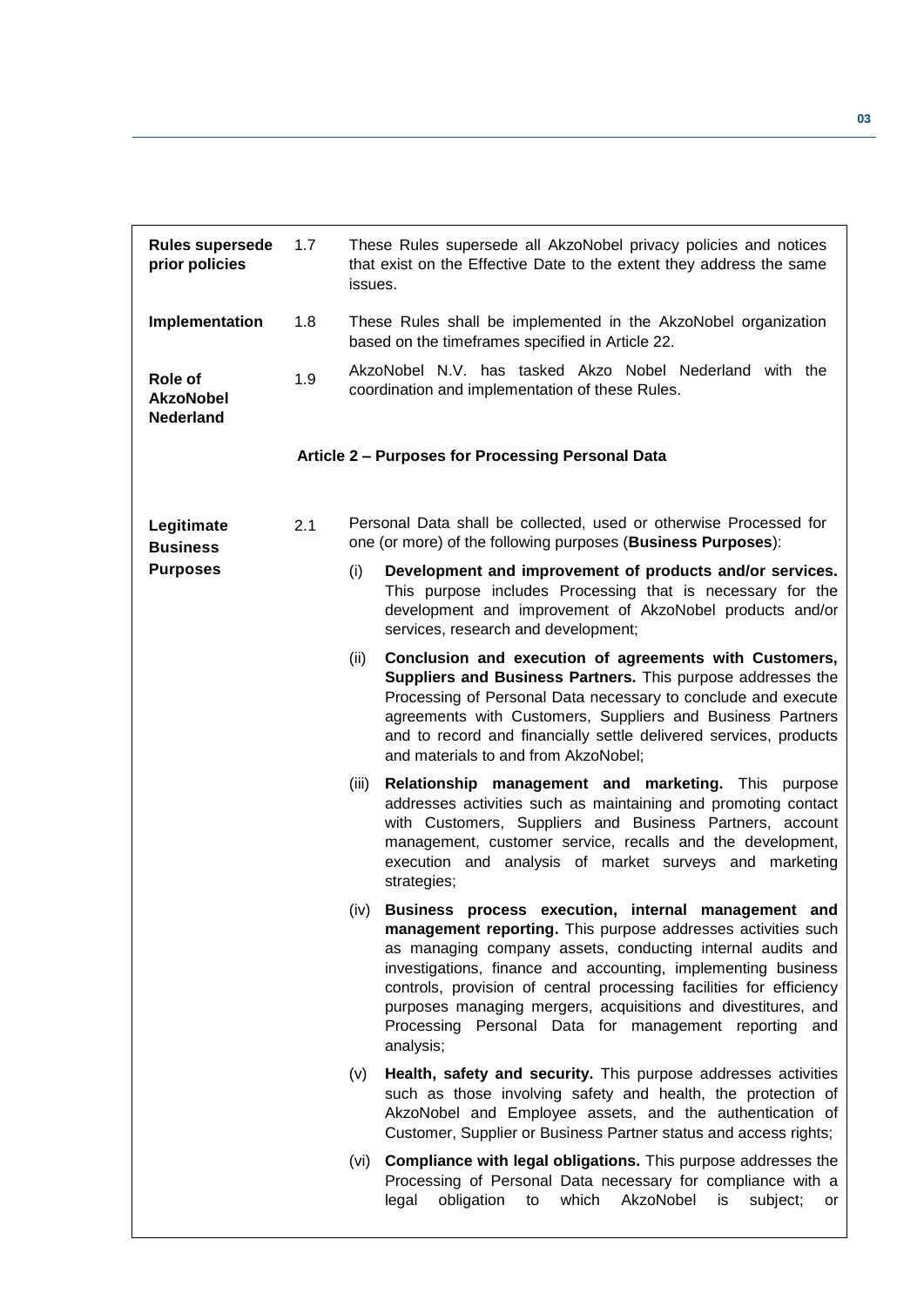<span id="page-3-0"></span>

|                                                        |     | (vii) Protection of the vital interests of Individuals. This is where<br>Processing is necessary to protect the vital interests of an<br>Individual.                                                                                                                                                                                                                                                                                                                                                                                                                                                         |  |
|--------------------------------------------------------|-----|--------------------------------------------------------------------------------------------------------------------------------------------------------------------------------------------------------------------------------------------------------------------------------------------------------------------------------------------------------------------------------------------------------------------------------------------------------------------------------------------------------------------------------------------------------------------------------------------------------------|--|
|                                                        |     | Where there is a question whether a Processing of Personal Data can<br>be based on a Business Purpose listed above, it is necessary to seek<br>the advice of the appropriate Privacy Manager before the Processing<br>takes place.                                                                                                                                                                                                                                                                                                                                                                           |  |
| <b>Consent</b>                                         | 2.2 | If a Business Purpose does not exist or if applicable local law so<br>requires AkzoNobel shall (also) seek consent from the Individual for<br>the Processing.                                                                                                                                                                                                                                                                                                                                                                                                                                                |  |
|                                                        |     | When seeking consent, AkzoNobel must inform the Individual:                                                                                                                                                                                                                                                                                                                                                                                                                                                                                                                                                  |  |
|                                                        |     | (i)<br>of the purposes of the Processing for which consent is required;                                                                                                                                                                                                                                                                                                                                                                                                                                                                                                                                      |  |
|                                                        |     | which Group Company is responsible for the Processing;<br>(ii)                                                                                                                                                                                                                                                                                                                                                                                                                                                                                                                                               |  |
|                                                        |     | of the right to withdraw his or her consent at any time;<br>(iii)                                                                                                                                                                                                                                                                                                                                                                                                                                                                                                                                            |  |
|                                                        |     | that withdrawal of consent does not affect the lawfulness of the<br>(iv)<br>relevant Processing before such withdrawal.                                                                                                                                                                                                                                                                                                                                                                                                                                                                                      |  |
|                                                        |     | Where Processing is undertaken at the request of an Individual (e.g. he<br>or she subscribes to a service or seeks a benefit), he or she is deemed<br>to have provided consent to the Processing.                                                                                                                                                                                                                                                                                                                                                                                                            |  |
| <b>Denial or</b><br>withdrawal of<br>consent           | 2.3 | The Individual may deny or withdraw consent at any time. Upon<br>withdrawal of consent, AkzoNobel will discontinue such Processing as<br>soon as reasonably practical. The withdrawal of consent shall not<br>affect (i) the lawfulness of the Processing based on such consent<br>before its withdrawal; and (ii) the lawfulness of Processing for Business<br>Purposes not based on consent after withdrawal.                                                                                                                                                                                              |  |
|                                                        |     | Article 3 - Use for Other Purposes                                                                                                                                                                                                                                                                                                                                                                                                                                                                                                                                                                           |  |
| Use of Data for<br><b>Secondary</b><br><b>Purposes</b> | 3.1 | Generally, Personal Data shall be used only for the Business Purposes<br>for which they were originally collected (Original Purpose). Personal<br>Data may be Processed for a legitimate Business Purpose of<br>AkzoNobel different from the Original Purpose (Secondary Purpose)<br>only if the Original Purpose and Secondary Purpose are closely<br>related. Depending on the sensitivity of the relevant Personal Data and<br>whether use of the Data for the Secondary Purpose has potential<br>negative consequences for the Individual, the secondary use may<br>require additional measures such as: |  |
|                                                        |     | (i)<br>limiting access to the Data;                                                                                                                                                                                                                                                                                                                                                                                                                                                                                                                                                                          |  |
|                                                        |     | imposing additional confidentiality requirements;<br>(ii)                                                                                                                                                                                                                                                                                                                                                                                                                                                                                                                                                    |  |
|                                                        |     | taking additional security measures;<br>(iii)                                                                                                                                                                                                                                                                                                                                                                                                                                                                                                                                                                |  |
|                                                        |     | informing the Individual about the Secondary Purpose;<br>(iv)                                                                                                                                                                                                                                                                                                                                                                                                                                                                                                                                                |  |
|                                                        |     | providing an opt-out opportunity; or<br>(v)                                                                                                                                                                                                                                                                                                                                                                                                                                                                                                                                                                  |  |
|                                                        |     | obtaining Individual consent in accordance with Article 2.2 or<br>(vi)<br>Article 4.3 (if applicable).                                                                                                                                                                                                                                                                                                                                                                                                                                                                                                       |  |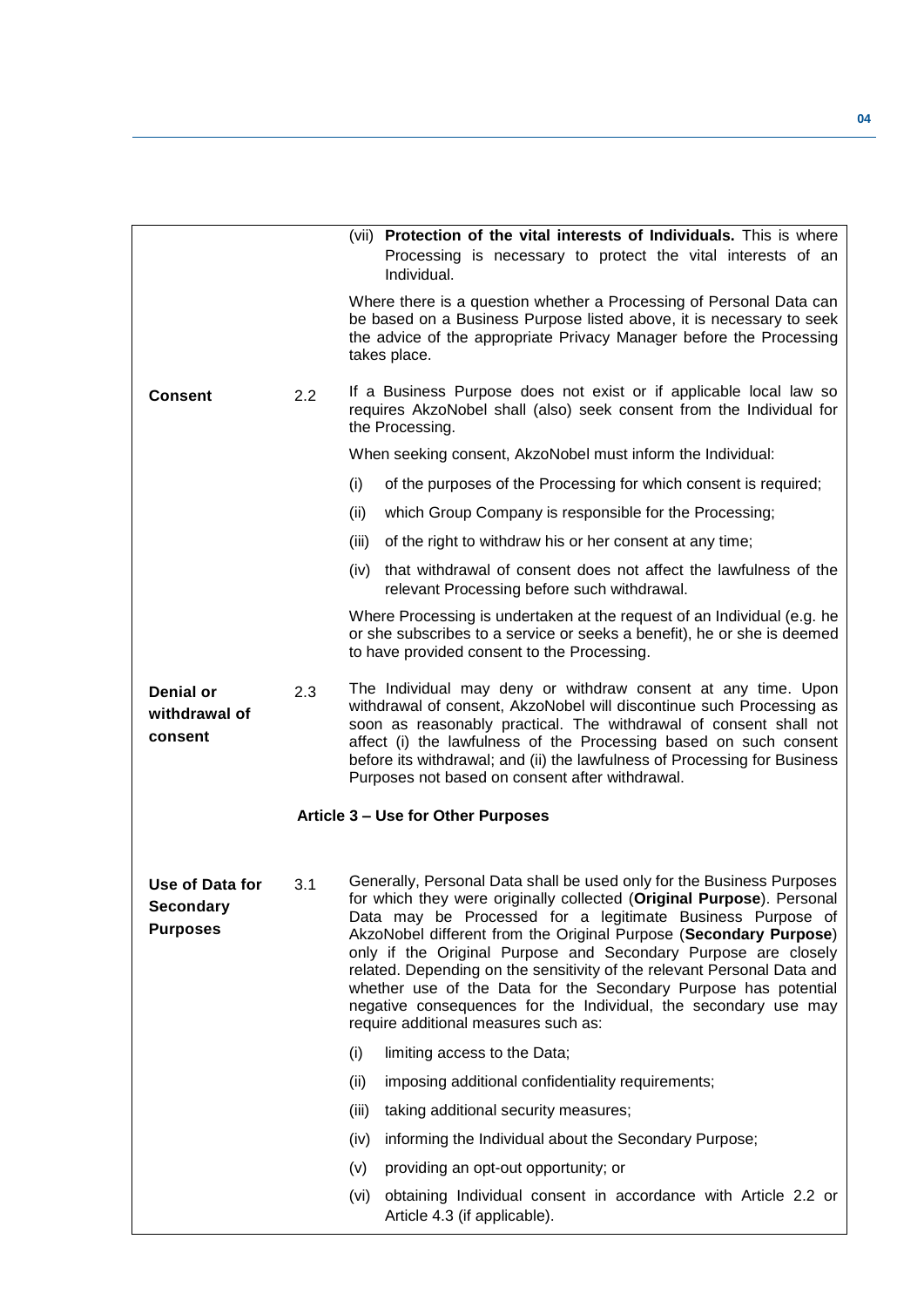<span id="page-4-0"></span>

| Generally<br>permitted uses<br>of Data for           | 3.2 |        | It is generally permissible to use Personal Data for the following<br>Secondary Purposes provided appropriate additional measures are<br>taken in accordance with Article 3.1:                                                                                                                                                                                         |
|------------------------------------------------------|-----|--------|------------------------------------------------------------------------------------------------------------------------------------------------------------------------------------------------------------------------------------------------------------------------------------------------------------------------------------------------------------------------|
| <b>Secondary</b>                                     |     | (i)    | transfer of the Data to an Archive;                                                                                                                                                                                                                                                                                                                                    |
| <b>Purposes</b>                                      |     | (ii)   | internal audits or investigations;                                                                                                                                                                                                                                                                                                                                     |
|                                                      |     | (iii)  | implementation of business controls and operational efficiency;                                                                                                                                                                                                                                                                                                        |
|                                                      |     | (iv)   | statistical, historical or scientific research;                                                                                                                                                                                                                                                                                                                        |
|                                                      |     | (v)    | preparing for or engaging in dispute resolution;                                                                                                                                                                                                                                                                                                                       |
|                                                      |     | (vi)   | legal advice or business consulting; or                                                                                                                                                                                                                                                                                                                                |
|                                                      |     |        | (vii) insurance purposes.                                                                                                                                                                                                                                                                                                                                              |
|                                                      |     |        | Article 4 - Purposes for Processing Sensitive Data                                                                                                                                                                                                                                                                                                                     |
| <b>Specific</b><br>purposes for<br><b>Processing</b> | 4.1 |        | This Article sets forth specific rules for Processing Sensitive Data.<br>AkzoNobel shall Process Sensitive Data only to the extent necessary<br>to serve the applicable Business Purpose.                                                                                                                                                                              |
| <b>Sensitive Data</b>                                |     | below: | The following categories of Sensitive Data may be collected, used or<br>otherwise Processed only for one (or more) of the purposes specified                                                                                                                                                                                                                           |
|                                                      |     | (i)    | Racial or ethnic data: in some countries photos and video<br>images of Individuals qualify as racial or ethnic data. AkzoNobel<br>may process photos and video images for the protection of<br>AkzoNobel and Employee assets, site access and security<br>reasons, and the authentication of Customer, Supplier or<br>Business Partner status and access rights;       |
|                                                      |     | (ii)   | <b>Criminal data</b> (including data relating to criminal behavior,<br>criminal records or proceedings regarding criminal or unlawful<br>behavior) for protecting the interests of AkzoNobel with respect to<br>criminal offenses that have been or, given the relevant<br>circumstances, are suspected to have been, committed against<br>AkzoNobel or its Employees. |
| General<br><b>Purposes for</b>                       | 4.2 |        | In addition to the specific purposes listed in Article 4.1 above, all<br>categories of Sensitive Data may be Processed under (one or more of)<br>the following circumstances:                                                                                                                                                                                          |
| <b>Processing of</b><br><b>Sensitive Data</b>        |     | (i)    | as required or allowed for the performance of a task carried out to<br>comply with a legal obligation to which AkzoNobel is subject;                                                                                                                                                                                                                                   |
|                                                      |     | (ii)   | for dispute resolution and/or fraud prevention;                                                                                                                                                                                                                                                                                                                        |
|                                                      |     | (iii)  | to protect a vital interest of an Individual, but only where it is<br>impossible to obtain the Individual's consent first;                                                                                                                                                                                                                                             |
|                                                      |     | (iv)   | to the extent necessary to comply with an obligation of public<br>international law (e.g., a treaty); or                                                                                                                                                                                                                                                               |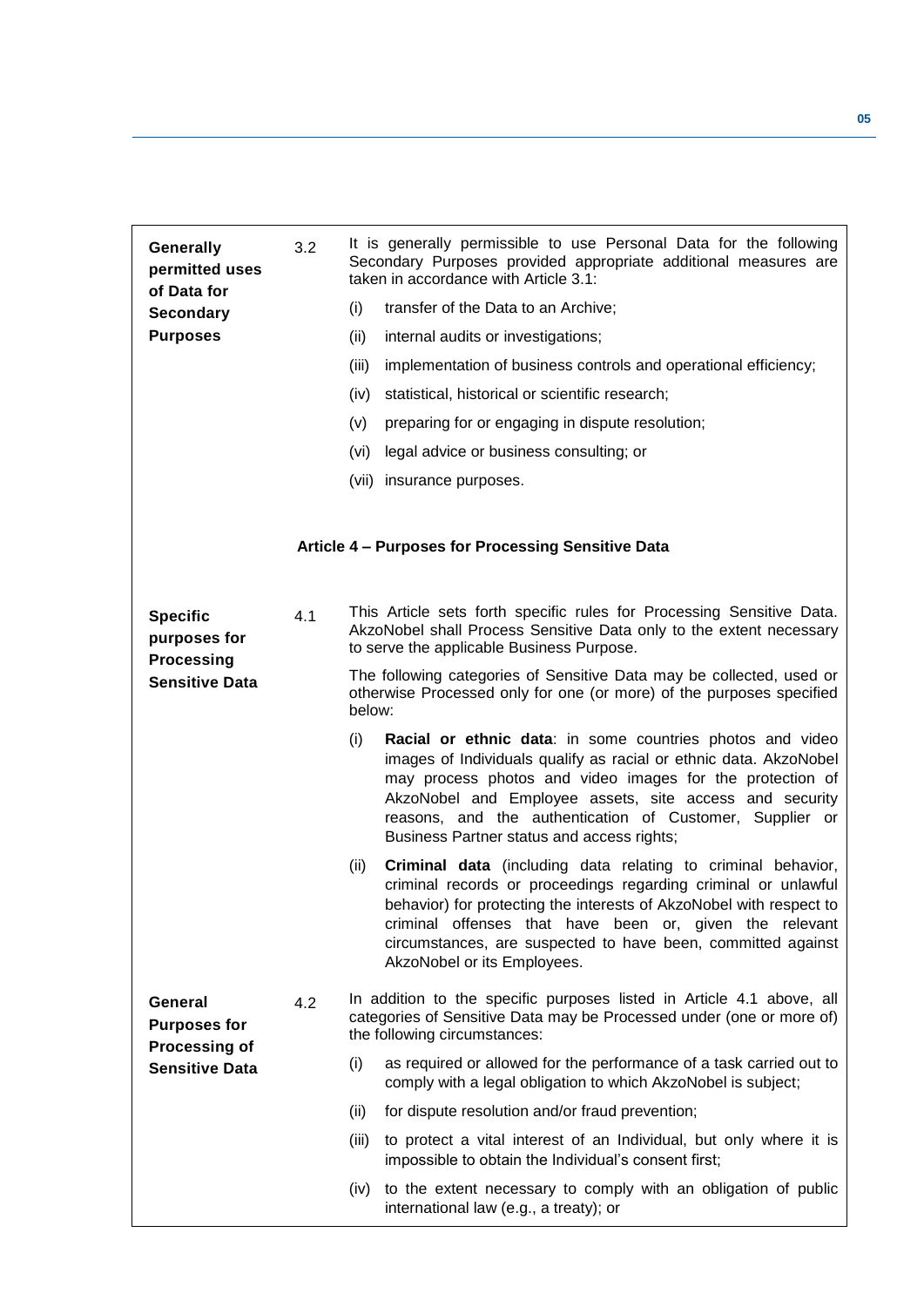<span id="page-5-0"></span>

|     | if the Sensitive Information has been posted or otherwise shared<br>(V)<br>at the Individual's own initiative on AkzoNobel social media or has<br>manifestly been made public by the Individual.                                                                                                                                                                                                                                                         |
|-----|----------------------------------------------------------------------------------------------------------------------------------------------------------------------------------------------------------------------------------------------------------------------------------------------------------------------------------------------------------------------------------------------------------------------------------------------------------|
| 4.3 | In addition to the specific purposes listed in Article 4.1 and the general<br>purposes listed in Article 4.2, all categories of Sensitive Data may be<br>Processed if the Individual has given his or her explicit consent to the<br>Processing thereof.                                                                                                                                                                                                 |
|     | If Data Protection Law requires that AkzoNobel requests consent of the<br>Individual for the relevant Processing, AkzoNobel shall, in addition to<br>ensuring that one of the grounds listed in Articles 4.1 and 4.2 exists for<br>the Processing, also seek consent of the Individual for the Processing.                                                                                                                                               |
|     | The requirements set out in Article 2.2 and Article 2.3 apply to the<br>requesting, denial or withdrawal of consent.                                                                                                                                                                                                                                                                                                                                     |
| 4.4 | Where Sensitive Data are Processed based on a requirement of law<br>other than the local law applicable to the Processing, the Processing<br>requires the prior authorization of the appropriate Privacy Manager.                                                                                                                                                                                                                                        |
| 4.5 | Sensitive Data of Individuals may be Processed for Secondary<br>Purposes in accordance with Article 3.                                                                                                                                                                                                                                                                                                                                                   |
|     | Article 5 - Quantity and Quality of Data                                                                                                                                                                                                                                                                                                                                                                                                                 |
| 5.1 | AkzoNobel shall restrict the Processing of Personal Data to Data that<br>are reasonably adequate for and relevant to the applicable Business<br>Purpose. AkzoNobel shall take reasonable steps to delete or otherwise<br>destroy (e.g., by scrambling) Personal Data that are not required for<br>the applicable Business Purpose.                                                                                                                       |
| 5.2 |                                                                                                                                                                                                                                                                                                                                                                                                                                                          |
|     | AkzoNobel generally shall retain Personal Data only for the period<br>required to serve the applicable Business Purpose, to the extent<br>reasonably necessary to comply with an applicable legal requirement<br>or as advisable in light of an applicable statute of limitations.<br>AkzoNobel may specify (e.g., in a sub-policy, notice or records<br>retention schedule) a time period for which certain categories of<br>Personal Data may be kept. |
|     | Promptly after the applicable storage period has ended, the relevant<br>Privacy Manager shall direct that the Data be:                                                                                                                                                                                                                                                                                                                                   |
|     | (i)<br>securely deleted or destroyed;                                                                                                                                                                                                                                                                                                                                                                                                                    |
|     | (ii)<br>anonymized; or                                                                                                                                                                                                                                                                                                                                                                                                                                   |
|     |                                                                                                                                                                                                                                                                                                                                                                                                                                                          |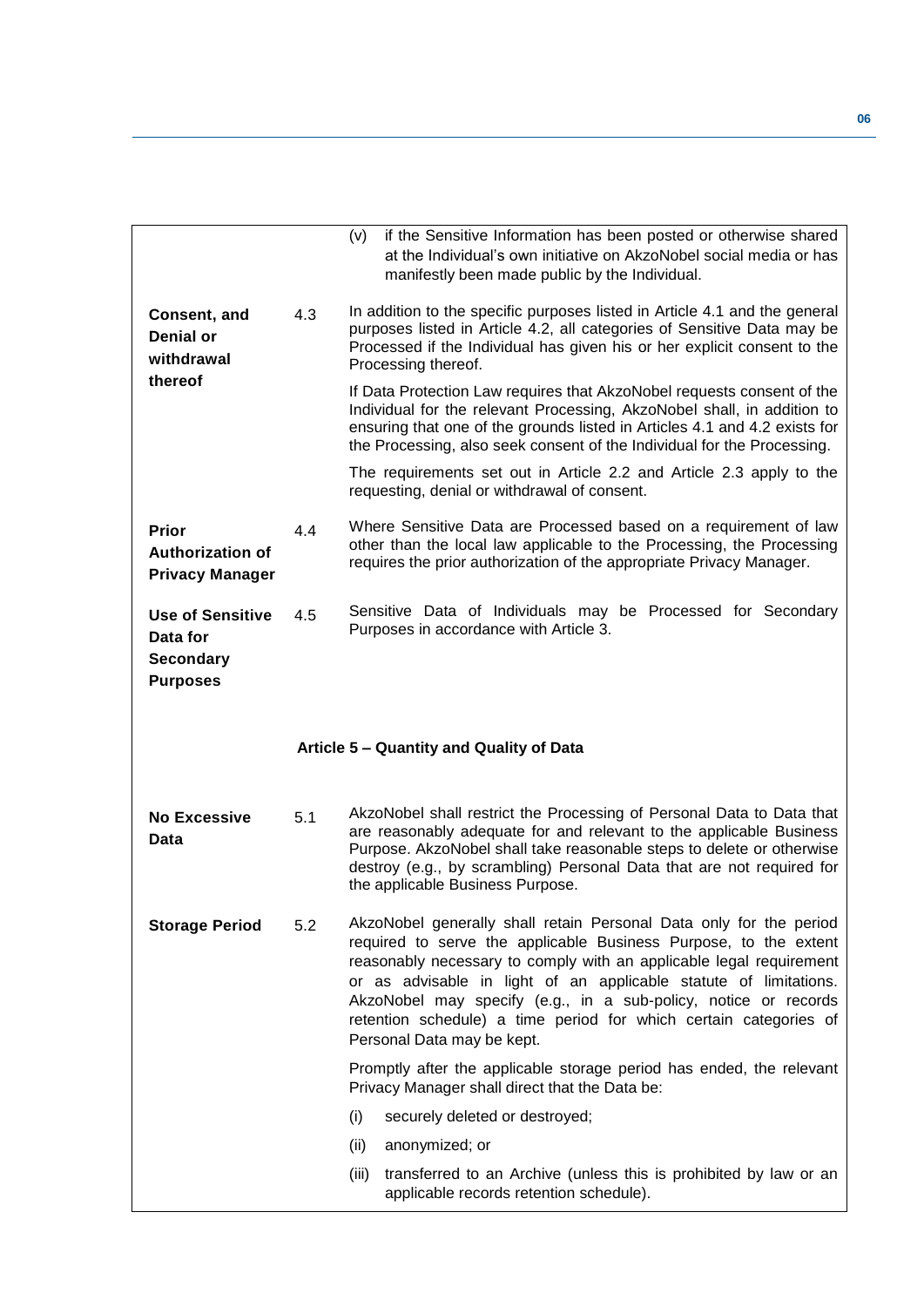<span id="page-6-0"></span>

| <b>Quality of Data</b>                           | 5.3 | Personal Data should be accurate, complete and kept up-to-date to the<br>extent reasonably necessary for the applicable Business Purpose.                                                                                                                                                                                                                                                            |
|--------------------------------------------------|-----|------------------------------------------------------------------------------------------------------------------------------------------------------------------------------------------------------------------------------------------------------------------------------------------------------------------------------------------------------------------------------------------------------|
| 'Privacy by<br>Design'                           | 5.4 | shall take commercially reasonable technical and<br>AkzoNobel<br>organizational steps to ensure that the requirements of this Article 5<br>are implemented into the design of new systems and processes that<br>Process Personal Data.                                                                                                                                                               |
| Accurate,<br>complete and<br>up-to-date Data     | 5.5 | It is the responsibility of the Individuals to keep their Personal Data<br>accurate, complete and up-to-date. Individuals shall inform AkzoNobel<br>regarding any changes in accordance with Article 7.                                                                                                                                                                                              |
|                                                  |     | Article 6 - Individual Information Requirements                                                                                                                                                                                                                                                                                                                                                      |
| <b>Information</b><br>requirements               | 6.1 | AkzoNobel shall inform Individuals through a privacy policy or notice of<br>the following information:                                                                                                                                                                                                                                                                                               |
|                                                  |     | (i)<br>the Business Purposes (including Secondary Purposes) for which<br>their Data are Processed;                                                                                                                                                                                                                                                                                                   |
|                                                  |     | which Group Company is responsible for the Processing and the<br>(ii)<br>contact information of the responsible Privacy Manager;                                                                                                                                                                                                                                                                     |
|                                                  |     | the categories of Third Parties to which the Data are disclosed (if<br>(iii)<br>any); if the Third Party is located in a country outside the EEA,<br>whether any such Third Party is covered by an Adequacy<br>Decision and if not, information on the data transfer mechanism<br>as referred to in Article 11.6 (ii), (iv) or (v) as well the means to<br>get a copy thereof or access thereto; and |
|                                                  |     | other relevant information, e.g.:<br>(iv)                                                                                                                                                                                                                                                                                                                                                            |
|                                                  |     | (a) the nature and categories of the Personal Data Processed;                                                                                                                                                                                                                                                                                                                                        |
|                                                  |     | (b) the period for which the Personal Data will be stored or (if not<br>possible) the criteria used to determine this period;                                                                                                                                                                                                                                                                        |
|                                                  |     | (c) an overview of the rights of Individuals under these Rules,<br>how these can be exercised, including the right to obtain<br>compensation;                                                                                                                                                                                                                                                        |
|                                                  |     | (d) the existence of automated decision making referred to in<br>Article 10 as well as meaningful information about the logic<br>involved and potential negative consequences thereof for the<br>Individual;                                                                                                                                                                                         |
|                                                  |     | (e) the source of the Personal Data (where the Personal Data<br>has not been obtained from the Individual), including whether<br>the Personal Data came from a public source.                                                                                                                                                                                                                        |
| <b>Personal Data</b><br>not obtained<br>from the | 6.2 | Where Personal Data have not been obtained directly from the<br>Individual, AkzoNobel shall provide the Individual with the information<br>as set out in Article 6.1:                                                                                                                                                                                                                                |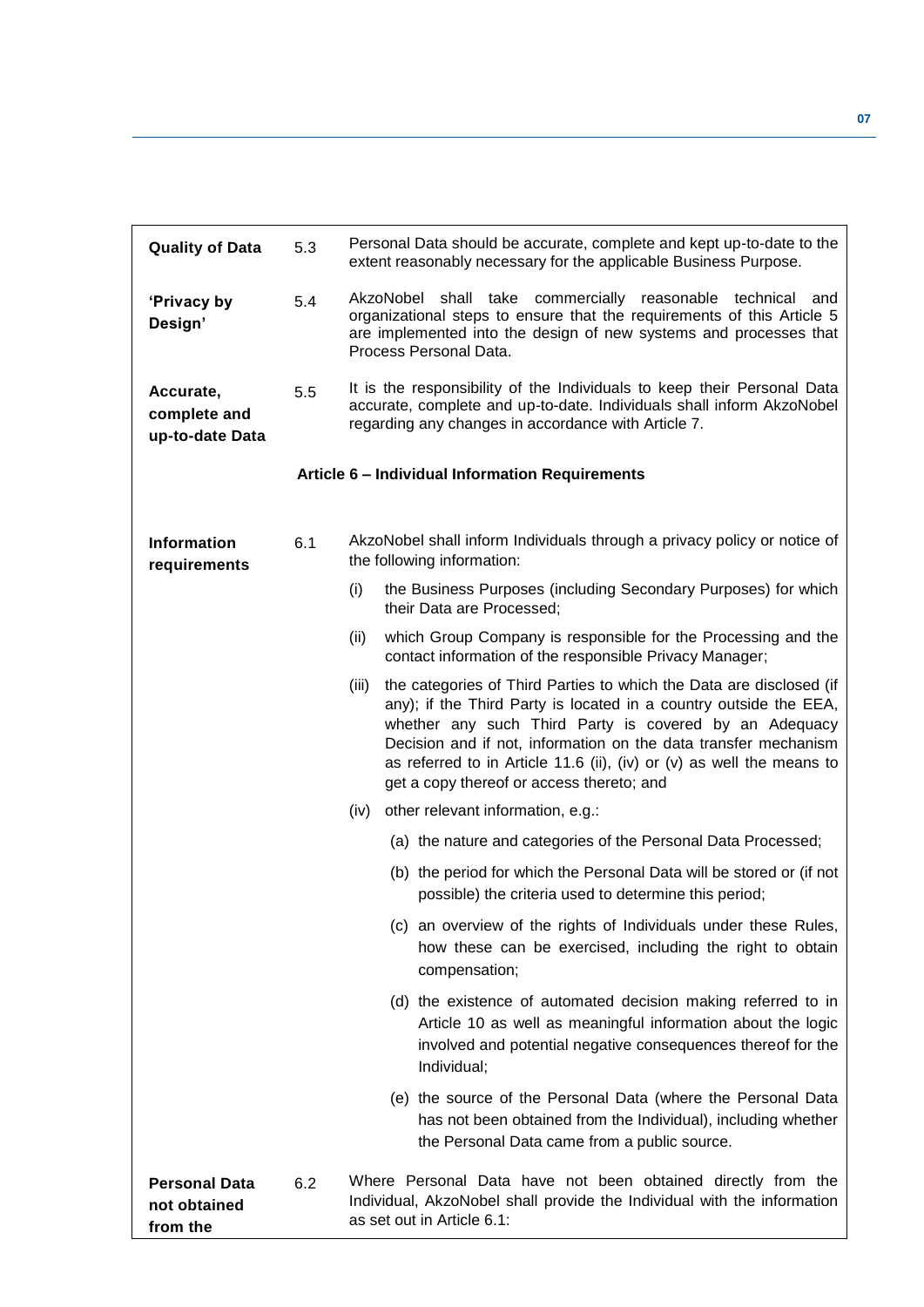<span id="page-7-0"></span>

| Individual                                                               |     | (i)   | within a reasonable period after obtaining the Personal Data, but<br>at the latest within one month, having regard to specific<br>circumstances of the Personal Data Processed:                                                                                                                                                                                                                                                                                                                                                                                                                                                                                                                                                              |
|--------------------------------------------------------------------------|-----|-------|----------------------------------------------------------------------------------------------------------------------------------------------------------------------------------------------------------------------------------------------------------------------------------------------------------------------------------------------------------------------------------------------------------------------------------------------------------------------------------------------------------------------------------------------------------------------------------------------------------------------------------------------------------------------------------------------------------------------------------------------|
|                                                                          |     | (ii)  | if Personal Data is used for communication with Individual, at the<br>latest at the time of the first communication with the Individual;                                                                                                                                                                                                                                                                                                                                                                                                                                                                                                                                                                                                     |
|                                                                          |     | (iii) | if a disclosure to another recipient is envisaged, at the latest when<br>the Personal Data are first disclosed.                                                                                                                                                                                                                                                                                                                                                                                                                                                                                                                                                                                                                              |
| <b>Exceptions</b>                                                        | 6.3 |       | The requirements of Article 6.2 may be set aside if:                                                                                                                                                                                                                                                                                                                                                                                                                                                                                                                                                                                                                                                                                         |
|                                                                          |     | (i)   | it is impossible or would involve a disproportionate effort to<br>provide the information to Individuals, in which case AkzoNobel<br>will take additional measures to mitigate potential negative<br>consequences for the Individual, such as those listed in Article<br>3.1;                                                                                                                                                                                                                                                                                                                                                                                                                                                                |
|                                                                          |     | (ii)  | the Individual already has the required information;                                                                                                                                                                                                                                                                                                                                                                                                                                                                                                                                                                                                                                                                                         |
|                                                                          |     | (iii) | obtaining Personal Data is expressly laid down in applicable law;<br>or                                                                                                                                                                                                                                                                                                                                                                                                                                                                                                                                                                                                                                                                      |
|                                                                          |     | (iv)  | the Personal Data must remain confidential subject to an<br>obligation of professional secrecy regulated by applicable local<br>law, including a statutory obligation of secrecy.                                                                                                                                                                                                                                                                                                                                                                                                                                                                                                                                                            |
|                                                                          |     |       | These exceptions to the above requirements qualify as Overriding<br>Interests as set out in Article 12.                                                                                                                                                                                                                                                                                                                                                                                                                                                                                                                                                                                                                                      |
|                                                                          |     |       | Article 7-Rights of Individuals                                                                                                                                                                                                                                                                                                                                                                                                                                                                                                                                                                                                                                                                                                              |
|                                                                          |     |       |                                                                                                                                                                                                                                                                                                                                                                                                                                                                                                                                                                                                                                                                                                                                              |
| <b>Right of Access</b>                                                   | 7.1 | 6.2.  | Every Individual has the right to request a copy of his or her Personal<br>Data Processed by or on behalf of AkzoNobel, and further, where<br>reasonably possible, access to the information listed in Article 6.1 or                                                                                                                                                                                                                                                                                                                                                                                                                                                                                                                        |
| <b>Right to</b><br>Rectification,<br>Deletion, and<br><b>Restriction</b> | 7.2 |       | If the Personal Data are incorrect, incomplete, or not Processed in<br>compliance with Data Protection Law or these Rules, the Individual has<br>the right to have his or her Personal Data rectified, deleted or the<br>Processing thereof restricted (as appropriate). In case the Personal<br>Data have been made public by AkzoNobel, and the Individual is<br>entitled to deletion of the Personal Data, in addition to deleting the<br>relevant Personal Data, AkzoNobel shall take commercially reasonable<br>steps to inform Third Parties that are Processing the relevant Personal<br>Data or linking to the relevant Personal Data, that the Individual has<br>requested the deletion of the Personal Data by such Third parties. |
| <b>Right to Object</b>                                                   | 7.3 |       | The Individual has the right to object to:                                                                                                                                                                                                                                                                                                                                                                                                                                                                                                                                                                                                                                                                                                   |
|                                                                          |     | (i)   | the Processing of his or her Personal Data on the basis of<br>compelling grounds related to his or her particular situation,<br>unless AkzoNobel can demonstrate a prevailing legitimate<br>interest for the Processing; and                                                                                                                                                                                                                                                                                                                                                                                                                                                                                                                 |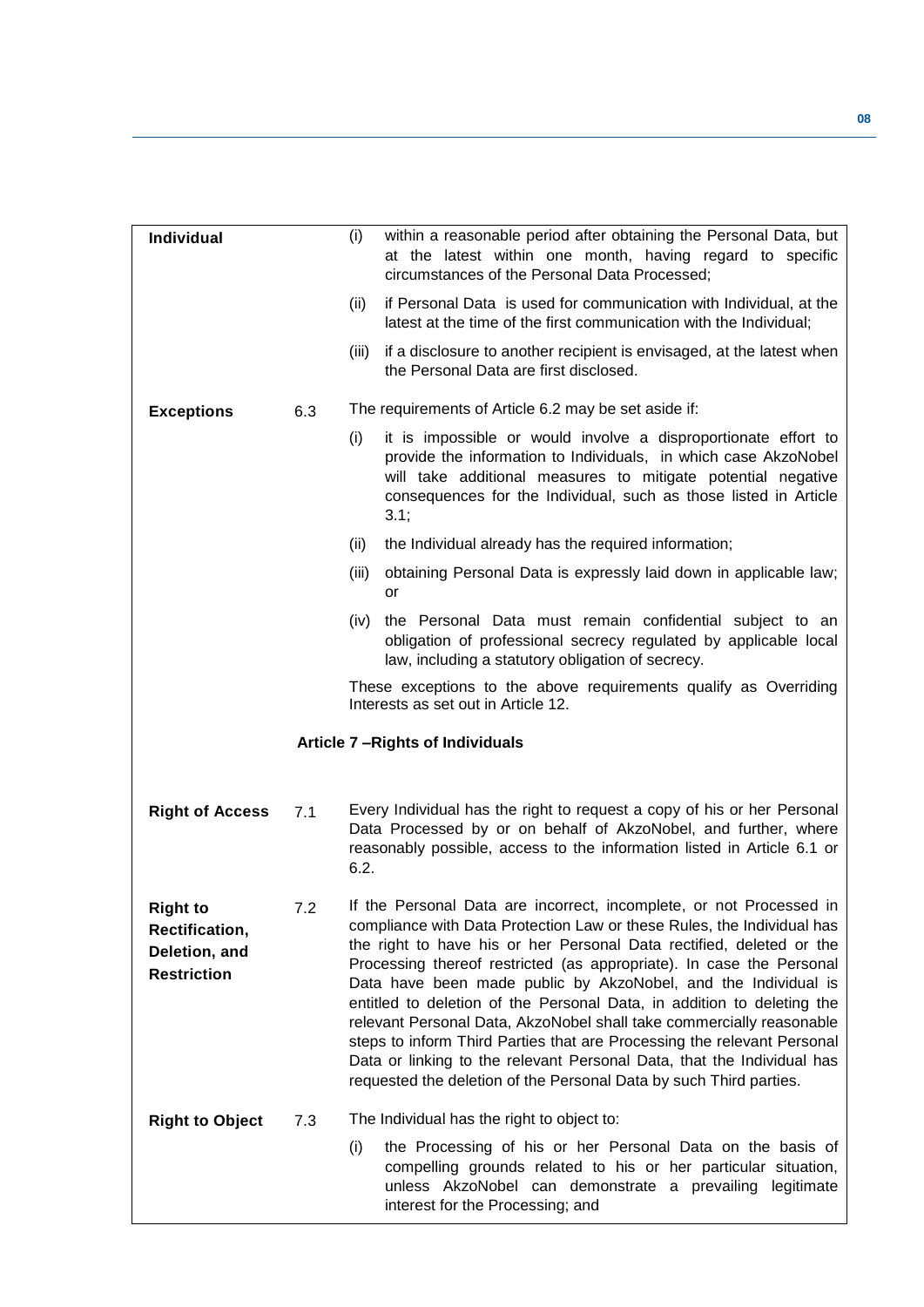|                                            |     | (ii)  | receiving marketing communications on the basis of Article 9<br>(including any profiling related thereto).                                                                                                                                                                      |
|--------------------------------------------|-----|-------|---------------------------------------------------------------------------------------------------------------------------------------------------------------------------------------------------------------------------------------------------------------------------------|
| <b>Restrictions to</b><br><b>Rights of</b> | 7.4 |       | The rights of Individuals set out in Articles 7.1 - 7.3 above do not apply<br>in one or more of the following circumstances:                                                                                                                                                    |
| <b>Individuals</b>                         |     | (i)   | the Processing is required or allowed for the performance of a<br>task carried out to comply with a legal obligation of AkzoNobel;                                                                                                                                              |
|                                            |     | (ii)  | the Processing is required by or allowed for a task carried out in<br>the public interest, including in the area of public health and for<br>archiving, scientific or historical research or statistical purposes;                                                              |
|                                            |     | (iii) | the Processing is necessary for exercising the right of freedom of<br>expression and information;                                                                                                                                                                               |
|                                            |     | (iv)  | for dispute resolution purposes;                                                                                                                                                                                                                                                |
|                                            |     | (v)   | the exercise of the rights by the Individual adversely affects the<br>rights and freedoms of AkzoNobel or others; or                                                                                                                                                            |
|                                            |     | (vi)  | in case a specific restriction of the rights of Individuals applies<br>under Data Protection Law.                                                                                                                                                                               |
| <b>Procedure</b>                           | 7.5 |       | Individuals should send their request to the contact person or contact<br>point indicated in the relevant privacy policy or notice. Individuals may<br>also send their request to the office of the Corporate Privacy Officer via<br>email to compliance@akzonobel.com.         |
|                                            |     |       | If no contact person or contact point is indicated, the Individual may<br>send his or her request through the general contact section of the<br>AkzoNobel website.                                                                                                              |
|                                            |     |       | Prior to fulfilling the request of the Individual, AkzoNobel may require<br>the Individual to:                                                                                                                                                                                  |
|                                            |     | (i)   | specify the type of Personal Data to which he or she is seeking<br>access;                                                                                                                                                                                                      |
|                                            |     |       | (ii) specify, to the extent reasonably possible, the data system in<br>which the Data are likely to be stored;                                                                                                                                                                  |
|                                            |     | (iii) | specify the circumstances in which AkzoNobel obtained the<br>Personal Data;                                                                                                                                                                                                     |
|                                            |     | (iv)  | provide proof of his or her identity when AkzoNobel has<br>reasonable doubts concerning such identity, or to provide<br>additional information enabling his or her identification;                                                                                              |
|                                            |     | (v)   | pay a fee to compensate AkzoNobel for the reasonable costs<br>relating to fulfilling the request of the Individual provided<br>AkzoNobel can reasonably demonstrate that the request is<br>manifestly unfounded or excessive, e.g., because of its repetitive<br>character; and |
|                                            |     |       | (vi) in the case of a request for rectification, deletion, or restriction,<br>specify the reasons why the Personal Data are incorrect,<br>incomplete or not Processed in accordance with applicable law or                                                                      |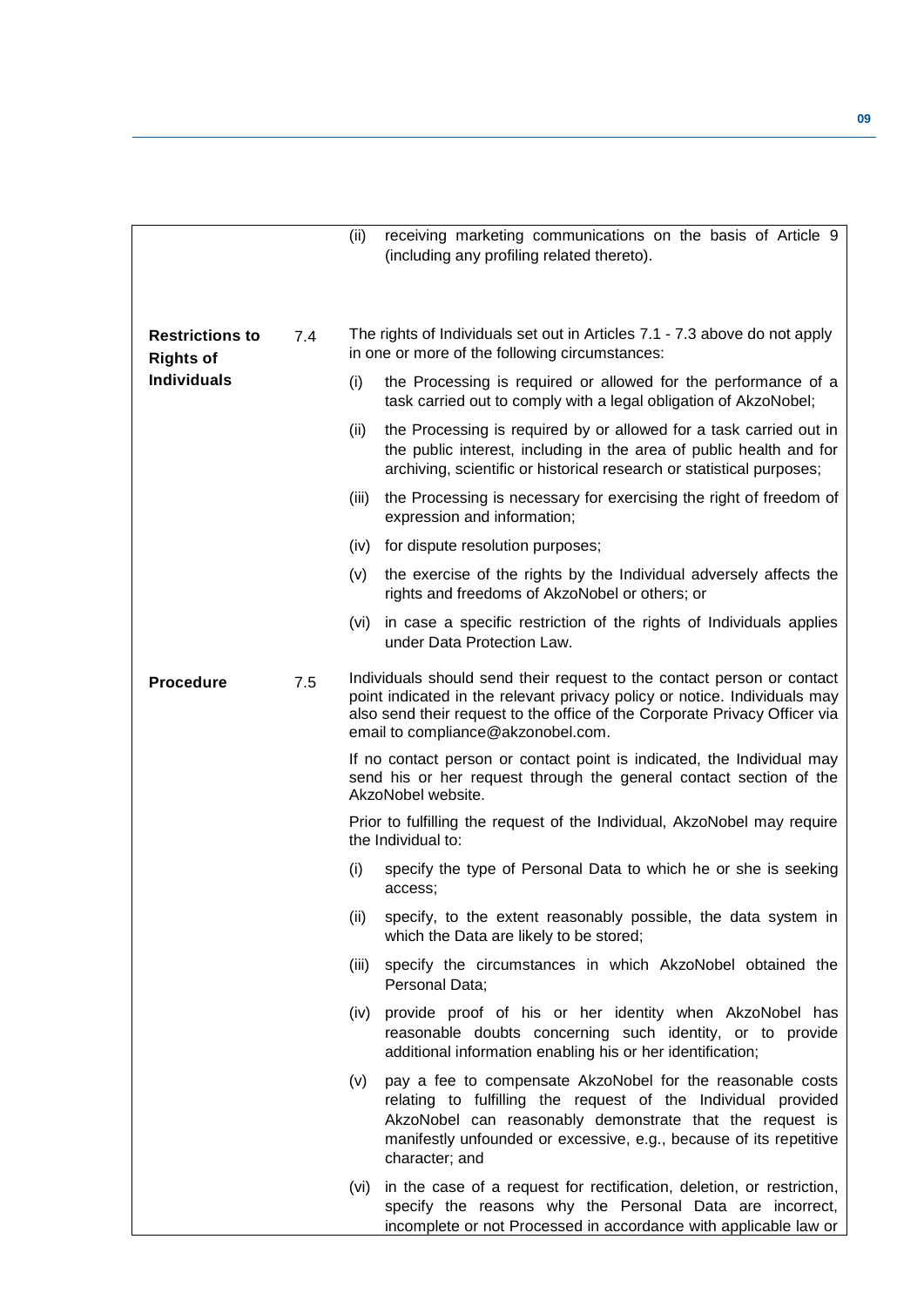|                           |     |       | the Rules.                                                                                                                                                                                                                                                                                                                                                                                                                                                                                                                            |
|---------------------------|-----|-------|---------------------------------------------------------------------------------------------------------------------------------------------------------------------------------------------------------------------------------------------------------------------------------------------------------------------------------------------------------------------------------------------------------------------------------------------------------------------------------------------------------------------------------------|
| <b>Response</b><br>period | 7.6 |       | Within one calendar month of AkzoNobel receiving the request and any<br>information necessary under Article 7.5, the contact person or<br>Corporate Privacy Officer shall inform the Individual in writing either (i)<br>of AkzoNobel's position with regard to the request and any action<br>AkzoNobel has taken or will take in response or (ii) the ultimate date on<br>which he or she will be informed of AkzoNobel's position and the<br>reasons for the delay, which shall be no later than two calendar months<br>thereafter. |
| <b>Complaint</b>          | 7.7 |       | An Individual may file a complaint in accordance with Article 17.3<br>and/or file a complaint or claim with the authorities or the courts in<br>accordance with Article 18 if:                                                                                                                                                                                                                                                                                                                                                        |
|                           |     | (i)   | the response to the request is unsatisfactory to the Individual (e.g.<br>the request is denied);                                                                                                                                                                                                                                                                                                                                                                                                                                      |
|                           |     | (ii)  | the Individual has not received a response as required by Article<br>7.6; or                                                                                                                                                                                                                                                                                                                                                                                                                                                          |
|                           |     | (iii) | the time period provided to the Individual in accordance with<br>Article 7.6 is, in light of the relevant circumstances, unreasonably<br>long and the Individual has objected but has not been provided<br>with a shorter, more reasonable time period in which he or she<br>will receive a response.                                                                                                                                                                                                                                 |
| <b>Denial of</b>          | 7.8 |       | AkzoNobel may deny an Individual's request if:                                                                                                                                                                                                                                                                                                                                                                                                                                                                                        |
| requests                  |     | (i)   | the request does not meet the requirements of Articles 7.1-7.3 or<br>meets the requirements of Article 7.4;                                                                                                                                                                                                                                                                                                                                                                                                                           |
|                           |     | (ii)  | the request is not sufficiently specific;                                                                                                                                                                                                                                                                                                                                                                                                                                                                                             |
|                           |     | (iii) | the identity of the relevant Individual cannot be established by<br>reasonable means including additional information provided by<br>the Individual; or                                                                                                                                                                                                                                                                                                                                                                               |
|                           |     | (iv)  | AkzoNobel can reasonably demonstrate that the request is<br>manifestly unfounded or excessive, e.g., because of its repetitive<br>character. A time interval between requests of six months or less<br>shall generally be deemed to be an unreasonable time interval;                                                                                                                                                                                                                                                                 |
|                           |     | (V)   | the Processing is required or allowed for the performance of a<br>task carried out to comply with a legal obligation of AkzoNobel;                                                                                                                                                                                                                                                                                                                                                                                                    |
|                           |     |       | (vi) the Processing is required by or allowed for a task carried out in<br>the public interest, including in the area of public health and for<br>archiving, scientific or historical research or statistical purposes;                                                                                                                                                                                                                                                                                                               |
|                           |     |       | (vii) the Processing is necessary for exercising the right of freedom of<br>expression and information;                                                                                                                                                                                                                                                                                                                                                                                                                               |
|                           |     |       | (viii) for dispute resolution purposes;                                                                                                                                                                                                                                                                                                                                                                                                                                                                                               |
|                           |     |       | (ix) in so far as the request violates the rights and freedoms of<br>AkzoNobel or others; or                                                                                                                                                                                                                                                                                                                                                                                                                                          |
|                           |     | (x)   | In case a specific restriction of the rights of Individuals applies                                                                                                                                                                                                                                                                                                                                                                                                                                                                   |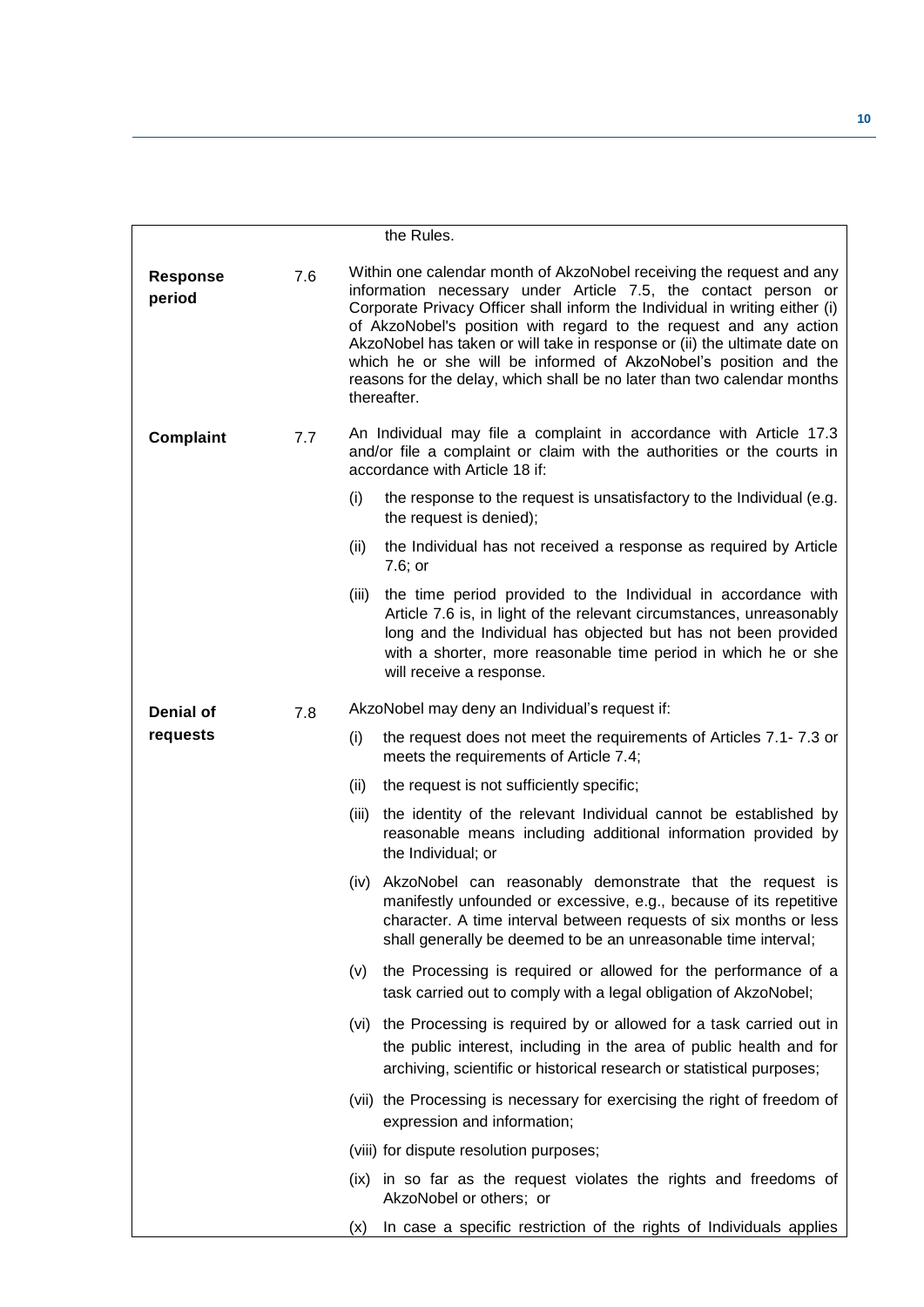<span id="page-10-1"></span><span id="page-10-0"></span>

| under Data Protection Law.                                               |      |                                                                                                                                                                                                                                                                                                                                                                                                                                                                                                                                                                                                                                                                                                                                                                                                                                                                                                                                                                                                                                                                                                                 |  |  |  |
|--------------------------------------------------------------------------|------|-----------------------------------------------------------------------------------------------------------------------------------------------------------------------------------------------------------------------------------------------------------------------------------------------------------------------------------------------------------------------------------------------------------------------------------------------------------------------------------------------------------------------------------------------------------------------------------------------------------------------------------------------------------------------------------------------------------------------------------------------------------------------------------------------------------------------------------------------------------------------------------------------------------------------------------------------------------------------------------------------------------------------------------------------------------------------------------------------------------------|--|--|--|
| <b>No Requirement</b><br>to Process<br>Identifying<br><b>Information</b> | 7.10 | AkzoNobel is not obliged to Process additional information in order to<br>be able to identify the Individual for the sole purpose of facilitating the<br>rights of the Individual under this Article 7.                                                                                                                                                                                                                                                                                                                                                                                                                                                                                                                                                                                                                                                                                                                                                                                                                                                                                                         |  |  |  |
|                                                                          |      | Article 8 - Security and Confidentiality Requirements                                                                                                                                                                                                                                                                                                                                                                                                                                                                                                                                                                                                                                                                                                                                                                                                                                                                                                                                                                                                                                                           |  |  |  |
| Data security                                                            | 8.1  | AkzoNobel shall take appropriate commercially reasonable technical,<br>physical and organizational measures to protect Personal Data from<br>misuse or accidental, unlawful, or unauthorized destruction, loss,<br>alteration, disclosure, acquisition or access. To achieve this,<br>AkzoNobel<br>has<br>developed and implemented the AkzoNobel<br>information security policies and other sub-policies and guidelines<br>relating to the protection of Personal Data.                                                                                                                                                                                                                                                                                                                                                                                                                                                                                                                                                                                                                                        |  |  |  |
| <b>Staff access and</b><br>Confidentiality                               | 8.2  | AkzoNobel shall provide AkzoNobel Staff access to Personal Data only<br>to the extent necessary to serve the applicable Business Purpose and<br>to perform their job. AkzoNobel shall impose confidentiality obligations<br>on Staff with access to Personal Data.                                                                                                                                                                                                                                                                                                                                                                                                                                                                                                                                                                                                                                                                                                                                                                                                                                              |  |  |  |
| <b>Personal Data</b><br><b>Breach</b><br><b>Notification</b>             | 8.3  | AkzoNobel shall document any Personal Data Breach, comprising the<br>facts relating to the Personal Data Breach, its effects and the remedial<br>actions taken, which documentation will be made available to the Lead<br>DPA and a DPA competent to audit under Article 16.2 upon request.<br>Group Companies shall inform AkzoNobel Nederland of a Personal<br>Data Breach without delay. If Data Protection Law so requires,<br>AkzoNobel shall notify the Individuals of an Personal Data Breach as<br>soon as reasonably possible following its determination that an<br>Personal Data Beach has occurred, unless otherwise prohibited such<br>as if a law enforcement official or a supervisory authority determines<br>that notification would impede a (criminal) investigation or cause<br>damage to national security the trust in the relevant industry sector. In<br>this case, notification shall be delayed as instructed by such law<br>enforcement official or supervisory authority. AkzoNobel shall respond<br>promptly to inquiries of Individuals relating to such Personal Data<br>Breach. |  |  |  |
|                                                                          |      | <b>Article 9 - Direct Marketing</b>                                                                                                                                                                                                                                                                                                                                                                                                                                                                                                                                                                                                                                                                                                                                                                                                                                                                                                                                                                                                                                                                             |  |  |  |
| <b>Consent for</b><br>direct marketing<br>(opt-in)                       | 9.1  | If applicable law so requires, AkzoNobel shall send direct marketing<br>communications to an Individual (e.g. contacting the Individual by<br>email, fax, phone, SMS or otherwise, with a view of solicitation for<br>commercial purposes) only with the Individual's prior opt-in consent. If                                                                                                                                                                                                                                                                                                                                                                                                                                                                                                                                                                                                                                                                                                                                                                                                                  |  |  |  |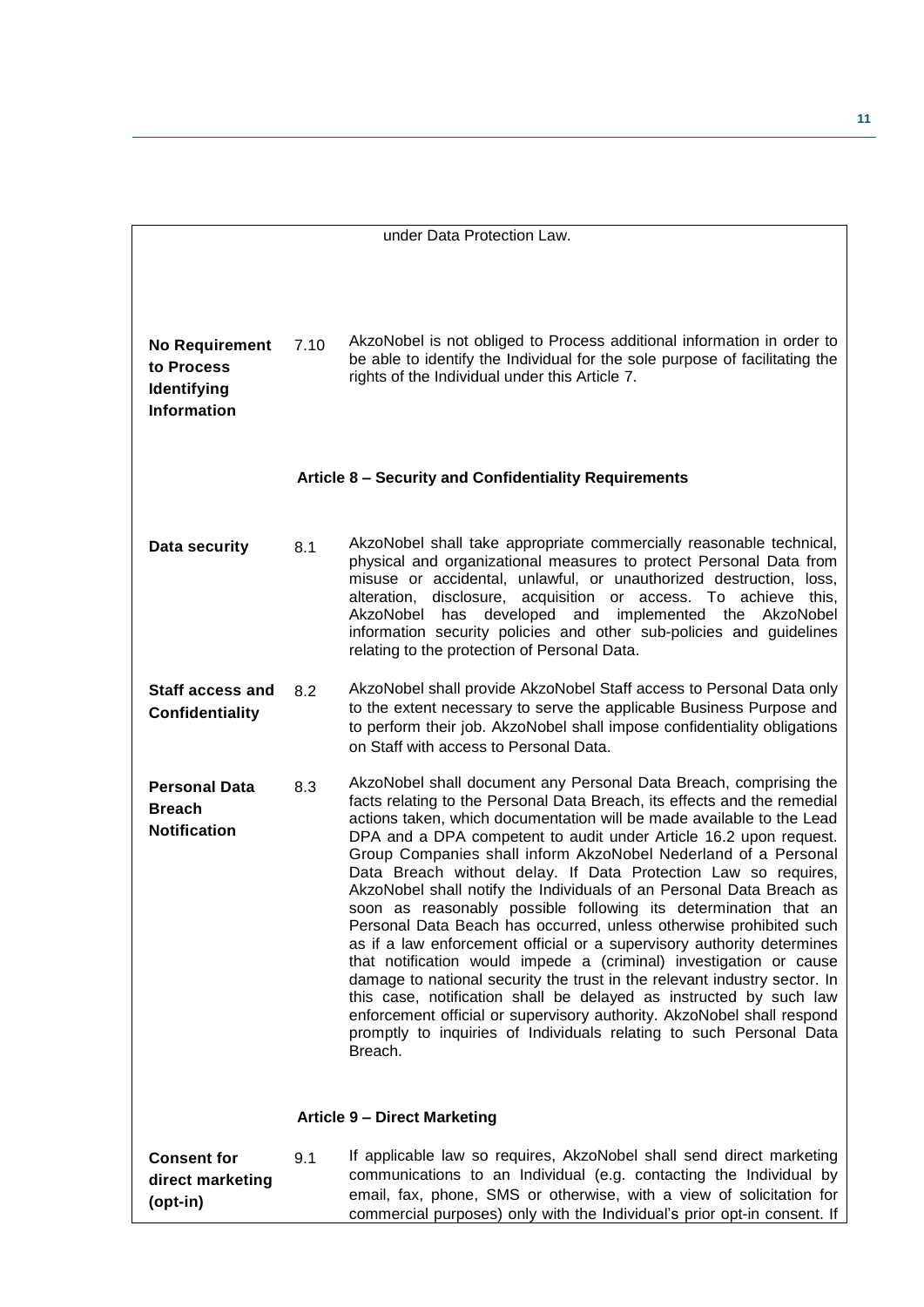<span id="page-11-1"></span><span id="page-11-0"></span>

|                                            |                   | applicable law does not require prior opt-in consent of the Individual,<br>AkzoNobel shall offer the Individual the opportunity to opt-out of such<br>direct marketing communications.                                                                                                                                                                                   |
|--------------------------------------------|-------------------|--------------------------------------------------------------------------------------------------------------------------------------------------------------------------------------------------------------------------------------------------------------------------------------------------------------------------------------------------------------------------|
| Objection to<br>direct marketing           | 9.2               | If an Individual objects to receiving marketing communications from<br>AkzoNobel or withdraws his or her consent to receive such materials,<br>AkzoNobel will take steps to refrain from sending further marketing<br>materials as specifically requested by the individual. AkzoNobel will do<br>so within the time period required by applicable law.                  |
| <b>Personal Data of</b><br><b>Children</b> | 9.3               | AkzoNobel shall not use any Personal Data of Children for direct<br>marketing or for offering online services directly to Children without the<br>prior consent of their parent or custodian. AkzoNobel shall make<br>reasonable efforts to verify in such cases that consent is given or<br>authorized by the parent or custodian.                                      |
|                                            |                   | Article 10 - Automated Decision Making                                                                                                                                                                                                                                                                                                                                   |
| Automated<br>decisions                     | 10.1              | Automated tools may be used to make decisions about Individuals but<br>decisions with a significant negative outcome for the Individual may not<br>be based solely on the results provided by the automated tool. This<br>restriction does not apply if:                                                                                                                 |
|                                            |                   | (i)<br>the use of automated tools is necessary for the performance of a<br>task carried out to comply with a legal obligation to which<br>AkzoNobel is subject;                                                                                                                                                                                                          |
|                                            |                   | (ii)<br>the decision is made by AkzoNobel for purposes of (a) entering<br>into or performing a contract or (b) managing the contract,<br>provided the underlying request leading to a decision by<br>AkzoNobel was made by the Individual (e.g., where automated<br>tools are used to filter promotional game submissions); or                                           |
|                                            |                   | the decision is made based on the explicit consent of the<br>(iii)<br>Individual.                                                                                                                                                                                                                                                                                        |
|                                            |                   | Items (i) and (iii) only apply if suitable measures are taken to safeguard<br>the legitimate interests of the Individual, e.g. the Individual has been<br>provided with an opportunity to express his or her point of view.                                                                                                                                              |
|                                            |                   | The requirements set out in Articles 2.2 and 2.3 apply to the<br>requesting, denial or withdrawal of Individual consent.                                                                                                                                                                                                                                                 |
|                                            | <b>Processors</b> | Article 11 – Transfer of Personal Data to Third Parties and Internal                                                                                                                                                                                                                                                                                                     |
| <b>Transfer to Third</b><br><b>Parties</b> | 11.1              | This Article sets forth requirements concerning the transfer of Personal<br>Data from AkzoNobel to a Third Party. Note that a transfer of Personal<br>Data includes situations in which AkzoNobel discloses Personal Data<br>to Third Parties (e.g., in the context of corporate due diligence) or<br>where AkzoNobel provides remote access to Personal Data to a Third |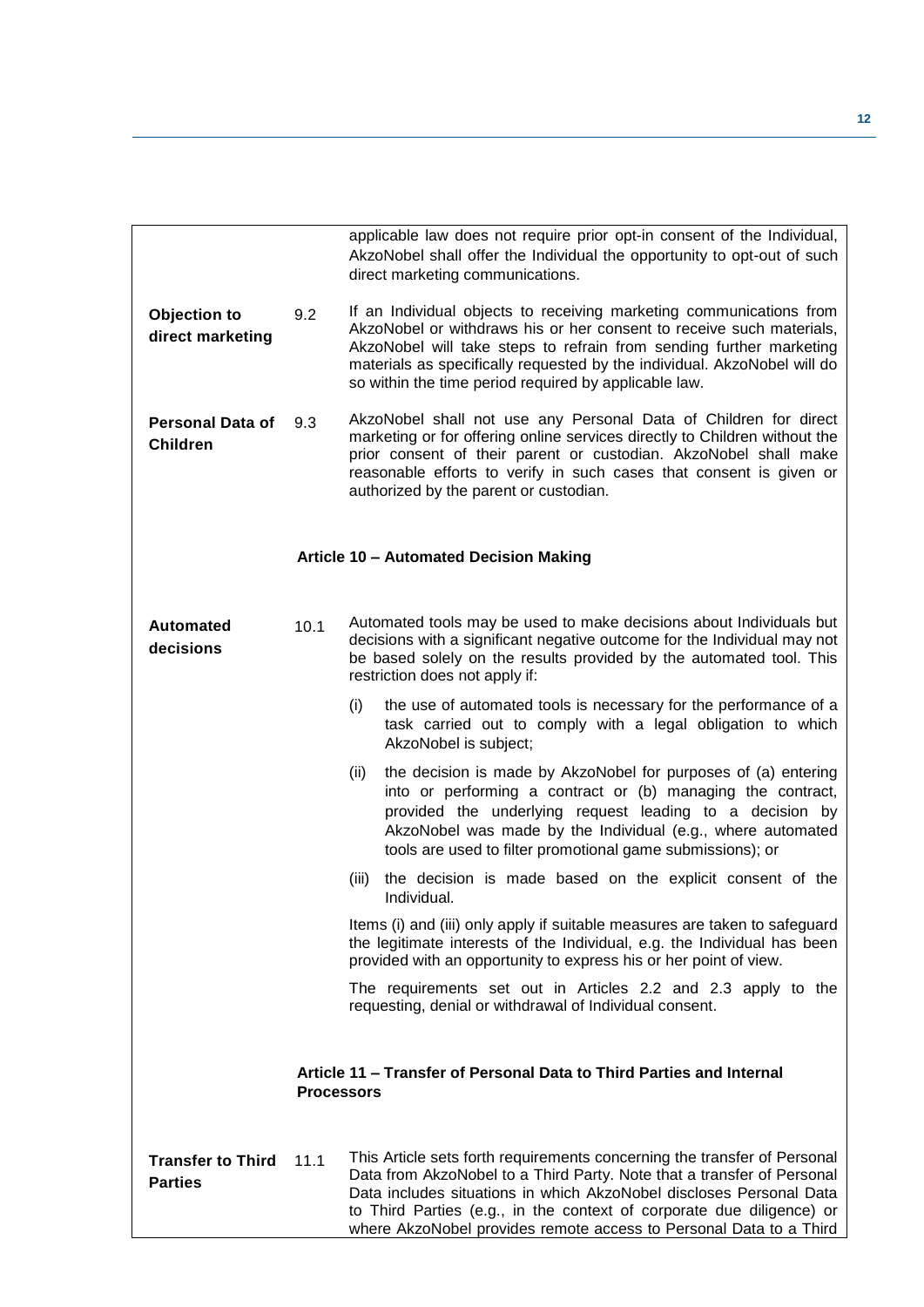|                 |                                                                   |      | Party.                                                                                                                                                                                                                                                                                                                                                                                                                                                                                                                                                                                                                                                                                                                     |  |
|-----------------|-------------------------------------------------------------------|------|----------------------------------------------------------------------------------------------------------------------------------------------------------------------------------------------------------------------------------------------------------------------------------------------------------------------------------------------------------------------------------------------------------------------------------------------------------------------------------------------------------------------------------------------------------------------------------------------------------------------------------------------------------------------------------------------------------------------------|--|
|                 | <b>Third Party</b>                                                | 11.2 | There are two categories of Third Parties:                                                                                                                                                                                                                                                                                                                                                                                                                                                                                                                                                                                                                                                                                 |  |
|                 | <b>Controllers and</b><br><b>Third Party</b><br><b>Processors</b> |      | Third Party Processors: these are Third Parties that Process<br>Personal Data solely on behalf of AkzoNobel and at its direction<br>(e.g. Third Parties that Process online registrations made by<br>Customers);                                                                                                                                                                                                                                                                                                                                                                                                                                                                                                           |  |
|                 |                                                                   |      | (ii)<br>Third Party Controllers: these are Third Parties that Process<br>Personal Data and determine the purposes and means of the<br>Processing (e.g. AkzoNobel Business Partners that provide their<br>own goods or services directly to Customers).                                                                                                                                                                                                                                                                                                                                                                                                                                                                     |  |
| <b>Business</b> | <b>Transfer for</b><br>applicable<br><b>Purposes only</b>         | 11.3 | AkzoNobel shall transfer Personal Data to a Third Party to the extent<br>necessary to serve the applicable Business Purpose (including<br>Secondary Purposes as per Article 3 or purposes for which the<br>Individual has provided consent in accordance with Article 2).                                                                                                                                                                                                                                                                                                                                                                                                                                                  |  |
| contracts       | <b>Third Party</b><br><b>Controller</b>                           | 11.4 | Third Party Controllers (other than government agencies) may Process<br>Personal Data only if they have a written contract with AkzoNobel. In<br>the contract, AkzoNobel shall seek to contractually safeguard the data<br>protection interests of its Individuals. All such contracts shall be drafted<br>in consultation with the appropriate Privacy Manager and/or Privacy<br>Counsel. Individual Business Contact Data may be transferred to a<br>Third Party Controller without a contract if it is reasonably expected<br>that such Business Contact Data will be used by the Third Party<br>Controller to contact the Individual for legitimate business purposes<br>related to Individual's job responsibilities. |  |
| contracts       | <b>Third Party</b><br><b>Processor</b>                            | 11.5 | Third Party Processors may Process Personal Data only if they have a<br>written contract with AkzoNobel. The contract with a Third Party<br>(Processor Contract) must include the following<br>Processor<br>provisions:                                                                                                                                                                                                                                                                                                                                                                                                                                                                                                    |  |
|                 |                                                                   |      | The Third Party Processor shall Process Personal Data only for<br>the purposes authorized by AkzoNobel and in accordance with<br>AkzoNobel's documented instructions including on transfers of<br>Personal Data to any Third Party Processor not covered by an<br>Adequacy Decision, unless the Third Party Processor is required<br>to do so under mandatory requirements applicable to the Third<br>Party Processor and notified to AkzoNobel;                                                                                                                                                                                                                                                                           |  |
|                 |                                                                   |      | the Processor shall keep the Personal Data confidential and shall<br>(ii)<br>impose confidentiality obligations on Staff with access to Personal<br>Data;                                                                                                                                                                                                                                                                                                                                                                                                                                                                                                                                                                  |  |
|                 |                                                                   |      | the Processor shall take appropriate technical, physical and<br>(iii)<br>organizational security measures to protect the Personal Data;                                                                                                                                                                                                                                                                                                                                                                                                                                                                                                                                                                                    |  |
|                 |                                                                   |      | The Third Party Processor shall only permit subcontractors to<br>(iv)<br>Process Personal Data in connection with its obligations to<br>AkzoNobel (a) with the prior specific or generic consent of<br>AkzoNobel and (b) based on a validly entered into written or<br>electronic contract with the subcontractor, which imposes similar<br>privacy protection-related Processing terms as those imposed on                                                                                                                                                                                                                                                                                                                |  |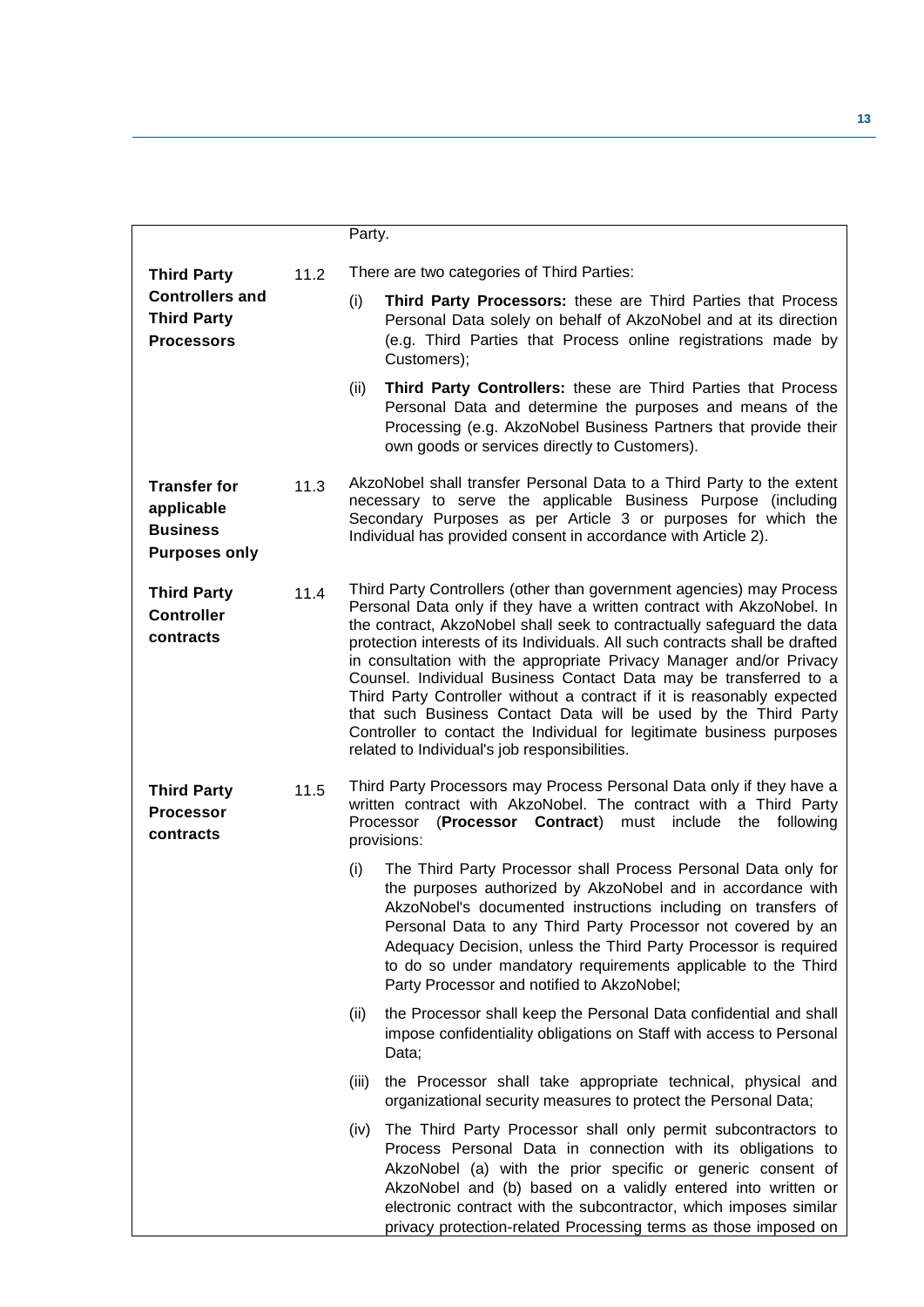|                                                                                                         |      | the Third Party Processor under the Processor Contract and<br>provided that the Third Party Processor remains liable to<br>AkzoNobel for the performance of the subcontractor in<br>accordance with the terms of the Processor Contract. In case<br>AkzoNobel<br>provides generic consent for involvement of<br>subcontractors, the Third Party Processors shall provide notice to<br>AkzoNobel of any changes in its subcontractors and will provide<br>AkzoNobel the opportunity to object to such changes based on<br>reasonable grounds;                                          |
|---------------------------------------------------------------------------------------------------------|------|---------------------------------------------------------------------------------------------------------------------------------------------------------------------------------------------------------------------------------------------------------------------------------------------------------------------------------------------------------------------------------------------------------------------------------------------------------------------------------------------------------------------------------------------------------------------------------------|
|                                                                                                         | (v)  | AkzoNobel has the right to review the security measures taken by<br>the Third Party Processor and the Third Party Processor shall<br>submit its relevant data processing facilities to audits and<br>inspections by AkzoNobel, a Third Party on behalf of AkzoNobel,<br>or any relevant government authority;                                                                                                                                                                                                                                                                         |
|                                                                                                         | (vi) | the Third Party Processor shall promptly inform AkzoNobel of any<br>actual or suspected security breach involving Personal Data;                                                                                                                                                                                                                                                                                                                                                                                                                                                      |
|                                                                                                         |      | (vii) The Third Party Processor shall deal promptly and appropriately<br>with (a) requests for information necessary to demonstrate<br>compliance of the Third Party Processor with its obligations under<br>the Processor Contract and will inform AkzoNobel if any<br>instructions of AkzoNobel in this respect violate applicable law;<br>(b) requests and complaints of Individuals as instructed by<br>AkzoNobel; and (c) requests for assistance of AkzoNobel as<br>reasonably required to ensure compliance of the Processing of<br>the Personal Data with applicable law; and |
|                                                                                                         |      | (viii) Upon termination of the Processor Contract, the Third Party<br>Processor shall, at the option of AkzoNobel, return the Personal<br>Data and copies thereof to AkzoNobel or shall securely delete<br>such Personal Data, except to the extent the Processor Contract<br>or applicable law provides otherwise.                                                                                                                                                                                                                                                                   |
| 11.6<br><b>Transfer of Data</b><br>to Third Parties<br>outside the EEA<br>not covered by<br>an Adequacy |      | This Article sets forth additional rules for Personal Data that is (a)<br>collected originally in connection with activities of a Group Company<br>that is located in the EEA or covered by an Adequacy Decision; and (b)<br>transferred to a Third Party that is located outside the EEA and not<br>covered by an Adequacy Decision.                                                                                                                                                                                                                                                 |
| decision                                                                                                |      | Personal Data may be transferred to a Third Party located in a country<br>not covered by an Adequacy decision only if:                                                                                                                                                                                                                                                                                                                                                                                                                                                                |
|                                                                                                         | (i)  | the transfer is necessary for the performance of a contract with<br>the Individual, for managing a contract with the Individual or to<br>take necessary steps at the request of the Individual prior to<br>entering into a contract, e.g. for processing orders;                                                                                                                                                                                                                                                                                                                      |
|                                                                                                         | (ii) | a contract has been concluded between AkzoNobel and the<br>relevant Third Party that (a) such Third Party shall be bound by<br>the terms of these Rules as were it a Group Company; (b)<br>provides for safeguards at a similar level of protection as that<br>provided by these Rules; or (c) that is recognized under Data<br>Protection Law as providing an "adequate" level of privacy                                                                                                                                                                                            |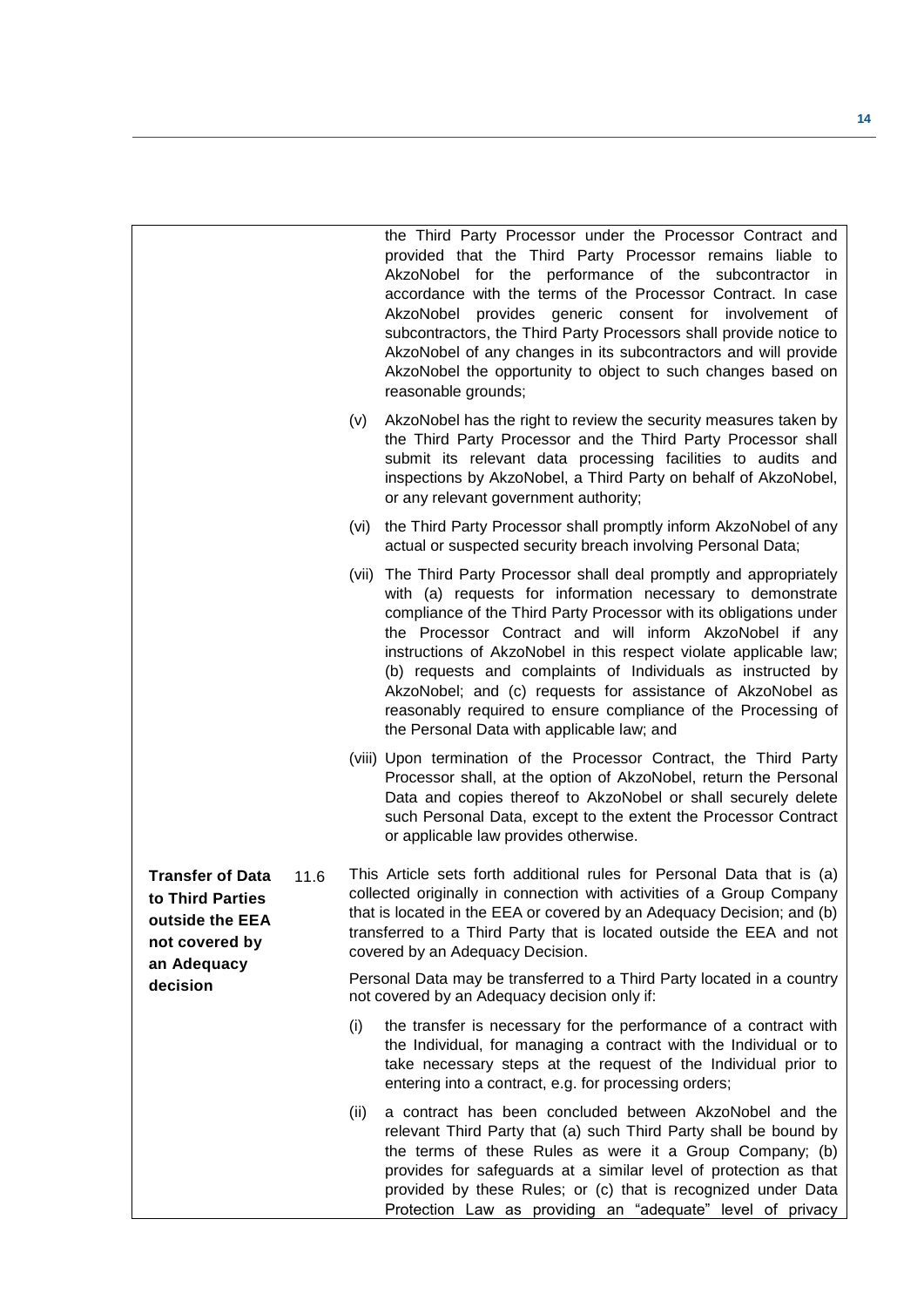|                                      |      |       | protection;                                                                                                                                                                                                                                                                                        |
|--------------------------------------|------|-------|----------------------------------------------------------------------------------------------------------------------------------------------------------------------------------------------------------------------------------------------------------------------------------------------------|
|                                      |      | (iii) | the transfer is necessary for the conclusion or performance of a<br>contract concluded in the interest of the Individual between<br>AkzoNobel and a Third Party (e.g. in case of recalls);                                                                                                         |
|                                      |      | (iv)  | the Third Party has been certified under a 'safe harbor' program<br>that is recognized under Data Protection Law as providing an<br>"adequate" level of data protection;                                                                                                                           |
|                                      |      | (v)   | the Third Party has implemented Binding Corporate Rules or a<br>similar transfer control mechanism that is recognized under Data<br>Protection Law as providing an adequate level of protection;                                                                                                   |
|                                      |      | (vi)  | the transfer is necessary to protect a vital interest of the<br>Individual;                                                                                                                                                                                                                        |
|                                      |      |       | (vii) the transfer is necessary for the establishment, exercise or<br>defense of a legal claim;                                                                                                                                                                                                    |
|                                      |      |       | (viii) the transfer is necessary to satisfy a pressing need to protect the<br>public interests of a democratic society; or                                                                                                                                                                         |
|                                      |      | (ix)  | the transfer is necessary for the performance of a task carried out<br>to comply with a legal obligation to which the relevant Group<br>Company is subject.                                                                                                                                        |
|                                      |      |       | Items (viii) and (ix) above require the prior approval of the Corporate<br>Privacy Officer.                                                                                                                                                                                                        |
| <b>Consent for</b><br>transfer       | 11.7 |       | If none of the grounds listed in Article 11.6 exist or if applicable local<br>law so requires AkzoNobel shall (also) seek consent from the<br>Individual for the transfer to a Third Party not covered by an Adequacy<br>Decision.                                                                 |
|                                      |      |       | Prior to requesting consent, the Individual shall be provided with the<br>following information:                                                                                                                                                                                                   |
|                                      |      | (i)   | the purpose of the transfer;                                                                                                                                                                                                                                                                       |
|                                      |      | (ii)  | the identity of the transferring Group Company;                                                                                                                                                                                                                                                    |
|                                      |      | (III) | the identity or categories of Third Parties to which the Data will be<br>transferred;                                                                                                                                                                                                              |
|                                      |      | (iv)  | the categories of Data that will be transferred;                                                                                                                                                                                                                                                   |
|                                      |      | (v)   | the country to which the Data will be transferred; and                                                                                                                                                                                                                                             |
|                                      |      |       | (vi) the fact that the Data will be transferred to a Third Party not<br>covered by an Adequacy Decision.                                                                                                                                                                                           |
|                                      |      |       | Article 2.3 applies to the requesting, denial or withdrawal of consent.                                                                                                                                                                                                                            |
| <b>Internal</b><br><b>Processors</b> | 11.8 |       | Internal Processors may Process Personal Data only if they have a<br>validly entered into written or electronic contract with the Group<br>Company being the Data Controller of the relevant Personal Data,<br>which contract must in any event include the provisions set out in<br>Article 11.5. |
|                                      |      |       |                                                                                                                                                                                                                                                                                                    |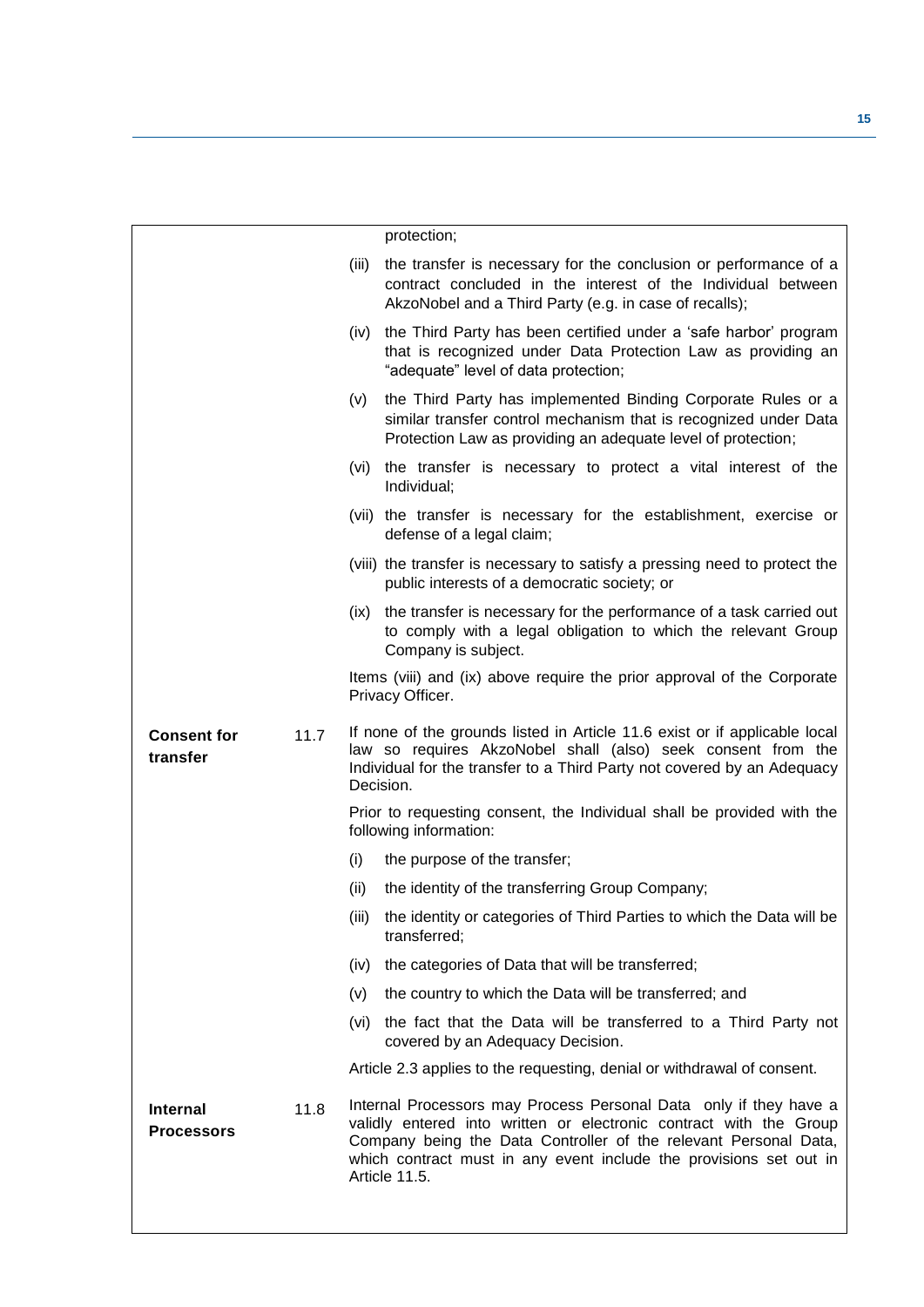<span id="page-15-0"></span>

|                                                                 |      | Article 12 - Overriding Interests                                                                                                                                                                                                                                                                             |
|-----------------------------------------------------------------|------|---------------------------------------------------------------------------------------------------------------------------------------------------------------------------------------------------------------------------------------------------------------------------------------------------------------|
| Overriding<br><b>Interests</b>                                  | 12.1 | Some of the obligations of AkzoNobel or rights of Individuals under<br>these Rules may be overridden if, under the specific circumstances at<br>issue, a pressing need exists that outweighs the interest of the<br>Individual (Overriding Interest). An Overriding Interest exists if there<br>is a need to: |
|                                                                 |      | (i)<br>protect the legitimate business interests of AkzoNobel including:                                                                                                                                                                                                                                      |
|                                                                 |      | (a) the health, security or safety of Employees or Individuals;                                                                                                                                                                                                                                               |
|                                                                 |      | (b) AkzoNobel's intellectual property rights, trade secrets or<br>reputation;                                                                                                                                                                                                                                 |
|                                                                 |      | (c) the continuity of AkzoNobel's business operations;                                                                                                                                                                                                                                                        |
|                                                                 |      | (d) the preservation of confidentiality in a proposed sale, merger<br>or acquisition of a business; or                                                                                                                                                                                                        |
|                                                                 |      | (e) the involvement of trusted advisors or consultants for<br>business, legal, tax, or insurance purposes;                                                                                                                                                                                                    |
|                                                                 |      | (ii)<br>(including<br>with<br>investigate<br>cooperating<br>law<br>prevent<br>or<br>enforcement) suspected or actual violations of law or non-<br>compliance with the AkzoNobel Code of Conduct or other<br>AkzoNobel policies or procedures; or                                                              |
|                                                                 |      | otherwise protect or defend the rights or freedoms of AkzoNobel,<br>(iii)<br>its Employees or other persons.                                                                                                                                                                                                  |
| <b>Exceptions in</b><br>the event of                            | 12.2 | If an Overriding Interest exists, one or more of the following obligations<br>of AkzoNobel or rights of the Individual may be set aside:                                                                                                                                                                      |
| Overriding<br><b>Interests</b>                                  |      | (i)<br>Article 3.1 (the requirement to Process Personal Data for closely<br>related purposes);                                                                                                                                                                                                                |
|                                                                 |      | (ii)<br>Article Error! Reference source not found. (data storage and<br>deletion);                                                                                                                                                                                                                            |
|                                                                 |      | Article 6.1 and 6.2 (information provided to Individuals, Personal<br>(iii)<br>Data not obtained from the Individuals);                                                                                                                                                                                       |
|                                                                 |      | Article $7.1 - 7.3$ (rights of Individuals);<br>(iv)                                                                                                                                                                                                                                                          |
|                                                                 |      | Articles 8.2 (Staff access limitations); and<br>(v)                                                                                                                                                                                                                                                           |
|                                                                 |      | Articles 11.4, 11.5 and 11.6 (ii) (contracts with Third Parties).<br>(vi)                                                                                                                                                                                                                                     |
| <b>Sensitive Data</b>                                           | 12.3 | The requirements of Articles 4.1 and 4.2 (Sensitive Data) may be set<br>aside only for the Overriding Interests listed in Article 12.1 (i) (a), (c)<br>and $(e)$ , $(ii)$ and $(iii)$ .                                                                                                                       |
| <b>Consultation</b><br>with Corporate<br><b>Privacy Officer</b> | 12.4 | Setting aside obligations of AkzoNobel or rights of Individuals based on<br>an Overriding Interest requires prior consultation of the Corporate<br>Privacy Officer. The Corporate Privacy Officer shall document his or<br>her advice.                                                                        |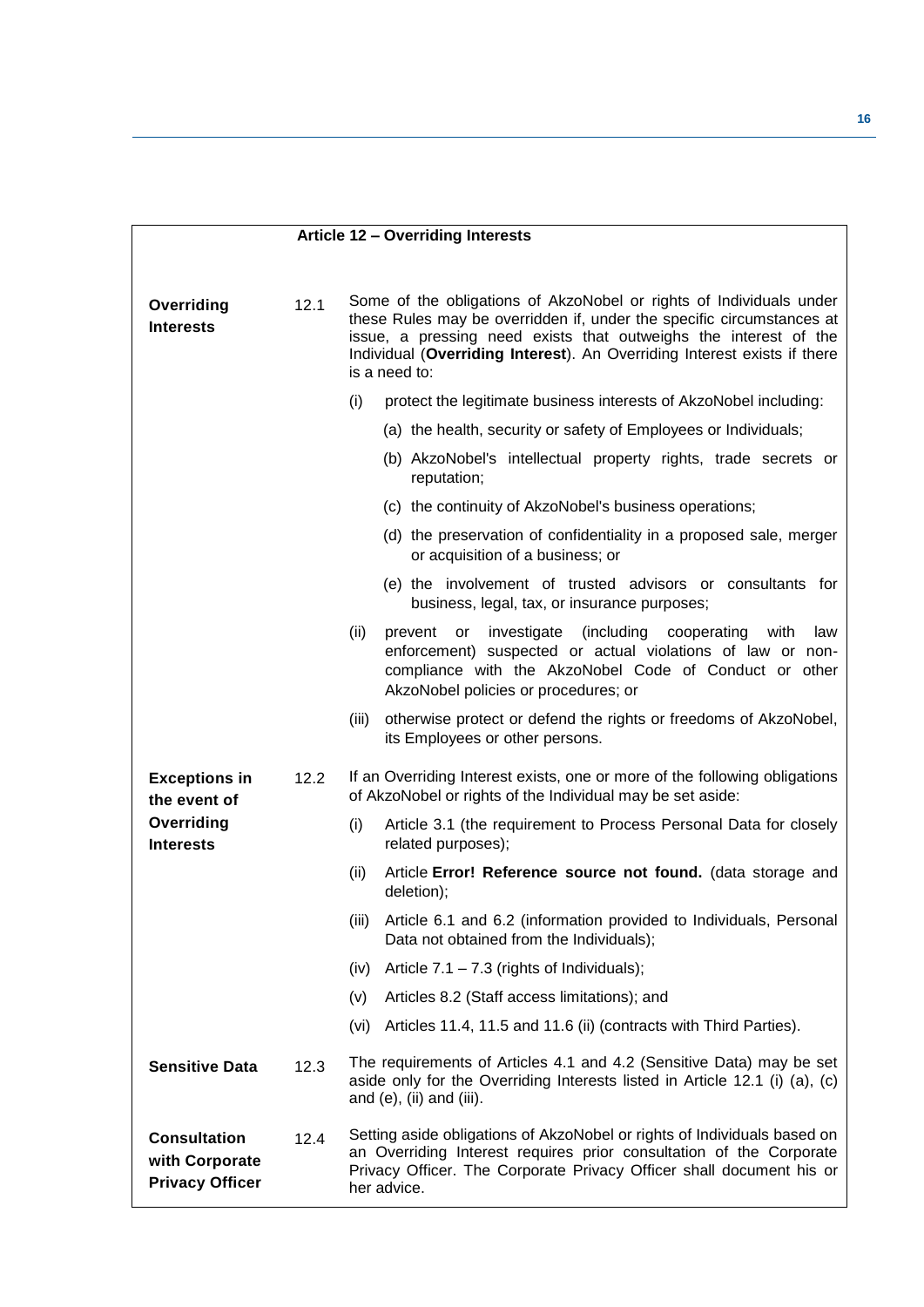<span id="page-16-0"></span>

| Information to<br><b>Individual</b> | 12.5 |       | Upon request of the Individual, AkzoNobel shall inform the Individual of<br>the Overriding Interest for which obligations of AkzoNobel or rights of<br>the Individual have been set aside, unless the particular Overriding<br>Interest sets aside the requirements of Articles 6.1 or $7.1 - 7.3$ , in<br>which case the request shall be denied. |
|-------------------------------------|------|-------|----------------------------------------------------------------------------------------------------------------------------------------------------------------------------------------------------------------------------------------------------------------------------------------------------------------------------------------------------|
|                                     |      |       | <b>Article 13 - Privacy Governance</b>                                                                                                                                                                                                                                                                                                             |
| Corporate<br><b>Privacy Officer</b> | 13.1 |       | Akzo Nobel Nederland shall appoint a Corporate Privacy Officer who is<br>responsible for:                                                                                                                                                                                                                                                          |
|                                     |      | (i)   | Establishing a Privacy Council as described in Article 13.2;                                                                                                                                                                                                                                                                                       |
|                                     |      | (ii)  | Supervising compliance with these Rules;                                                                                                                                                                                                                                                                                                           |
|                                     |      | (iii) | Coordinating, communicating and consulting with the Privacy<br>Managers network on central data protection issues;                                                                                                                                                                                                                                 |
|                                     |      |       | (iv) Providing annual privacy reports, as appropriate, to the Head of<br>Legal on data protection risks and compliance issues as<br>described in Article 16.2;                                                                                                                                                                                     |
|                                     |      | (v)   | Coordinating, in conjunction with the Privacy Counsel and Privacy<br>Managers network, official investigations or inquiries into the<br>Processing of Personal Data by a government authority;                                                                                                                                                     |
|                                     |      | (vi)  | Dealing with conflicts between these Rules and applicable law as<br>described in Article 20.2;                                                                                                                                                                                                                                                     |
|                                     |      |       | (vii) Approving transfers as described in Articles 20.1 and 11.6;                                                                                                                                                                                                                                                                                  |
|                                     |      |       | (viii) Providing advice on Data Protection Impact Assessments as<br>described in Article 14.3;                                                                                                                                                                                                                                                     |
|                                     |      | (ix)  | Deciding on complaints as described in Article 17; and                                                                                                                                                                                                                                                                                             |
|                                     |      | (x)   | Devising the data management processes, systems and tools to<br>implement the framework for data protection management as<br>established by the Privacy Council, including:                                                                                                                                                                        |
|                                     |      |       | (a) To maintain, update and publish these Rules and related<br>sub-policies;                                                                                                                                                                                                                                                                       |
|                                     |      |       | (b) Tools to collect, maintain and update information regarding<br>the structure and functioning of all systems that process<br>personal data;                                                                                                                                                                                                     |
|                                     |      |       | (c) Data privacy training and awareness for employees to<br>comply with their responsibilities under these Rules;                                                                                                                                                                                                                                  |
|                                     |      |       | (d) Appropriate processes to monitor, audit and report<br>compliance with these Rules and ensure that AkzoNobel<br>Internal Audit can verify and certify such compliance in line<br>with the yearly AkzoNobel Audit Program;                                                                                                                       |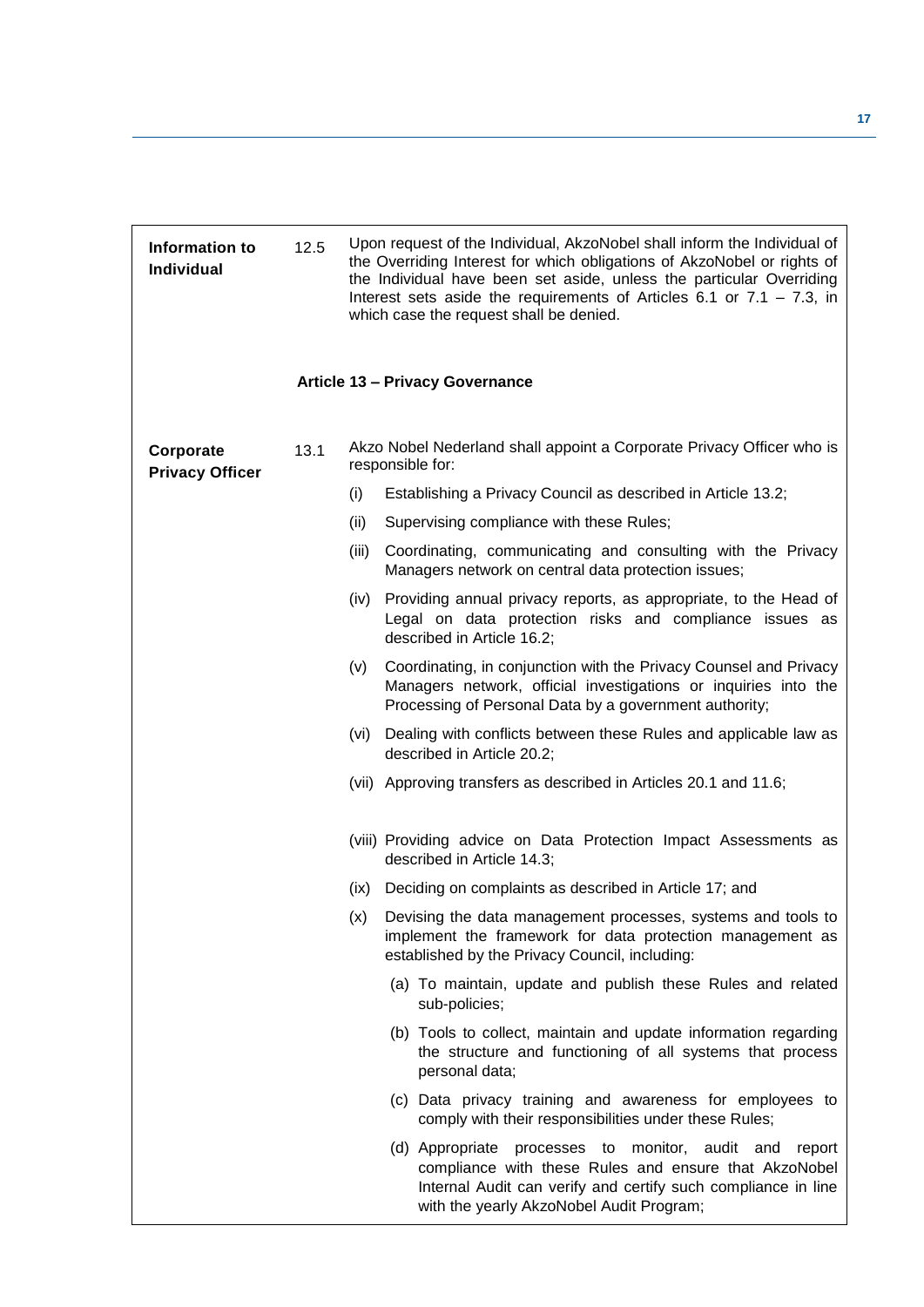|                                   |      |       | (e) Procedures regarding data protection inquiries, concerns<br>and complaints; and                                                                                                                                                                 |
|-----------------------------------|------|-------|-----------------------------------------------------------------------------------------------------------------------------------------------------------------------------------------------------------------------------------------------------|
|                                   |      |       | (f) Determine and update appropriate sanctions for violations of<br>these Rules (e.g. disciplinary standards).                                                                                                                                      |
|                                   |      |       | (xi) Where appropriate, the Corporate Privacy Officer may delegate<br>any of the above responsibilities to the Privacy Managers or other<br>person, to be carried out under the Corporate Privacy Officer's<br>responsibility.                      |
| <b>Privacy Council</b>            | 13.2 |       | AkzoNobel shall establish a Privacy Council. The Privacy Council shall<br>create and maintain a framework for:                                                                                                                                      |
|                                   |      | (i)   | the development, implementation and updating of local Individual<br>data protection policies and procedures;                                                                                                                                        |
|                                   |      | (ii)  | the maintaining, updating and publishing of these Rules and<br>related sub-policies;                                                                                                                                                                |
|                                   |      | (iii) | the creating, maintaining and updating of information regarding<br>the structure and functioning of all systems that process personal<br>data (as required by Article 14);                                                                          |
|                                   |      | (iv)  | the development, implementation and updating of the relevant<br>data protection training and awareness programs;                                                                                                                                    |
|                                   |      | (v)   | the monitoring, auditing and reporting on compliance with these<br>Rules to the management board;                                                                                                                                                   |
|                                   |      |       | (vi) the collecting, investigating and resolving privacy inquiries,<br>concerns and complaints; and                                                                                                                                                 |
|                                   |      |       | (vii) determining and updating appropriate sanctions for violations of<br>these Rules (e.g. disciplinary standards).                                                                                                                                |
| <b>Privacy</b><br><b>Managers</b> | 13.3 |       | Each Organizational Unit shall designate a Privacy Manager. The<br>Corporate Privacy Officer shall act as the Privacy Manager for Akzo<br>Nobel N.V.                                                                                                |
|                                   |      |       | The Privacy Managers shall perform the following tasks for their<br>respective Organizational Unit:                                                                                                                                                 |
|                                   |      | (i)   | Implement the data management processes, systems and tools,<br>devised by the Corporate Privacy Officer to implement the<br>framework for data protection management established by the<br>Privacy Council in their respective Organizational Unit; |
|                                   |      | (ii)  | Support and assess overall data protection management<br>compliance within their Organizational Unit;                                                                                                                                               |
|                                   |      | (iii) | Regularly advise their Responsible Executive and the Corporate<br>Privacy Officer on privacy risks and compliance issues;                                                                                                                           |
|                                   |      | (iv)  | Maintain (or ensure access to) an inventory of the system<br>information about the structure and functioning of all systems that<br>process personal data (as required by Article 14.2);                                                            |
|                                   |      | (V)   | Be available for requests for privacy approvals or advice as                                                                                                                                                                                        |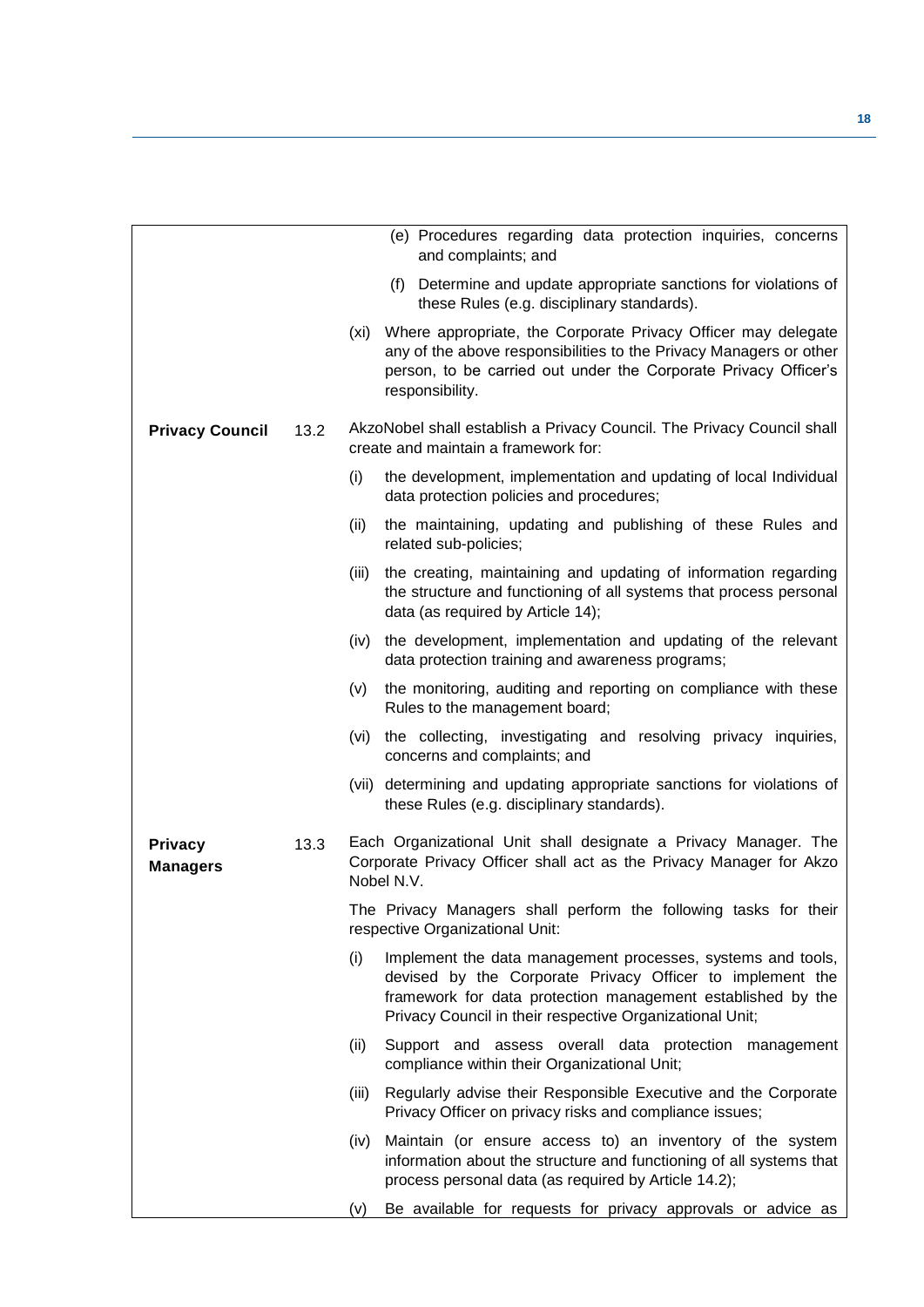|                                                |       | described in Article 7;                                                                                                                                                                                                                                                       |
|------------------------------------------------|-------|-------------------------------------------------------------------------------------------------------------------------------------------------------------------------------------------------------------------------------------------------------------------------------|
|                                                | (vi)  | Provide information relevant to the annual privacy report of the<br>Corporate Privacy Officer (as required in Article 16);                                                                                                                                                    |
|                                                |       | (vii) Assist the Corporate Privacy Officer in the event of official<br>investigations or inquiries by government authorities;                                                                                                                                                 |
|                                                |       | (viii) Own and authorize all appropriate privacy sub-policies in their<br>organizations;                                                                                                                                                                                      |
|                                                | (ix)  | Direct that stored data be deleted or destroyed, anonymized or<br>transferred as required by Article 5.2;                                                                                                                                                                     |
|                                                | (x)   | Decide on and notify the Corporate Privacy Officer of complaints<br>as described in Article 17; and                                                                                                                                                                           |
|                                                | (xi)  | Cooperate with the Corporate Privacy Officer and the other<br>Privacy Managers to:                                                                                                                                                                                            |
|                                                |       | (xii) Ensure that the instructions, tools and training are in place to<br>enable the Organizational Unit, to comply with these Rules;                                                                                                                                         |
|                                                |       | (xiii) Share and provide guidance on best practices for data protection<br>management within their Organizational Unit;                                                                                                                                                       |
|                                                |       | (xiv) Ensure that data protection requirements are taken into account<br>whenever new technology is implemented in their Organizational<br>Unit;                                                                                                                              |
|                                                |       | (xv) Notify the Responsible Executive of the involvement of external<br>service<br>providers with<br>data<br>processing<br>tasks<br>for<br>their<br>Organizational Unit.                                                                                                      |
| 13.4<br><b>Responsible</b><br><b>Executive</b> |       | The Responsible Executive of each Organizational Unit is accountable<br>that effective data protection management is implemented in his or her<br>Organizational Unit is integrated into business practices, and that<br>adequate resources and budget are available.         |
|                                                |       | Responsible Executives are accountable for:                                                                                                                                                                                                                                   |
|                                                |       | (i) Ensuring overall data protection management compliance within<br>their Organizational Unit, also during and following organizational<br>outsourcing, mergers and acquisitions<br>restructuring,<br>and<br>divestures;                                                     |
|                                                | (ii)  | Implementing the data management processes, systems and<br>tools, devised by the Corporate Privacy Officer to implement the<br>framework for data protection management established by the<br>Privacy Council in their respective Organizational Unit;                        |
|                                                | (iii) | Ensuring that the data protection management processes and<br>maintained up to date<br>against<br>systems<br>are<br>changing<br>circumstances and legal and regulatory requirements;                                                                                          |
|                                                | (iv)  | Ensuring and monitoring ongoing compliance of third parties with<br>the requirements of these Rules in case personal data are<br>transferred by AkzoNobel to a third party (including entering into a<br>written contract with such Third Parties and obtaining a sign off of |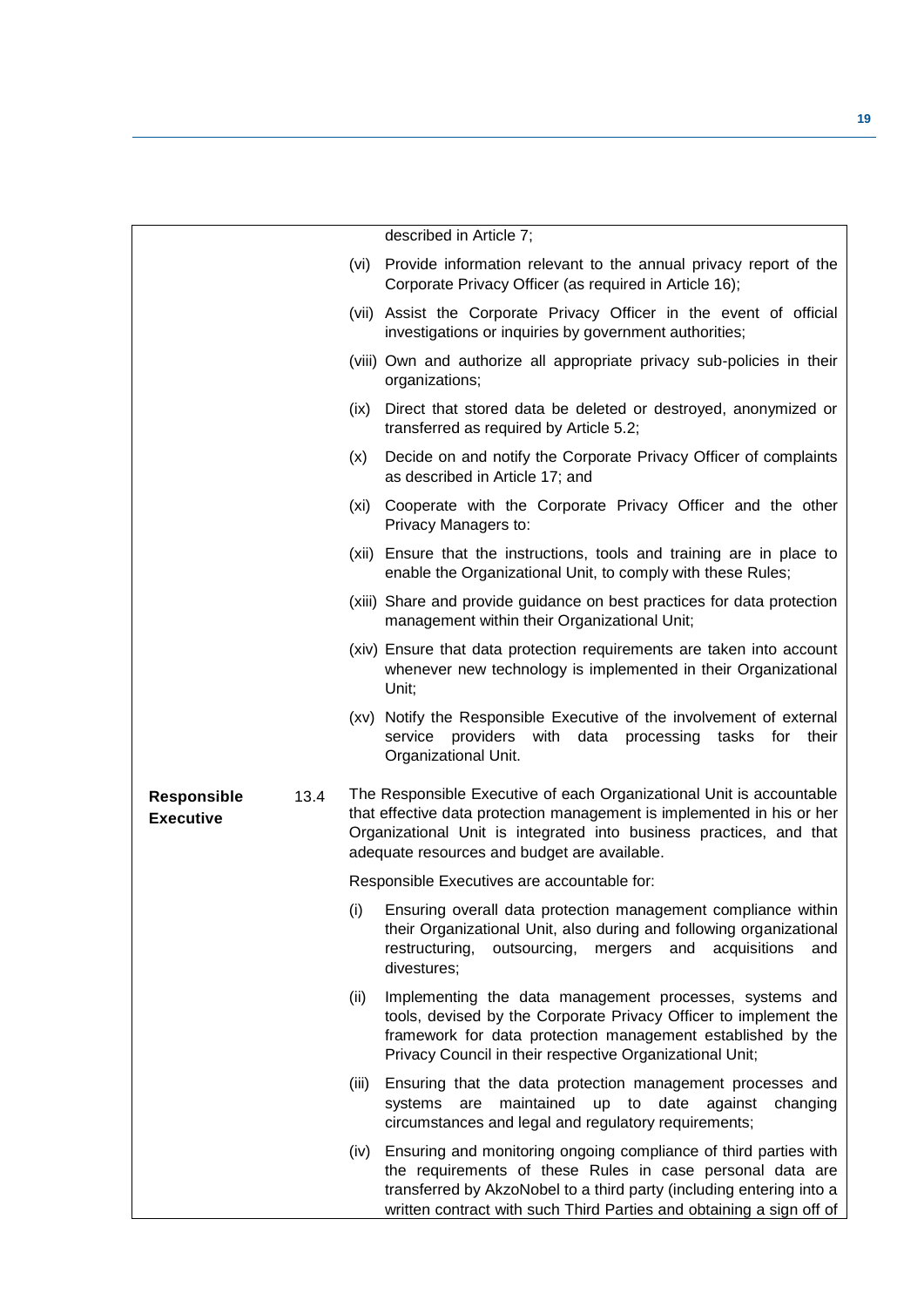<span id="page-19-0"></span>

|                                                                   |      |       | such contract from the legal department);                                                                                                                                                                                                                                                                                                   |
|-------------------------------------------------------------------|------|-------|---------------------------------------------------------------------------------------------------------------------------------------------------------------------------------------------------------------------------------------------------------------------------------------------------------------------------------------------|
|                                                                   |      | (v)   | Ensuring that relevant individuals in their Organizational Unit<br>follow the prescribed data protection training courses; and                                                                                                                                                                                                              |
|                                                                   |      | (vi)  | Directing that stored data be deleted or destroyed, anonymized or<br>transferred as required by Article 5.2                                                                                                                                                                                                                                 |
|                                                                   |      |       | Responsible Executives are responsible for:                                                                                                                                                                                                                                                                                                 |
|                                                                   |      | (i)   | Appointing a Privacy Manager for their Organizational Unit;                                                                                                                                                                                                                                                                                 |
|                                                                   |      | (ii)  | Consulting with the Corporate Privacy Officer in all cases where<br>there is a conflict between applicable local law and these Rules<br>as described in Article 20.2; and                                                                                                                                                                   |
|                                                                   |      | (iii) | Informing the Corporate Privacy Officer of any new legal<br>requirement that may interfere with AkzoNobel's ability to comply<br>with these Rules as required by Article 20.3.                                                                                                                                                              |
| <b>Default Privacy</b><br><b>Manager</b>                          | 13.5 |       | If at any moment in time there is no Privacy Manager designated for a<br>relevant Organizational Unit, the Corporate Privacy Officer is<br>responsible for supervising compliance with these Rules.                                                                                                                                         |
| <b>Data Protection</b><br>Officer with a<br>statutory<br>position | 13.6 |       | Where a Data Protection Officer holds his or her position pursuant to<br>relevant (local) law, he or she shall carry out his or her job<br>responsibilities to the extent they do not conflict with his or her<br>statutory position.                                                                                                       |
|                                                                   |      |       |                                                                                                                                                                                                                                                                                                                                             |
|                                                                   |      |       | Article 14 - Policies and Procedures                                                                                                                                                                                                                                                                                                        |
| <b>Policies and</b><br>procedures                                 | 14.1 |       | AkzoNobel shall develop and implement procedures to comply with<br>these Rules.                                                                                                                                                                                                                                                             |
| <b>Records of</b><br><b>Processing</b><br><b>Activities</b>       | 14.2 |       | AkzoNobel shall maintain readily available information regarding the<br>structure and functioning of all systems and processes that Process<br>Personal Data (e.g. inventory of systems and processes). A copy of<br>this information will be provided to the Lead DPA or to a DPA<br>competent to audit under Article 16.2 upon request.). |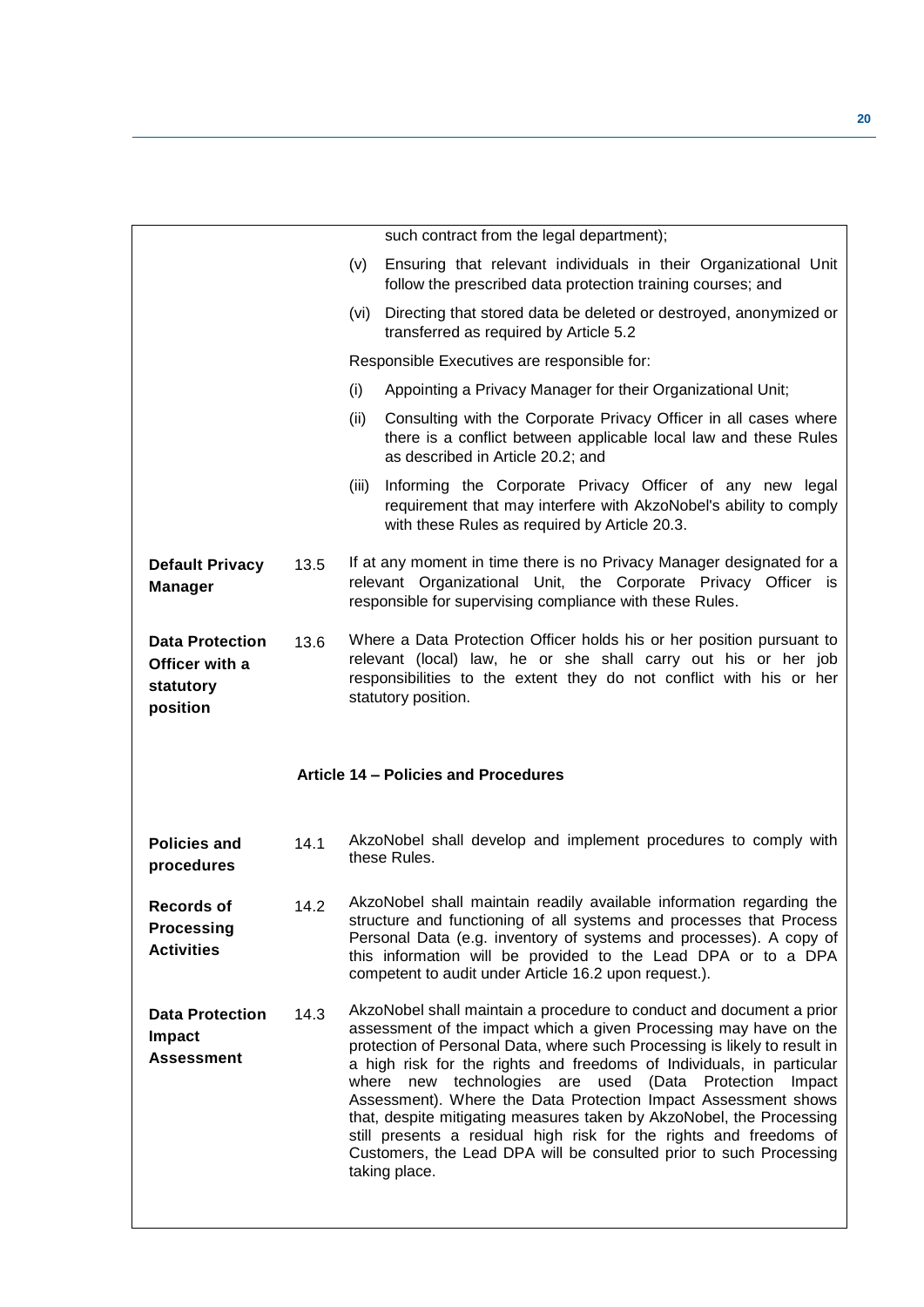<span id="page-20-1"></span><span id="page-20-0"></span>

|                                      |      | Article 15 - Training                                                                                                                                                                                                                                                                                                                                                                                                                                                                                                                                                                                                                                                                                                                                                                                                                                                                                                                                                                     |
|--------------------------------------|------|-------------------------------------------------------------------------------------------------------------------------------------------------------------------------------------------------------------------------------------------------------------------------------------------------------------------------------------------------------------------------------------------------------------------------------------------------------------------------------------------------------------------------------------------------------------------------------------------------------------------------------------------------------------------------------------------------------------------------------------------------------------------------------------------------------------------------------------------------------------------------------------------------------------------------------------------------------------------------------------------|
|                                      |      |                                                                                                                                                                                                                                                                                                                                                                                                                                                                                                                                                                                                                                                                                                                                                                                                                                                                                                                                                                                           |
| <b>Staff training</b>                | 15.1 | AkzoNobel shall provide training on these Rules and related<br>confidentiality obligations to Staff members who have access to<br>Personal Data.                                                                                                                                                                                                                                                                                                                                                                                                                                                                                                                                                                                                                                                                                                                                                                                                                                          |
|                                      |      | Article 16 - Monitoring and Auditing Compliance                                                                                                                                                                                                                                                                                                                                                                                                                                                                                                                                                                                                                                                                                                                                                                                                                                                                                                                                           |
| <b>Internal Audits</b>               | 16.1 | AkzoNobel Internal Audit shall audit business processes and<br>procedures that involve the Processing of Personal Data for<br>compliance with these Rules. The audits shall be carried out in the<br>course of the regular activities of AkzoNobel Internal Audit or at the<br>request of the Corporate Privacy Officer. The Corporate Privacy Officer<br>may request to have an audit as specified in this Article 16.1<br>conducted by an external auditor. Applicable professional standards of<br>independence, integrity and confidentiality shall be observed when<br>conducting an audit. The Corporate Privacy Officer and the appropriate<br>Privacy Managers shall be informed of the results of the audits.<br>Reported violations of the Rules will be reported back to the<br>Responsible Executive. A copy of the audit results related to<br>compliance with these Rules will be provided to the Lead DPA and a<br>DPA competent to audit under Article 16.2 upon request. |
| <b>DPA Audit</b>                     | 16.2 | Subject to Article 16.3, the Lead DPA may request an audit of the<br>facilities used by AkzoNobel for the Processing of Personal Data for<br>compliance with these Rules. In addition, the DPA of the EEA country<br>at the origin of a data transfer under these rules will be authorized to<br>audit the relevant data transfer for compliance with these Rules.                                                                                                                                                                                                                                                                                                                                                                                                                                                                                                                                                                                                                        |
| <b>DPA Audit</b><br><b>Procedure</b> | 16.3 | If a DPA requests an audit based on Article 16.2, the following<br>procedure will be followed:                                                                                                                                                                                                                                                                                                                                                                                                                                                                                                                                                                                                                                                                                                                                                                                                                                                                                            |
|                                      |      | Information sharing: AkzoNobel will attempt to resolve the request<br>(i)<br>using alternative methods of providing information to the DPA<br>including AkzoNobel audit reports, discussion with AkzoNobel<br>subject matter experts, and review of security, privacy, and<br>operational controls in place.                                                                                                                                                                                                                                                                                                                                                                                                                                                                                                                                                                                                                                                                              |
|                                      |      | Examinations: If the DPA determines that the information<br>(ii)<br>available through these mechanisms is insufficient to address the<br>DPA's stated objectives, AkzoNobel will provide the DPA with the<br>opportunity to communicate with AkzoNobel's auditor and if<br>required, a direct right to examine AkzoNobel's data processing<br>facilities used to process the Personal Data on giving reasonable<br>prior notice and during business hours, with full respect to the<br>confidentiality of the information obtained and to the trade secrets<br>of AkzoNobel.                                                                                                                                                                                                                                                                                                                                                                                                              |
|                                      |      | The audits will otherwise be performed in accordance with the relevant<br>DPAs own national procedural laws.                                                                                                                                                                                                                                                                                                                                                                                                                                                                                                                                                                                                                                                                                                                                                                                                                                                                              |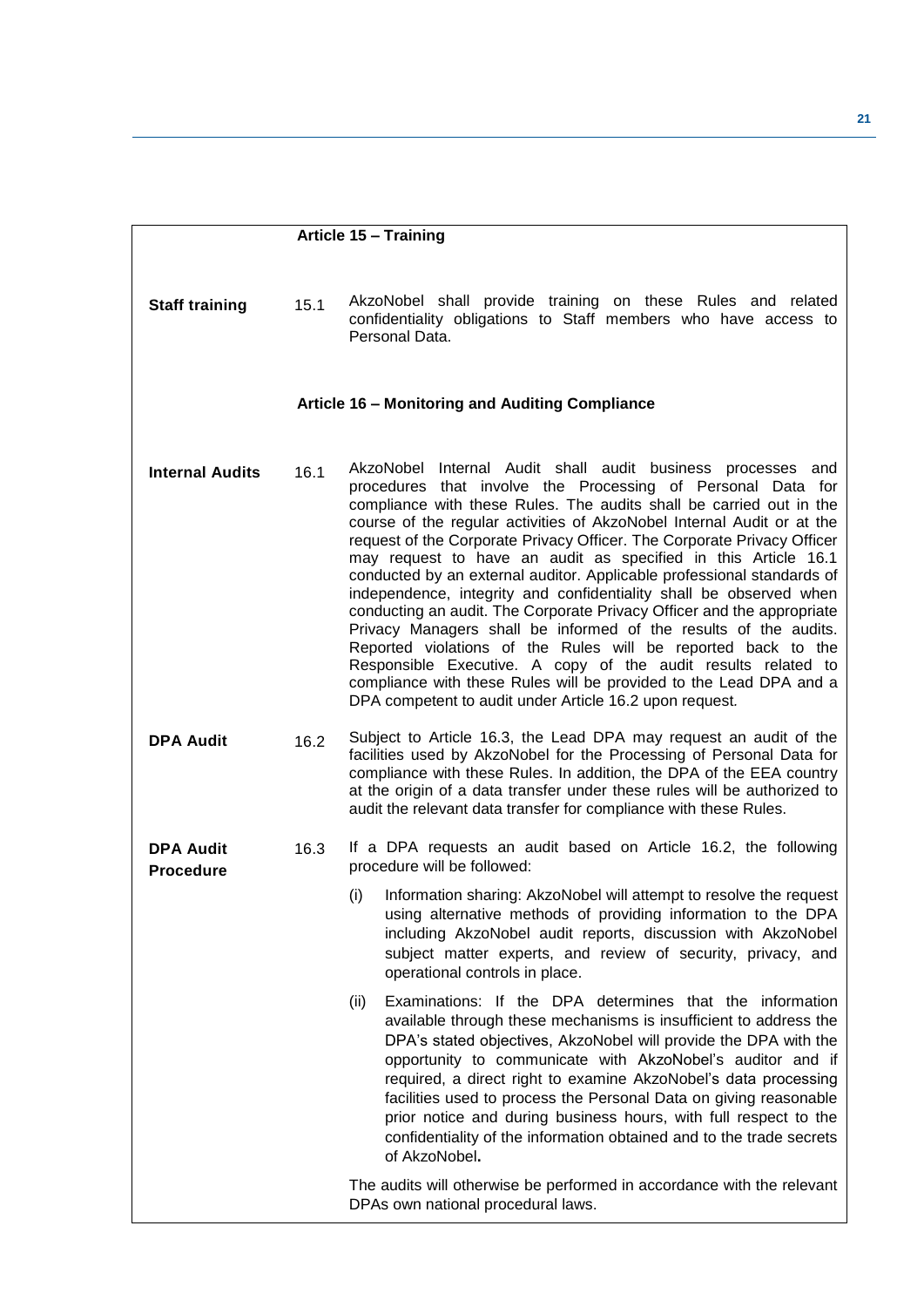<span id="page-21-0"></span>

|                                        |      | Nothing in these Rules will be construed to take away any audit rights<br>that a DPA may have under Data protection Law. In the event of any<br>conflict between this Article 16.3 and applicable law, the provisions of<br>applicable law will prevail.                                                                                                                                                                                                                                                                                                                           |
|----------------------------------------|------|------------------------------------------------------------------------------------------------------------------------------------------------------------------------------------------------------------------------------------------------------------------------------------------------------------------------------------------------------------------------------------------------------------------------------------------------------------------------------------------------------------------------------------------------------------------------------------|
| <b>Annual Privacy</b><br><b>Report</b> | 16.4 | The Corporate Privacy Officer shall implement appropriate processes<br>to monitor compliance with these Rules and produce an annual<br>Personal Data privacy report for the Executive Committee on<br>compliance with these Rules, data protection risks and other relevant<br>issues.                                                                                                                                                                                                                                                                                             |
|                                        |      | Each Privacy Manager and Responsible Executive shall provide<br>information relevant to the report to the Corporate Privacy Officer.                                                                                                                                                                                                                                                                                                                                                                                                                                               |
| <b>Mitigation</b>                      | 16.5 | AkzoNobel shall, if so indicated, ensure that adequate steps are taken<br>to address breaches of these Rules identified during the monitoring or<br>auditing of compliance pursuant to this Article 16.                                                                                                                                                                                                                                                                                                                                                                            |
|                                        |      | <b>Article 17 - Complaints Procedure</b>                                                                                                                                                                                                                                                                                                                                                                                                                                                                                                                                           |
| Complaint                              | 17.1 | Individuals may file a complaint in respect of any claim they have<br>under Article 18.1 or violations of their rights under applicable local law<br>in accordance with the complaints procedure set forth in the relevant<br>privacy policy or contract:                                                                                                                                                                                                                                                                                                                          |
|                                        |      | (i)<br>with the appropriate Privacy Manager; or                                                                                                                                                                                                                                                                                                                                                                                                                                                                                                                                    |
|                                        |      | (ii)<br>in accordance with the complaints procedure set forth in the<br>AkzoNobel Code of Conduct.                                                                                                                                                                                                                                                                                                                                                                                                                                                                                 |
|                                        |      | The appropriate Privacy Manager shall:                                                                                                                                                                                                                                                                                                                                                                                                                                                                                                                                             |
|                                        |      | (i)<br>notify the Corporate Privacy Officer;                                                                                                                                                                                                                                                                                                                                                                                                                                                                                                                                       |
|                                        |      | (ii)<br>analyze the complaint and, if needed, initiate an investigation;                                                                                                                                                                                                                                                                                                                                                                                                                                                                                                           |
|                                        |      | when necessary, advise the business on the appropriate<br>(iii)<br>measures for compliance and monitor, through completion, the<br>steps designed to achieve compliance; and                                                                                                                                                                                                                                                                                                                                                                                                       |
|                                        |      | maintain records of all complaints received, responses given, and<br>(iv)<br>remedial actions taken by AkzoNobel.                                                                                                                                                                                                                                                                                                                                                                                                                                                                  |
|                                        |      | The appropriate Privacy Manager may consult with any government<br>authority having jurisdiction over a particular matter about the<br>measures to be taken.                                                                                                                                                                                                                                                                                                                                                                                                                       |
| <b>Reply to</b><br><b>Individual</b>   | 17.2 | AkzoNobel will use reasonable efforts to resolve complaints without<br>undue delay, so that a response is given to the Individual within one<br>calendar month of the date that the complaint was filed. The<br>appropriate Privacy Manager shall inform the Individual in writing via<br>the means that the Individual originally used to contact AkzoNobel<br>(e.g., via mail or email) either (i) of AkzoNobel's position with regard to<br>the complaint and any action AkzoNobel has taken or will take in<br>response or (ii) when he or she will be informed of AkzoNobel's |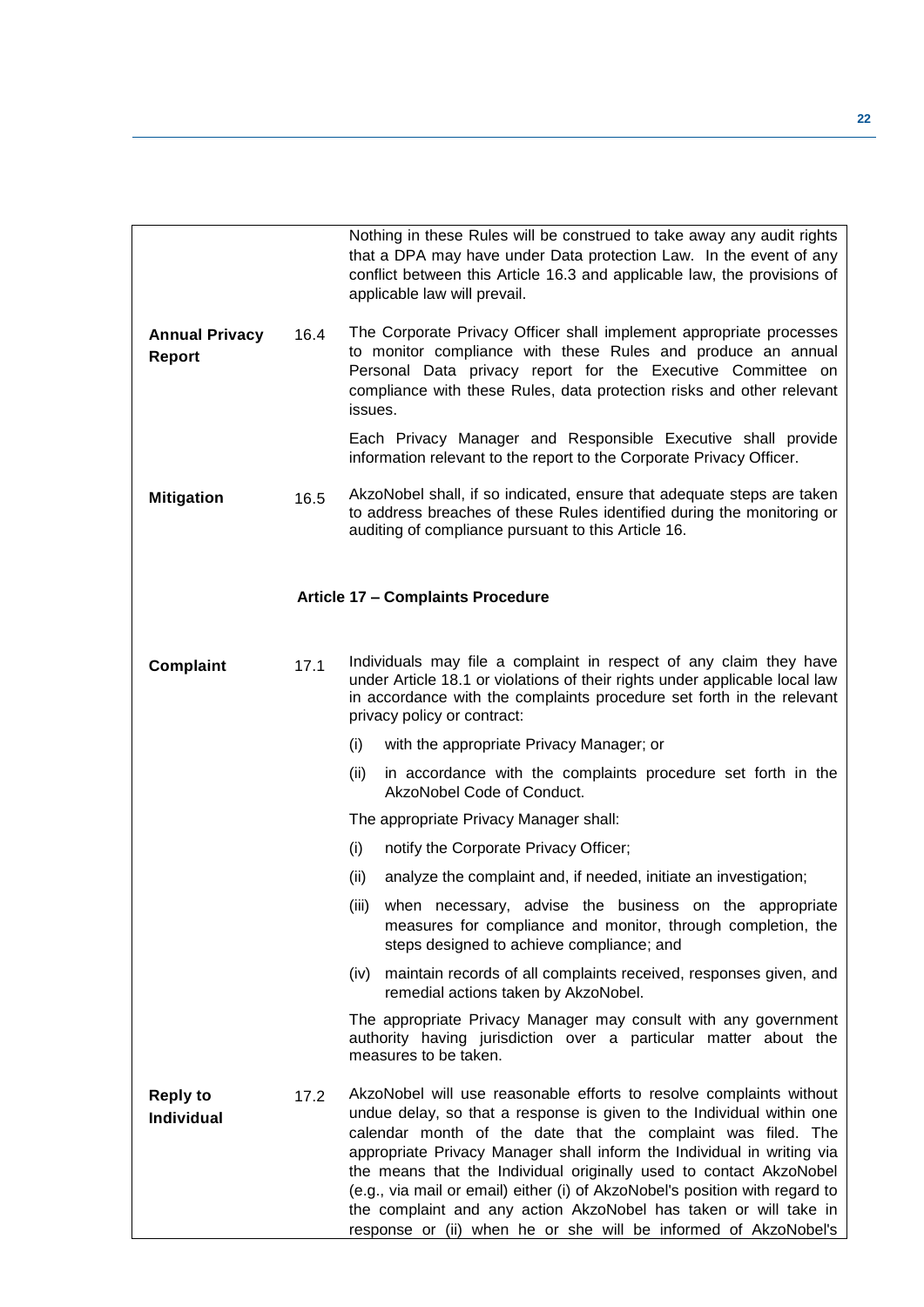<span id="page-22-0"></span>

|                                                            |      | position, which date shall be no later than two calendar months<br>thereafter. The appropriate Privacy Manager shall send a copy of the<br>complaint and his or her written reply to the Corporate Privacy Officer.                                                                                                                        |
|------------------------------------------------------------|------|--------------------------------------------------------------------------------------------------------------------------------------------------------------------------------------------------------------------------------------------------------------------------------------------------------------------------------------------|
| <b>Complaint to</b>                                        | 17.3 | An Individual may file a complaint with the Corporate Privacy Officer if:                                                                                                                                                                                                                                                                  |
| Corporate<br><b>Privacy Officer</b>                        |      | (i)<br>the resolution of the complaint by the appropriate Privacy<br>Manager is unsatisfactory to the Individual (e.g. the complaint is<br>rejected);                                                                                                                                                                                      |
|                                                            |      | (ii)<br>the Individual has not received a response as required by Article<br>17.2;                                                                                                                                                                                                                                                         |
|                                                            |      | the time period provided to the Individual pursuant to Article 17.2<br>(iii)<br>is, in light of the relevant circumstances, unreasonably long and<br>the Individual has objected but has not been provided with a<br>shorter, more reasonable time period in which he or she will<br>receive a response; or                                |
|                                                            |      | in one of the events listed in Article 7.7.<br>(iv)                                                                                                                                                                                                                                                                                        |
|                                                            |      | The procedure described in Articles 17.1 through 17.2 shall apply to<br>complaints filed with the Corporate Privacy Officer.                                                                                                                                                                                                               |
|                                                            |      | If the response of the Corporate Privacy Officer to the complaint is<br>unsatisfactory to the Individual (e.g., the request is denied), the<br>Individual can file a complaint or claim with the authorities or the courts<br>in accordance with Article 18.2.                                                                             |
|                                                            |      | Article 18 - Legal Issues                                                                                                                                                                                                                                                                                                                  |
| <b>Rights of</b><br><b>Individuals</b>                     | 18.1 | If AkzoNobel violates the Rules with respect to the Personal Data of<br>an Individual (Affected Individual) covered by these Rules, the<br>Affected Individual can as a third party beneficiary enforce any claim<br>as a result of a breach of Articles 1.6, 2 - 11, 12.5, 16.2, 17, 18 and<br>20.4-20.5 in accordance with Article 18.2. |
|                                                            |      | The rights contained in this Article are in addition to, and shall not<br>prejudice, any other rights or remedies that an Individual may<br>otherwise have by law.                                                                                                                                                                         |
| Jurisdiction for<br><b>Claims of</b><br><b>Individuals</b> | 18.2 | Individuals are encouraged to first follow the complaints procedure set<br>forth in Article 17 of these Rules before filing any complaint or claim<br>with a competent DPA or the courts.                                                                                                                                                  |
|                                                            |      | In case of a violation of these Rules, the Affected Individual may, at<br>his or her choice, submit a complaint or a claim to the DPA or the<br>courts:                                                                                                                                                                                    |
|                                                            |      | (i)<br>in the Netherlands, against Akzo Nobel Nederland; or                                                                                                                                                                                                                                                                                |
|                                                            |      | in the EEA country where (a) the Individual has his or her<br>(ii)<br>habitual residence or place of work, or (b) the infringement took<br>place, or (c), the Group Company being the Data Controller of<br>the relevant Personal Information is established, against the<br>Group Company being the data controller of the relevant       |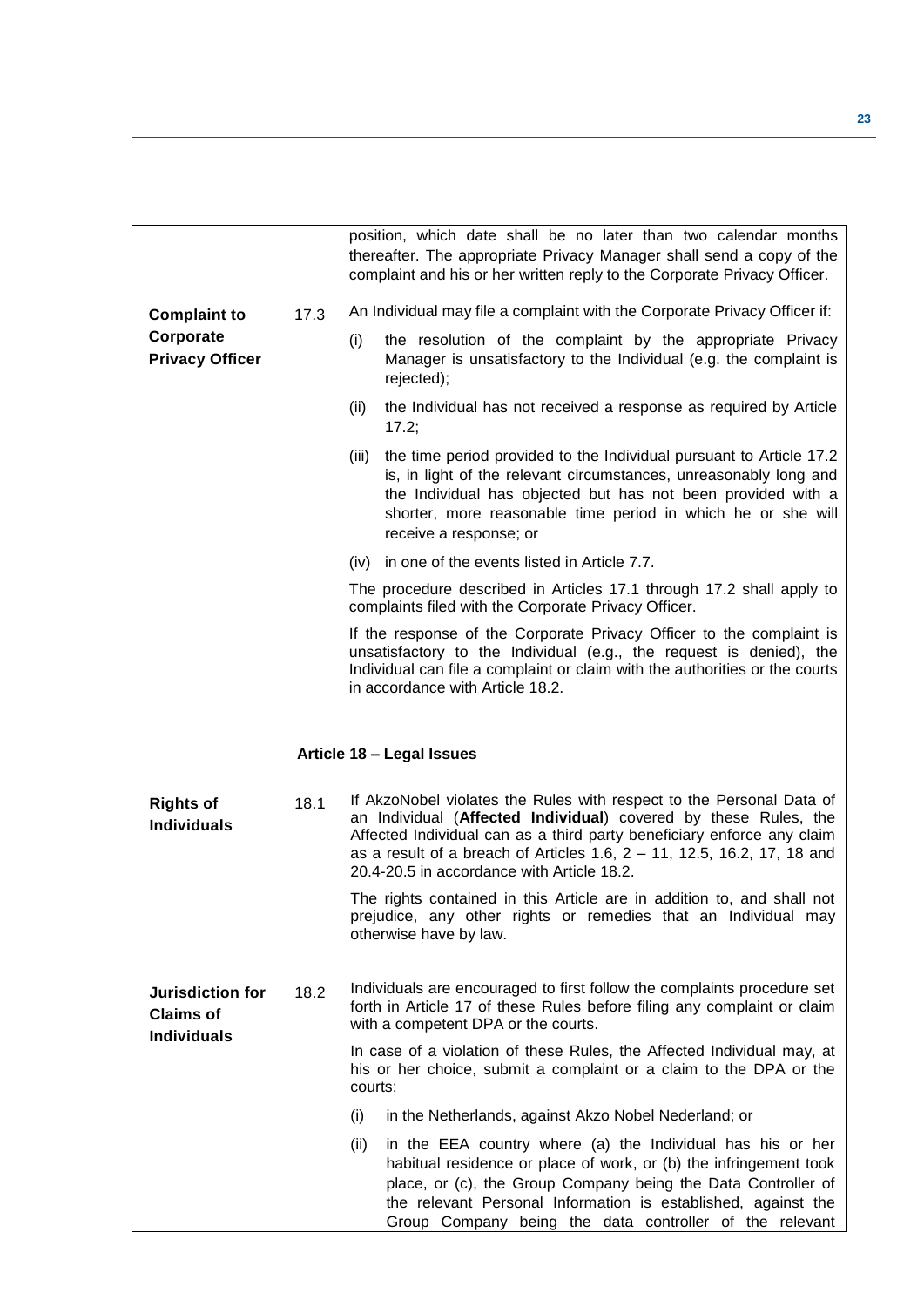|                                                                               |      | Personal Data or Akzo Nobel Nederland.                                                                                                                                                                                                                                                                                                                                                                                                                                                      |
|-------------------------------------------------------------------------------|------|---------------------------------------------------------------------------------------------------------------------------------------------------------------------------------------------------------------------------------------------------------------------------------------------------------------------------------------------------------------------------------------------------------------------------------------------------------------------------------------------|
|                                                                               |      | The Group Company against which the compliant or claim is brought<br>(relevant Group Company), may not rely on a breach by another<br>Group Company or a Third Party Processor of its obligations to avoid<br>liability except to the extent any defense of such other Group<br>Company or Third Party Processor would also constitute a defense of<br>the relevant Group Company.                                                                                                          |
|                                                                               |      | The DPAs and courts shall apply their own substantive and procedural<br>laws to the dispute. Any choice made by the Individual will not<br>prejudice the substantive or procedural rights he or she may have<br>under applicable law.                                                                                                                                                                                                                                                       |
| <b>Right to Claim</b>                                                         | 18.3 | In case an Individual has a claim under Article 18.2, and                                                                                                                                                                                                                                                                                                                                                                                                                                   |
| <b>Damages</b>                                                                |      | (i)<br>the relevant Processing is governed by Data Protection Law,<br>such Individual shall be entitled to compensation of damages<br>suffered by an Individual resulting from a violation of these Rules<br>to the extent provided by Data Protection Law; or                                                                                                                                                                                                                              |
|                                                                               |      | (ii)<br>the relevant Processing is not governed by Data Protection Law,<br>such Individual shall be entitled to compensation of actual direct<br>damages (which exclude, without limitation, lost profits or<br>revenue, lost turnover, cost of capital, and downtime cost),<br>suffered by an Individual resulting from a violation of these Rules.                                                                                                                                        |
| <b>Burden of Proof</b><br>in Respect of<br><b>Claim for</b><br><b>Damages</b> | 18.4 | In case an Individual brings a claim for damages under Article 18.2, it<br>will be for the Individual to demonstrate that he-or she has suffered the<br>relevant damages and to establish facts which show it is plausible that<br>the damage has occurred because of a violation of these Rules. It will<br>subsequently be for the relevant Group Company to prove that the<br>damages suffered by the Individual due to a violation of these Rules<br>are not attributable to AkzoNobel. |
| Mutual                                                                        | 18.5 | All Group Companies shall co-operate and assist each other to the                                                                                                                                                                                                                                                                                                                                                                                                                           |
| <b>Assistance and</b><br><b>Redress</b>                                       |      | extent reasonably possible to handle:<br>(i)<br>a request, complaint or claim made by an Individual; or                                                                                                                                                                                                                                                                                                                                                                                     |
|                                                                               |      | a lawful investigation or inquiry by a competent DPA or public<br>(ii)                                                                                                                                                                                                                                                                                                                                                                                                                      |
|                                                                               |      | authority.                                                                                                                                                                                                                                                                                                                                                                                                                                                                                  |
|                                                                               |      | The Group Company that receives a request, complaint or claim from<br>an Individual is responsible for handling any communication with the<br>Individual regarding his or her request, complaint or claim except<br>where circumstances dictate otherwise.                                                                                                                                                                                                                                  |
|                                                                               |      | The Group Company that is responsible for the Processing to which<br>the request, complaint or claim relates, shall bear all costs involved<br>and reimburse Akzo Nobel Nederland.                                                                                                                                                                                                                                                                                                          |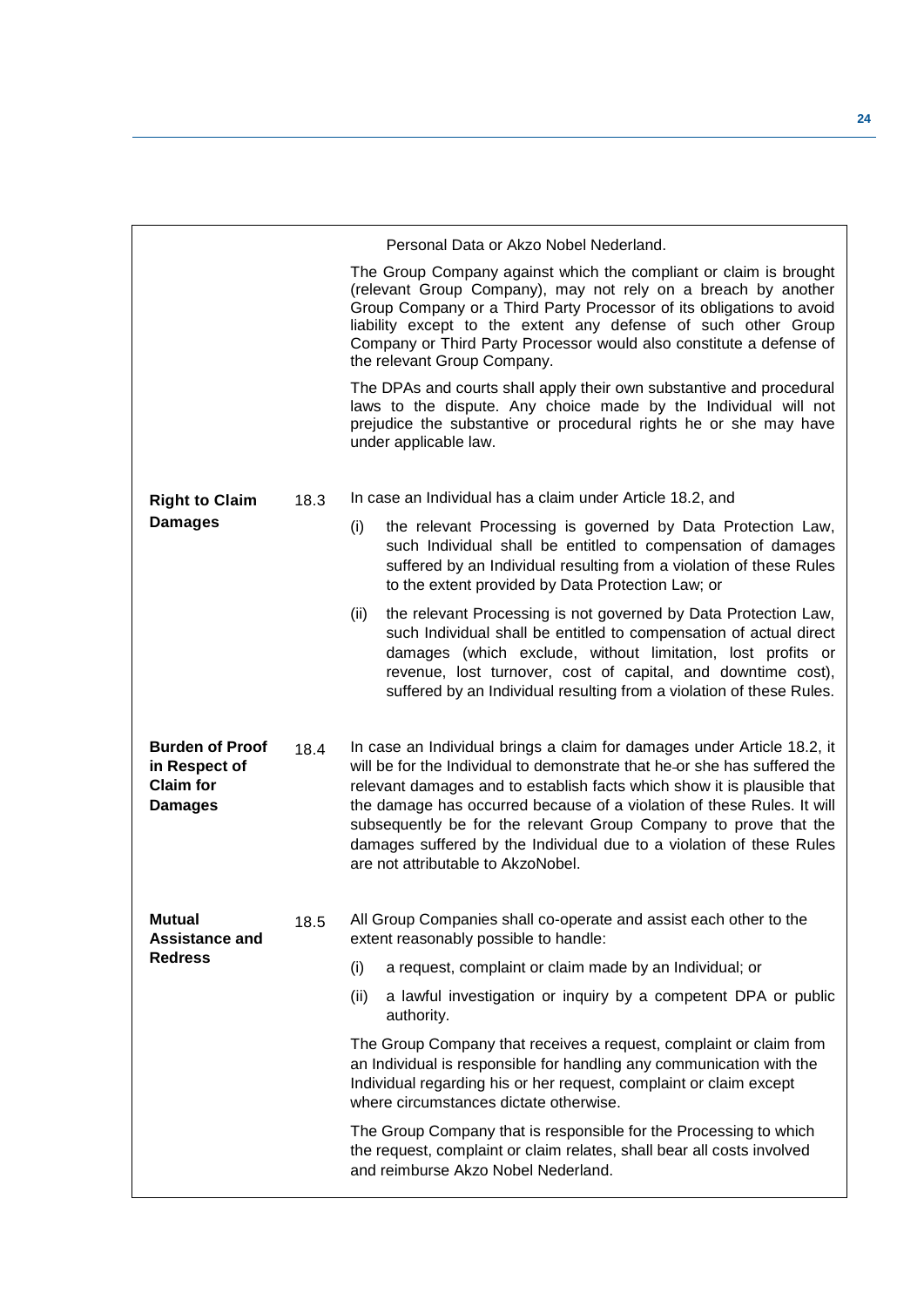<span id="page-24-1"></span><span id="page-24-0"></span>

| Advice of the<br><b>Lead DPA</b>                                    | 18.6 | Akzo Nobel Nederland shall abide by the advice of the EEA DPAs<br>competent pursuant to Article 18.2 issued on the interpretation and<br>application of these Rules.                                                                                                                                                                                                                                                                           |
|---------------------------------------------------------------------|------|------------------------------------------------------------------------------------------------------------------------------------------------------------------------------------------------------------------------------------------------------------------------------------------------------------------------------------------------------------------------------------------------------------------------------------------------|
| <b>Mitigation</b>                                                   | 18.7 | Akzo Nobel Nederland shall ensure that adequate steps are taken to<br>address violations of these Rules by a Group Company.                                                                                                                                                                                                                                                                                                                    |
| Law Applicable<br>to this Code                                      | 18.8 | This Code shall be governed by and interpreted in accordance with<br>Dutch law.                                                                                                                                                                                                                                                                                                                                                                |
|                                                                     |      | Article 19 - Sanctions for Non-Compliance                                                                                                                                                                                                                                                                                                                                                                                                      |
| Non-compliance                                                      | 19.1 | Non-compliance of Employees with these Rules may result in<br>appropriate measures in accordance with applicable local law up to<br>and including termination of employment.                                                                                                                                                                                                                                                                   |
|                                                                     |      | Article 20 - Conflicts between the Rules and Applicable Local Law                                                                                                                                                                                                                                                                                                                                                                              |
| <b>Conflict of law</b><br>when<br>transferring<br>Data              | 20.1 | Where a legal requirement to transfer Personal Data conflicts with the<br>laws of the Member States of the EEA or the law of Switzerland, the<br>transfer requires the prior approval of the Corporate Privacy Officer.<br>The Corporate Privacy Officer shall seek the advice of the Head of<br>Legal. The Corporate Privacy Officer may seek the advice of the Dutch<br>Data Protection Authority or another competent government authority. |
| <b>Conflict between</b><br><b>Rules and law</b>                     | 20.2 | In all other cases, where there is a conflict between applicable local<br>law and these Rules, the relevant Responsible Executive shall consult<br>with the Corporate Privacy Officer to determine how to comply with<br>these Rules and resolve the conflict to the extent reasonably<br>practicable given the legal requirements applicable to the relevant<br>Group Company.                                                                |
| <b>New conflicting</b><br>legal<br>requirements                     | 20.3 | The relevant Responsible Executive shall promptly inform the<br>Corporate Privacy Officer of any new legal requirement that may<br>interfere with AkzoNobel's ability to comply with these Rules.                                                                                                                                                                                                                                              |
| <b>Reporting to</b><br>Lead DPA                                     | 20.4 | If AkzoNobel becomes aware that applicable local law of a non-EEA<br>country is likely to have a substantial adverse effect on the protection<br>offered by these Rules, AkzoNobel will report this to the Lead DPA.                                                                                                                                                                                                                           |
| <b>Requests for</b><br><b>Disclosure of</b><br><b>Personal Data</b> | 20.5 | If AkzoNobel receives a request for disclosure of Personal Data from a<br>law enforcement authority or state security body of a non-EEA country<br>(Authority), it will first assess on a case-by-case basis whether this<br>request (Disclosure Request) is legally valid and binding on                                                                                                                                                      |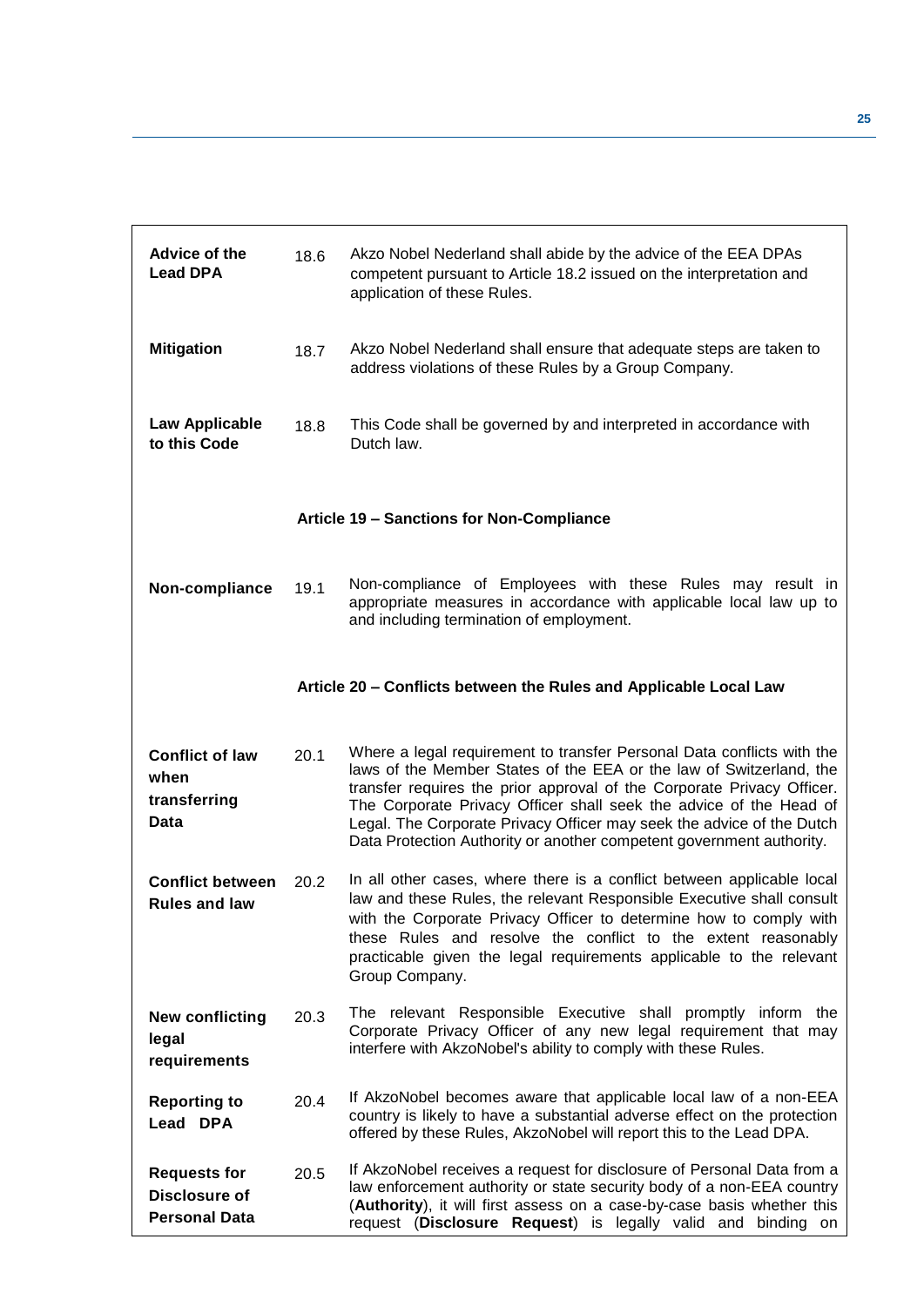<span id="page-25-1"></span><span id="page-25-0"></span>

|                                                                  |      | AkzoNobel. Any Disclosure Request that is not legally valid and<br>binding on Company will be resisted in accordance with applicable law.                                                                                                                                                                                                                                                                                                                                                                                                                                        |
|------------------------------------------------------------------|------|----------------------------------------------------------------------------------------------------------------------------------------------------------------------------------------------------------------------------------------------------------------------------------------------------------------------------------------------------------------------------------------------------------------------------------------------------------------------------------------------------------------------------------------------------------------------------------|
|                                                                  |      | Subject to the following paragraph, AkzoNobel shall promptly inform<br>the Lead DPA of any legally valid and binding Disclosure Requests,<br>and will request the Authority to put such Disclosure Requests on hold<br>for a reasonable delay in order to enable the Lead DPA to issue an<br>opinion on the validity of the relevant disclosure.                                                                                                                                                                                                                                 |
|                                                                  |      | If suspension and/or notification of a Disclosure Request is prohibited,<br>such as in case of a prohibition under criminal law to preserve the<br>confidentiality of a law enforcement investigation, AkzoNobel will<br>request the Authority to waive this prohibition and will document that it<br>has made this request. In any event, AkzoNobel will on an annual<br>basis provide to the Lead DPA general information on the number and<br>type of Disclosure Requests it received in the preceding 12 month<br>period, to the fullest extent permitted by applicable law. |
|                                                                  |      | In any event, any transfers by AkzoNobel of Personal Data to any<br>Authority in response to a Disclosure Request will not be massive,<br>disproportionate or indiscriminate.                                                                                                                                                                                                                                                                                                                                                                                                    |
|                                                                  |      | Article 21 - Changes to the Rules                                                                                                                                                                                                                                                                                                                                                                                                                                                                                                                                                |
| <b>Approval for</b><br><b>Changes</b>                            | 21.1 | Any changes to these Rules require the prior approval of the Head<br>Legal and shall thereafter be communicated to the Group Companies.<br>The Corporate Privacy Officer shall promptly inform the Lead DPA of<br>changes to these Rules that have a significant impact on the protection<br>offered by these Rules or the Rules themselves and will be responsible<br>for coordinating AkzoNobel's responses to questions of the Lead DPA<br>in respect thereof. Other changes (if any) will be notified by the<br>Corporate Privacy Officer to the Lead DPA on a yearly basis. |
| <b>Effective Date of</b><br><b>Changes</b>                       | 21.2 | Any material change shall enter into force with immediate effect after it<br>has been approved in accordance with article 21.1 and is published on<br>the AkzoNobel website.                                                                                                                                                                                                                                                                                                                                                                                                     |
| <b>Prior Versions</b>                                            | 21.3 | Any request, complaint or claim of an Individual involving these Rules<br>shall be judged against the version of the Rules as it is in force at the<br>time the request, complaint or claim is made.                                                                                                                                                                                                                                                                                                                                                                             |
|                                                                  |      | <b>Article 22- Transition Periods</b>                                                                                                                                                                                                                                                                                                                                                                                                                                                                                                                                            |
|                                                                  |      |                                                                                                                                                                                                                                                                                                                                                                                                                                                                                                                                                                                  |
| <b>Transition</b><br>period for new<br>Group<br><b>Companies</b> | 22.1 | Any entity that becomes a Group Company after the Effective Date<br>shall comply with the Rules within two years of becoming a Group<br>Company.                                                                                                                                                                                                                                                                                                                                                                                                                                 |
| <b>Transition</b>                                                | 22.2 | A Divested Entity may remain covered by these Rules after its<br>divestment for such period as may be required by AkzoNobel to                                                                                                                                                                                                                                                                                                                                                                                                                                                   |
|                                                                  |      |                                                                                                                                                                                                                                                                                                                                                                                                                                                                                                                                                                                  |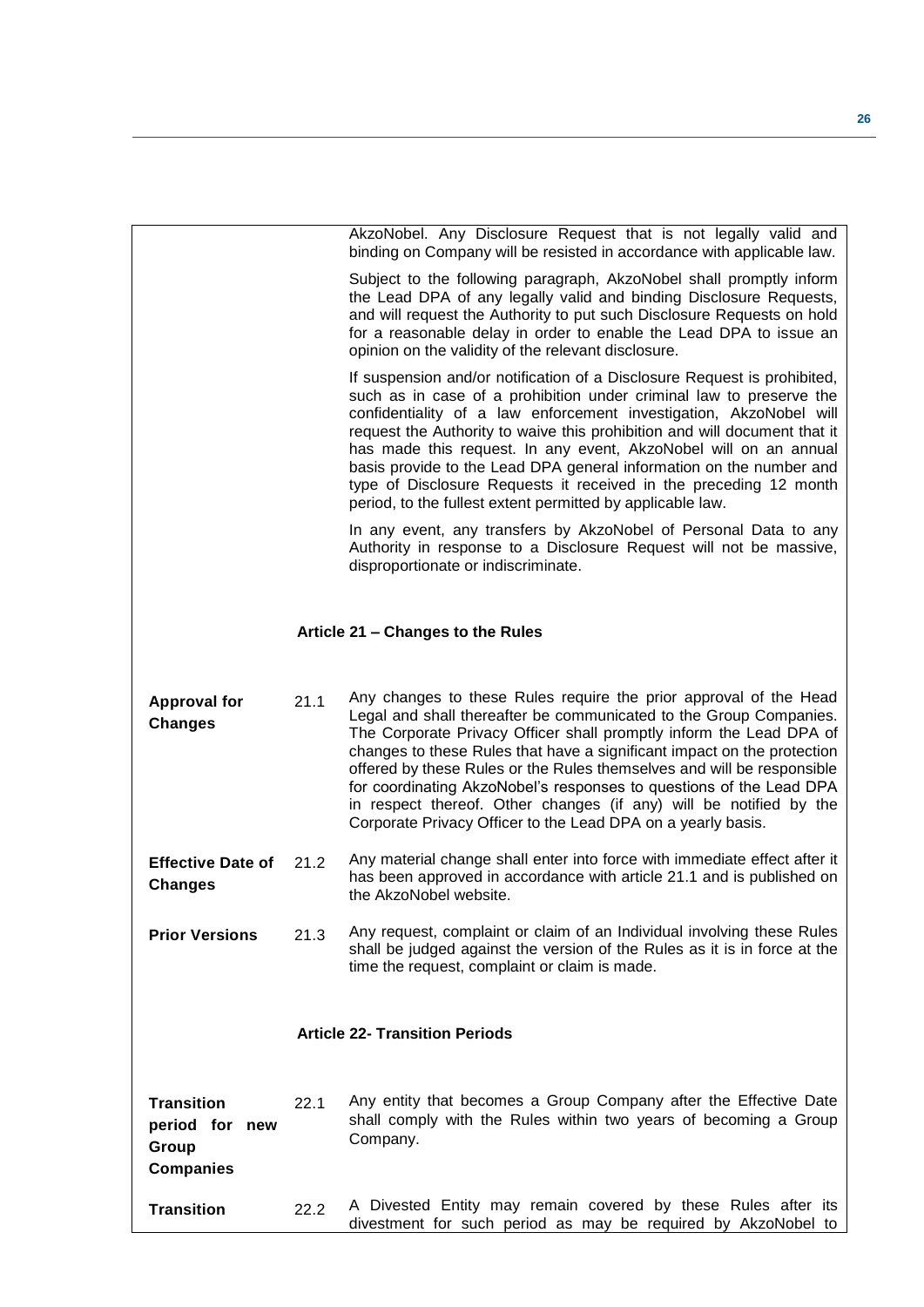<span id="page-26-0"></span>

| <b>Period for</b><br><b>Divested</b><br><b>Entities</b>               |      | Entity. | disentangle the Processing of Personal Data relating to such Divested                                                                                                                                                                                                                                                                                                              |
|-----------------------------------------------------------------------|------|---------|------------------------------------------------------------------------------------------------------------------------------------------------------------------------------------------------------------------------------------------------------------------------------------------------------------------------------------------------------------------------------------|
| <b>Transition</b><br><b>Period for IT</b><br><b>Systems</b>           | 22.3 |         | Where implementation of these Rules requires updates or changes to<br>information technology systems (including replacement of systems),<br>the transition period shall be three years from the Effective Date or<br>from the date an entity becomes a Group Company, or any longer<br>period as is reasonably necessary to complete the update, change or<br>replacement process. |
| <b>Transition</b><br><b>Period for</b><br>existing<br>agreements      | 22.4 |         | Where there are existing agreements with Third Parties that are<br>affected by these Rules, the provisions of the agreements will prevail<br>until the agreements are renewed in the normal course of business.                                                                                                                                                                    |
| <b>Transition</b><br><b>Periods for</b><br>local-for-local<br>systems | 22.5 |         | Processing of Personal Data that were collected in connection with<br>activities of a Group Company not covered by an Adequacy Decision<br>shall be brought into compliance with these Rules within five years of<br>the Effective Date.                                                                                                                                           |
|                                                                       |      |         | <b>Article 23 - Interpretations</b>                                                                                                                                                                                                                                                                                                                                                |
|                                                                       |      |         |                                                                                                                                                                                                                                                                                                                                                                                    |
| Interpretation of<br>these Rules                                      | 23.1 |         | These Rules should be interpreted as follows.                                                                                                                                                                                                                                                                                                                                      |
|                                                                       |      | (i)     | Unless the context requires otherwise, all references to a<br>particular Article or Annex are references to that Article or Annex<br>in or to this document, as they may be amended from time to<br>time;                                                                                                                                                                          |
|                                                                       |      | (ii)    | headings are included for convenience only and are not to be<br>used in construing any provision of these Rules;                                                                                                                                                                                                                                                                   |
|                                                                       |      | (iii)   | if a word or phrase is defined, its other grammatical forms have a<br>corresponding meaning;                                                                                                                                                                                                                                                                                       |
|                                                                       |      | (iv)    | the male form shall include the female form;                                                                                                                                                                                                                                                                                                                                       |
|                                                                       |      | (v)     | the words "include", "includes" and "including" and any words<br>following them shall be construed without limitation to the<br>generality of any preceding words or concepts and vice versa;<br>and                                                                                                                                                                               |
|                                                                       |      | (vi)    | a reference to a document (including, without limitation, a<br>reference to these Rules) is to the document as amended, varied,<br>supplemented or replaced, except to the extent prohibited by<br>these Rules or that other document.                                                                                                                                             |
| <b>Contact details</b>                                                |      |         | Akzo Nobel Nederland B.V.                                                                                                                                                                                                                                                                                                                                                          |
|                                                                       |      |         | c/o Corporate Privacy Officer                                                                                                                                                                                                                                                                                                                                                      |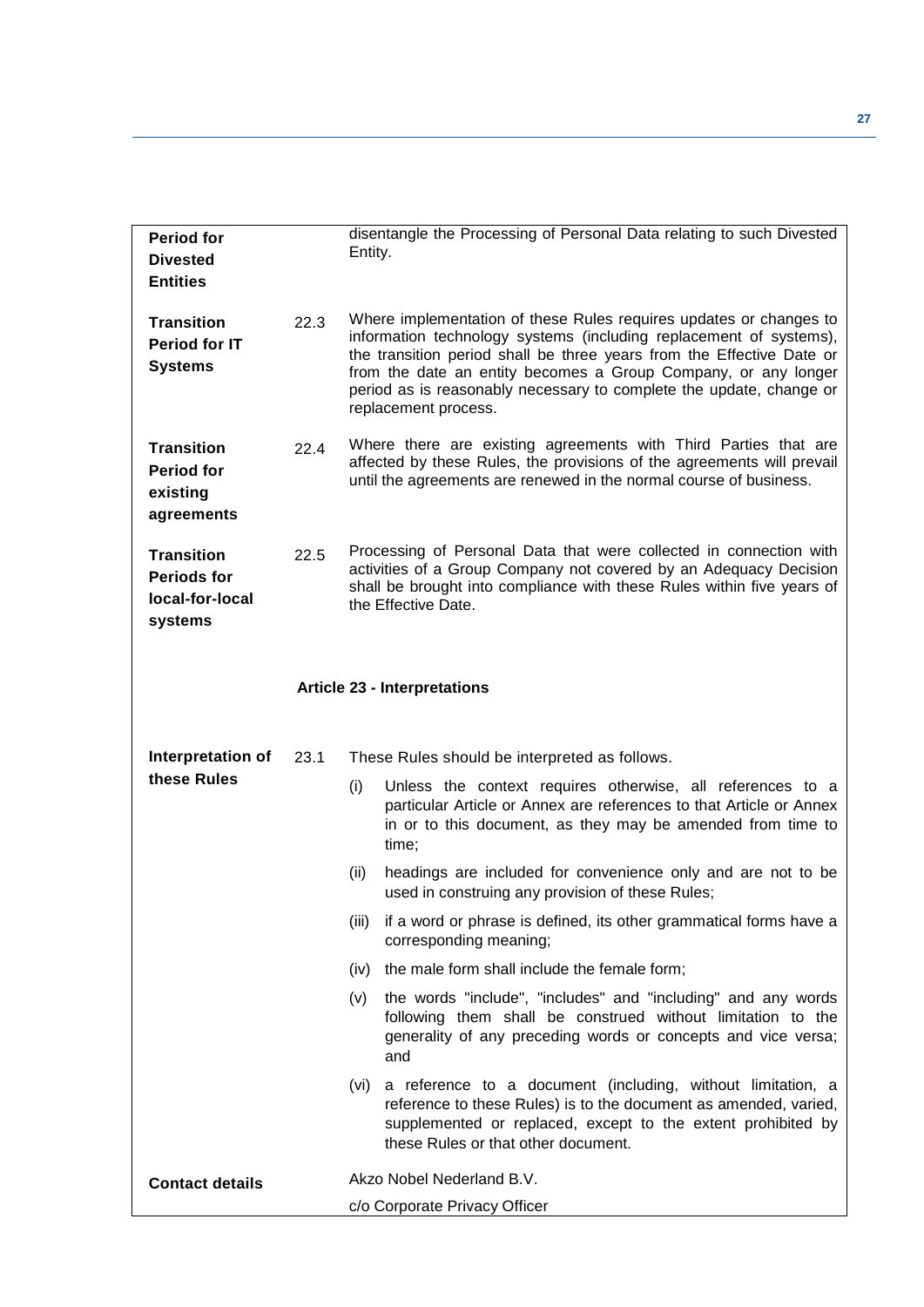<span id="page-27-0"></span>

|                                          | <b>Christian Neefestraat 2</b>                                                                                                                                                                                                                                                                                                                                                                                                                                                     |
|------------------------------------------|------------------------------------------------------------------------------------------------------------------------------------------------------------------------------------------------------------------------------------------------------------------------------------------------------------------------------------------------------------------------------------------------------------------------------------------------------------------------------------|
|                                          | 1077 WW AMSTERDAM                                                                                                                                                                                                                                                                                                                                                                                                                                                                  |
|                                          |                                                                                                                                                                                                                                                                                                                                                                                                                                                                                    |
| <b>ANNEX1</b>                            | <b>Definitions</b>                                                                                                                                                                                                                                                                                                                                                                                                                                                                 |
| <b>Adequate</b><br><b>Decision</b>       | shall mean a decision issued by the European Commission under Data<br>Protection Law that a country or region or a category of recipients in such<br>country or region is deemed to provide an "adequate" level of data protection.                                                                                                                                                                                                                                                |
| <b>AkzoNobel</b><br><b>Nederland</b>     | Shall mean Akzo Nobel Nederland B.V., having its registered seat in Arnhem,<br>The Netherlands.                                                                                                                                                                                                                                                                                                                                                                                    |
| <b>AkzoNobel N.V.</b>                    | shall mean Akzo Nobel N.V., having its registered seat in Amsterdam, The<br>Netherlands.                                                                                                                                                                                                                                                                                                                                                                                           |
| <b>AkzoNobel</b>                         | shall mean Akzo Nobel N.V. and its Group Companies.                                                                                                                                                                                                                                                                                                                                                                                                                                |
| <b>Archive</b>                           | shall mean a collection of Personal Data that are no longer necessary to<br>achieve the purposes for which the Data originally were collected or that are<br>no longer used for general business activities, but are used only for historical,<br>scientific or statistical purposes, dispute resolution, investigations or general<br>archiving purposes. An archive includes any data set that can no longer be<br>accessed by any Employee other than the system administrator. |
| <b>Article</b>                           | shall mean an article in these Rules.                                                                                                                                                                                                                                                                                                                                                                                                                                              |
| <b>Binding</b><br><b>Corporate Rules</b> | shall mean a privacy policy of a group of undertakings which under applicable<br>local law (such as Article 47 of the GDPR) is considered to provide an<br>adequate level of protection for the transfer of Personal Data within that group<br>of undertakings.                                                                                                                                                                                                                    |
| <b>Business</b><br><b>Contact Data</b>   | shall mean any data typically found on a business card and used by the<br>Individual in his or her contact with AkzoNobel.                                                                                                                                                                                                                                                                                                                                                         |
| <b>Business Partner</b>                  | shall mean any Third Party, other than a Customer or Supplier, that has or had<br>a business relationship or strategic alliance with AkzoNobel (e.g. joint<br>marketing partner, joint venture or joint development partner).                                                                                                                                                                                                                                                      |
| <b>Business</b><br><b>Purpose</b>        | shall mean a purpose for Processing Personal Data as specified in Article 2 or<br>3 or for Processing Sensitive Data as specified in Article 4 or 3.                                                                                                                                                                                                                                                                                                                               |
| <b>Children</b>                          | shall mean Individuals under the age of thirteen (13) years.                                                                                                                                                                                                                                                                                                                                                                                                                       |
| Corporate<br><b>Privacy Officer</b>      | shall mean the officer as referred to in Article 13.1.                                                                                                                                                                                                                                                                                                                                                                                                                             |
| <b>Customer</b>                          | shall mean any Third Party that purchases, may purchase or has purchased<br>an AkzoNobel product or service.                                                                                                                                                                                                                                                                                                                                                                       |
| <b>Data Controller</b>                   | shall mean the entity or natural person which alone or jointly with others                                                                                                                                                                                                                                                                                                                                                                                                         |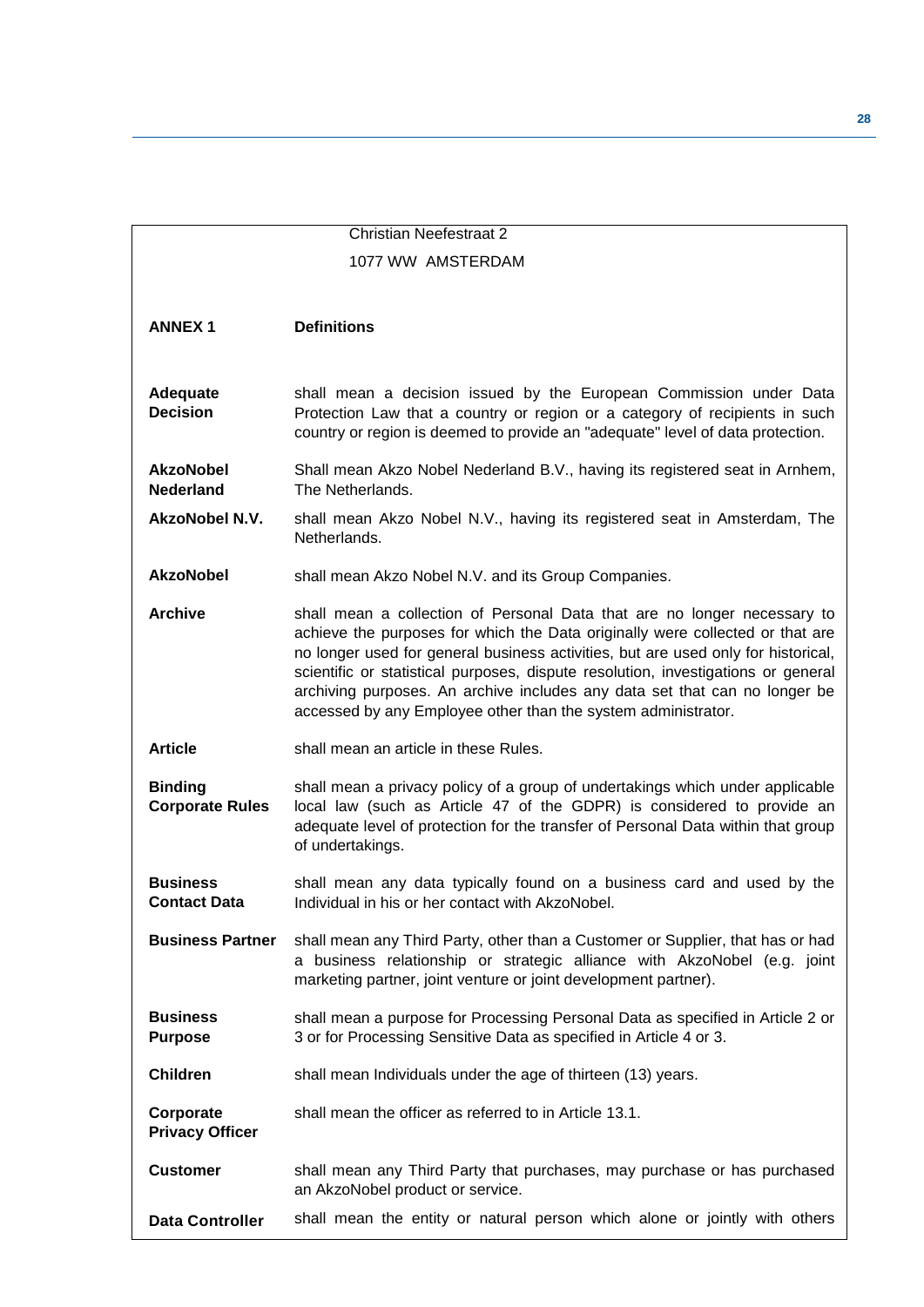|                                                                 | determines the purposes and means of the Processing of Personal Data.                                                                                                                                                                                                                                              |  |
|-----------------------------------------------------------------|--------------------------------------------------------------------------------------------------------------------------------------------------------------------------------------------------------------------------------------------------------------------------------------------------------------------|--|
| <b>Data Protection</b><br>Impact<br><b>Assessment</b><br>(DPIA) | shall mean a procedure to conduct and document a prior assessment of the<br>impact which a given Processing may have on the protection of Personal Data,<br>where such Processing is likely to result in a high risk for the rights and<br>freedoms of Individuals, in particular where new technologies are used. |  |
|                                                                 | A DPIA shall contain:                                                                                                                                                                                                                                                                                              |  |
|                                                                 | (i) a description of:                                                                                                                                                                                                                                                                                              |  |
|                                                                 | (a) the scope and context of the Processing;                                                                                                                                                                                                                                                                       |  |
|                                                                 | (b) the Business Purposes for which Personal Data are Processed;                                                                                                                                                                                                                                                   |  |
|                                                                 | (c) the specific purposes for which Sensitive Data are Processed;                                                                                                                                                                                                                                                  |  |
|                                                                 | (d) categories of Personal Data recipients, including recipients not<br>covered by an Adequacy Decision;                                                                                                                                                                                                           |  |
|                                                                 | (e) Personal Data storage periods;                                                                                                                                                                                                                                                                                 |  |
|                                                                 | (ii) an assessment of:                                                                                                                                                                                                                                                                                             |  |
|                                                                 | (a) the necessity and proportionality of the Processing;                                                                                                                                                                                                                                                           |  |
|                                                                 | (b) the risks to the privacy rights of Individuals; and                                                                                                                                                                                                                                                            |  |
|                                                                 | (c) the measures to mitigate these risks, including safeguards, security<br>measures and other mechanisms (such as privacy-by-design) to<br>ensure the protection of Personal Data.                                                                                                                                |  |
| <b>Data Protection</b><br>Law                                   | shall mean the provisions of mandatory law of an EEA Country containing<br>rules for the protection of individuals with regard to the Processing of Personal<br>Information including security requirements for and the free movement of such<br>Personal Information.                                             |  |
| <b>Divested Entity</b>                                          | shall mean the divestment by AkzoNobel of a Group Company or business by                                                                                                                                                                                                                                           |  |
|                                                                 | means of:                                                                                                                                                                                                                                                                                                          |  |
|                                                                 | (i) a sale of shares as a result whereof the Group Company so divested no<br>longer qualifies as a Group Company and/or                                                                                                                                                                                            |  |
|                                                                 | (ii) a demerger, sale of assets, or any other manner or form.                                                                                                                                                                                                                                                      |  |
| <b>DPA</b>                                                      | shall mean any data protection authority of one of the countries of the EEA.                                                                                                                                                                                                                                       |  |
| <b>EEA</b>                                                      | or European Economic Area shall mean all Member States of the European<br>Union, plus Norway, Iceland and Liechtenstein.                                                                                                                                                                                           |  |
| <b>Effective Date</b>                                           | shall mean the date on which these Rules become effective as set forth in<br>Article 1.6.                                                                                                                                                                                                                          |  |
| <b>Employee</b>                                                 | shall mean an employee, job applicant or former employee of AkzoNobel. This<br>term does not include people working at AkzoNobel as consultants or<br>employees of Third Parties providing services to AkzoNobel.                                                                                                  |  |
| <b>Employee Data</b>                                            | shall mean any information relating to an identified or identifiable Employee.                                                                                                                                                                                                                                     |  |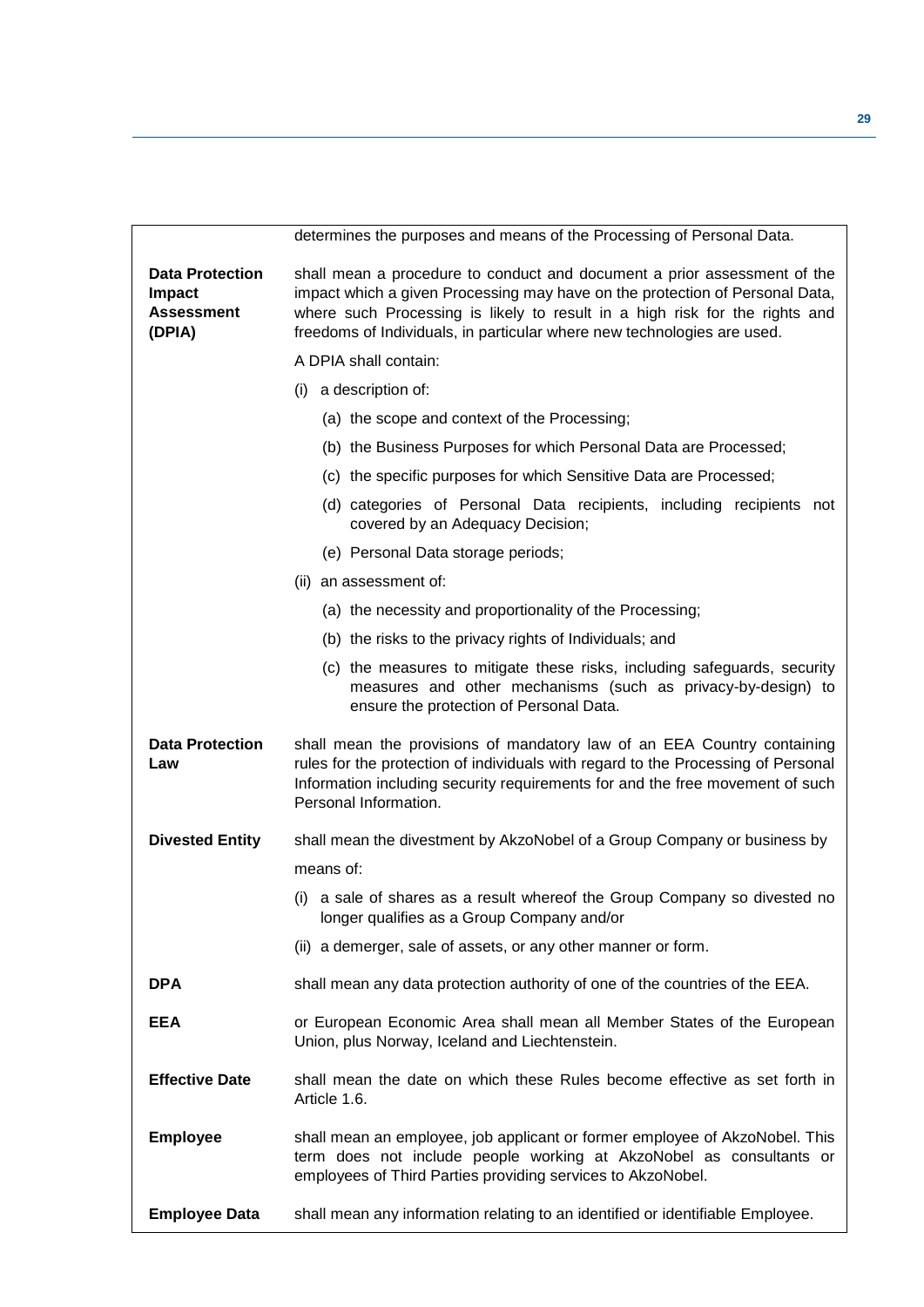| <b>Executive</b><br><b>Committee</b>  | shall mean the Executive Committee of Akzo Nobel N.V.                                                                                                                                                                                                                                                                                                                                                                                                                                                                                                                                     |
|---------------------------------------|-------------------------------------------------------------------------------------------------------------------------------------------------------------------------------------------------------------------------------------------------------------------------------------------------------------------------------------------------------------------------------------------------------------------------------------------------------------------------------------------------------------------------------------------------------------------------------------------|
| <b>Group Company</b>                  | shall mean Akzo Nobel N.V. and any company or legal entity of which Akzo<br>Nobel N.V., directly or indirectly owns more than 50% of the issued share<br>capital, has 50% or more of the voting power at general meetings of<br>shareholders, has the power to appoint a majority of the directors, or otherwise<br>directs the activities of such other legal entity; however, any such company or<br>legal entity shall be deemed a Group Company only (i) as long as a liaison<br>and/or relationship exists, and (ii) as long as it has implemented the<br>AkzoNobel Code of Conduct. |
| <b>Head of Legal</b>                  | shall mean the General Counsel of Akzo Nobel N.V                                                                                                                                                                                                                                                                                                                                                                                                                                                                                                                                          |
| <b>Individual</b>                     | shall mean any individual (employee of or any person working for) Customer,<br>Supplier or Business Partner and any other individual whose Personal Data<br>AkzoNobel processes in the context of the provision of its services                                                                                                                                                                                                                                                                                                                                                           |
| <b>Internal</b><br><b>Processor</b>   | shall mean any Group Company that Processes Personal Data on behalf of<br>another Group Company being the Data Controller.                                                                                                                                                                                                                                                                                                                                                                                                                                                                |
| <b>Lead DPA</b>                       | shall mean the DPA of the Netherlands.                                                                                                                                                                                                                                                                                                                                                                                                                                                                                                                                                    |
| Organizational<br>Unit                | shall mean a unit that is delivering services, responsible for business' or<br>regional or functional tasks within AkzoNobel.                                                                                                                                                                                                                                                                                                                                                                                                                                                             |
| <b>Original Purpose</b>               | shall mean the purpose for which Employee Data was originally collected.                                                                                                                                                                                                                                                                                                                                                                                                                                                                                                                  |
| Overriding<br><b>Interest</b>         | shall mean the pressing interests set forth in Article 12.1 based on which the<br>obligations of AkzoNobel or rights of Individuals may, under specific<br>circumstances, be overridden if this pressing interest outweighs the interest of<br>the Individual.                                                                                                                                                                                                                                                                                                                            |
| <b>Personal Data</b><br><b>Breach</b> | shall mean the unauthorized acquisition, access, use, unavailability or<br>disclosure of unencrypted Personal Data that compromises the security or<br>privacy of such data to the extent the compromise poses a significant risk of<br>financial, reputational, or other harm to the Individual. A Personal Data Breach<br>is deemed not to have occurred where there has been an unintentional<br>acquisition, access or use of unencrypted Personal Data by an employee of<br>AkzoNobel or Third party Processor or an individual acting under their<br>respective authority, if       |
|                                       | (i) the acquisition, access, or use of Personal Data was made in good faith<br>and within the course and scope of the employment or professional<br>relationship of such employee or other individual; and                                                                                                                                                                                                                                                                                                                                                                                |
|                                       | (ii) the Personal Data are not further acquired, accessed, used or disclosed by<br>any person.                                                                                                                                                                                                                                                                                                                                                                                                                                                                                            |
| <b>Personal Data or</b><br>Data       | shall mean any information relating to an identified or identifiable Individual; an<br>identifiable Individual is one who can be identified, directly, or indirectly, in<br>particular by reference to an identifier such as a name, an identification<br>number, location data, an online identifier or to one or more factors specific to                                                                                                                                                                                                                                               |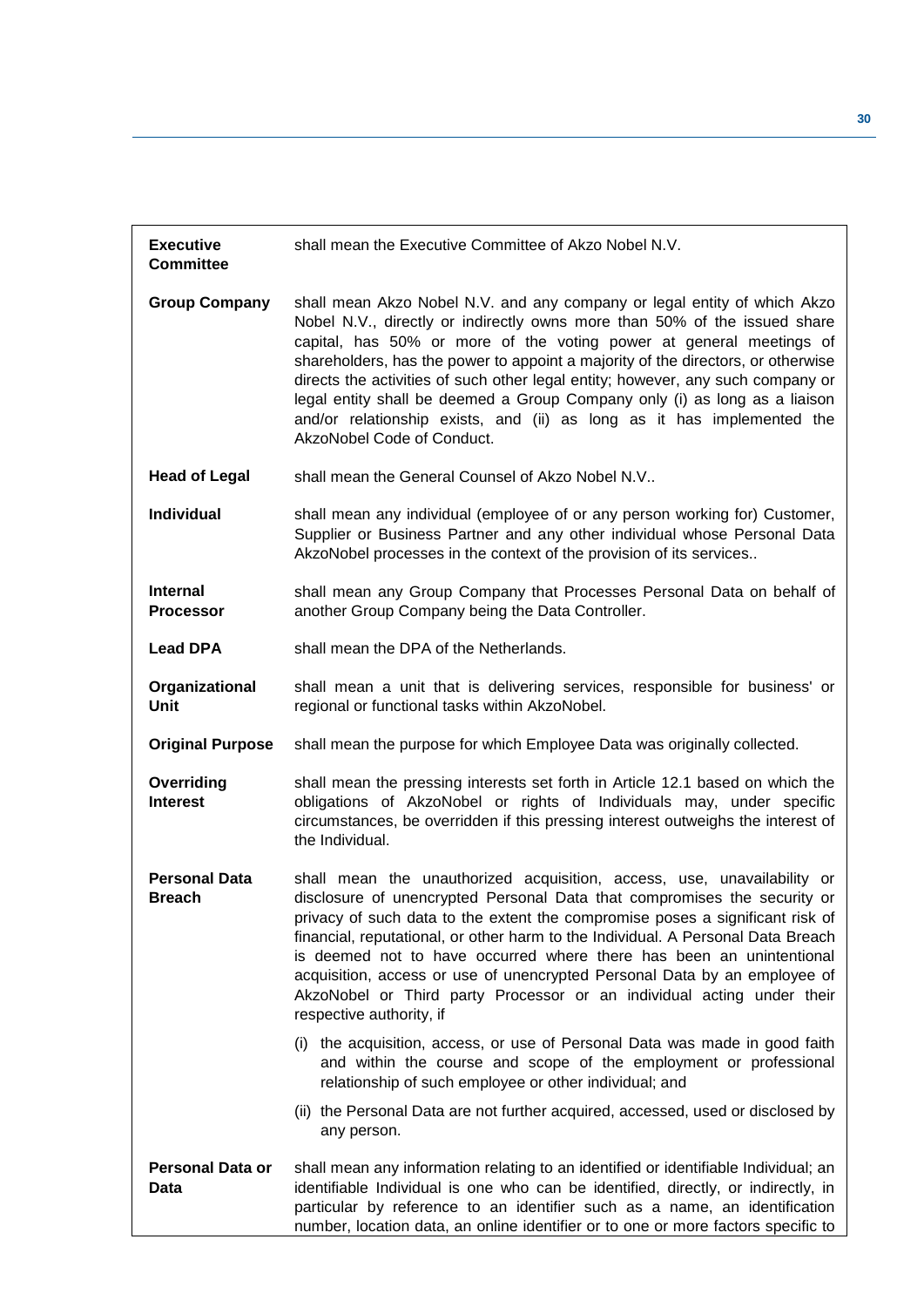|                                         | the physical, physiological, genetic, mental, economic, cultural or social<br>identity of that natural person.                                                                                                                                                                                                                                                                                                                                                                                                                                                                                                                                  |
|-----------------------------------------|-------------------------------------------------------------------------------------------------------------------------------------------------------------------------------------------------------------------------------------------------------------------------------------------------------------------------------------------------------------------------------------------------------------------------------------------------------------------------------------------------------------------------------------------------------------------------------------------------------------------------------------------------|
| <b>Privacy Council</b>                  | shall mean the Council as referred to in Article 13.2.                                                                                                                                                                                                                                                                                                                                                                                                                                                                                                                                                                                          |
| <b>Privacy Counsel</b>                  | shall mean the Legal Counsel Privacy appointed by the Corporate Privacy<br>Officer.                                                                                                                                                                                                                                                                                                                                                                                                                                                                                                                                                             |
| <b>Processing</b>                       | shall mean any operation that is performed on Personal Data, whether or not<br>by automatic means, such as collection, recording, storage, organization,<br>alteration, use, disclosure (including the granting of remote access),<br>transmission or deletion of Personal Data.                                                                                                                                                                                                                                                                                                                                                                |
| <b>Processor</b><br><b>Contract</b>     | shall mean any contract for the Processing of Personal Data entered into by<br>AkzoNobel and a Third Party Processor.                                                                                                                                                                                                                                                                                                                                                                                                                                                                                                                           |
| <b>Responsible</b><br><b>Executive</b>  | shall mean the executive of each Organizational Unit who is accountable that<br>effective data protection management is implemented in his or her<br>Organizational Unit, is integrated into business practice, and that adequate<br>resources and budget are available, as referred to in article 13.4.                                                                                                                                                                                                                                                                                                                                        |
| <b>Rules</b>                            | shall mean these Privacy Rules for Customer, Supplier and Business Partner<br>Data.                                                                                                                                                                                                                                                                                                                                                                                                                                                                                                                                                             |
| <b>Secondary</b><br><b>Purpose</b>      | shall mean any purpose other than the Original Purpose for which Individual<br>Personal Data is further Processed.                                                                                                                                                                                                                                                                                                                                                                                                                                                                                                                              |
| <b>Sensitive Data</b>                   | shall mean Personal Data that reveal an Individual's racial or ethnic origin,<br>political opinions or membership in political parties or similar organizations,<br>religious or philosophical beliefs, membership in a professional or trade<br>organization or union, physical or mental health including any opinion thereof,<br>disabilities, genetic data, biometric data for the purpose of uniquely identifying<br>a natural person, addictions, sex life, sexual orientation, criminal offenses,<br>criminal records, proceedings with regard to criminal or unlawful behavior, or<br>social security numbers issued by the government. |
| <b>Staff</b>                            | shall mean all Employees and other persons who Process Individual Personal<br>Data as part of their respective duties or responsibilities using AkzoNobel<br>information technology systems or working primarily from AkzoNobel's<br>premises.                                                                                                                                                                                                                                                                                                                                                                                                  |
| <b>Supplier</b>                         | shall mean any Third Party that provides goods or services to AkzoNobel (e.g.<br>an agent, consultant or vendor).                                                                                                                                                                                                                                                                                                                                                                                                                                                                                                                               |
| <b>Third Party</b>                      | shall mean any person, private organization or government body outside<br>AkzoNobel.                                                                                                                                                                                                                                                                                                                                                                                                                                                                                                                                                            |
| <b>Third Party</b><br><b>Controller</b> | shall mean a Third Party that Processes Personal Data and determines the<br>purposes and means of the Processing.                                                                                                                                                                                                                                                                                                                                                                                                                                                                                                                               |